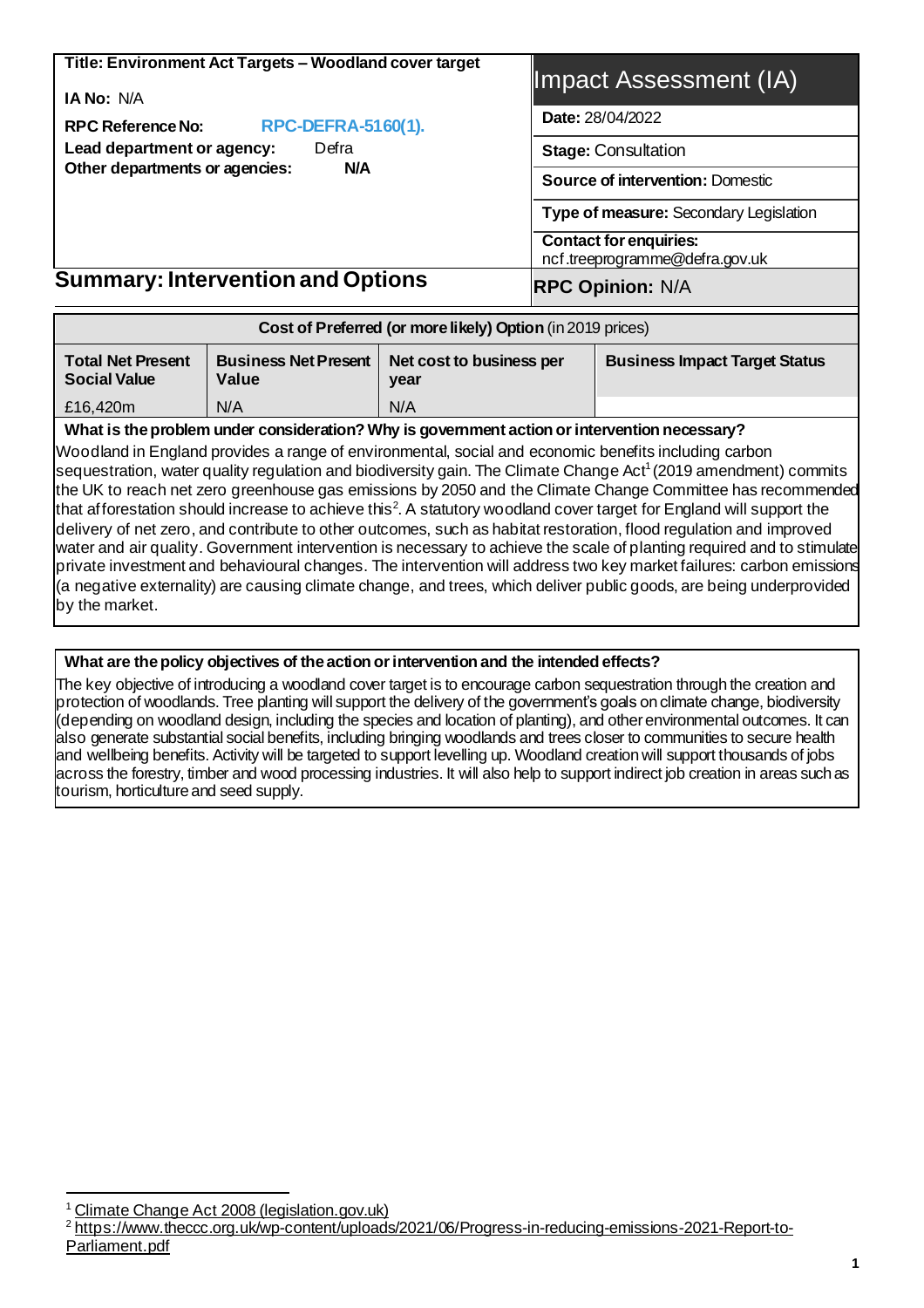#### **What policy options have been considered, including any alternatives to regulation? Please justify preferred option (further details in Evidence Base)**

In the 25 Year Environment Plan<sup>3</sup>, the government announced an aspiration to increase the woodland coverage of England to 12% by 2060. In May 2021 the England Tree Action Plan 2021-24<sup>4</sup> was introduced as part of the pathway to meeting and exceeding this ambition, supported by the Nature for Climate Fund**<sup>5</sup> .** The Environment Act provides an opportunity to build upon these commitments by setting a long-term statutory target for tree and woodland creation. There are four options being considered.

**Option 0** *Business as Usual (Baseline):* Tree planting rates are expected to treble to c.7,500 hectares (ha) per year by 2024/25. In the absence of any additional policy intervention, planting rates will likely fall back to current levels of approximately 2,100 ha per year in the long run after 2025 $^{\rm 6}$ . This will mean that the government falls substantially short of its net zero ambitions. No agroforestry is assumed in this option. This option assumes a net loss in canopy cover of trees outside woodland.

**Option 1** *17.5% woodland cover target by 2050:* this option will require planting levels of 7,500 – 10,000 ha per year by 2025 rising to 16,700 ha per year of woodland creation and agroforestry combined by 2035 and maintained to 2050, in line with the Net Zero Balanced Pathway. This option assumes a net gain in canopy cover of trees outside woodland. **This is the preferred option.**

On ambition level, two alternative options were considered, but rejected:

**Option 2** *12% woodland cover by 2050*: This is equivalent to an average annual planting rate between 2025 and 2050 of 10,000 ha per year. No agroforestry is assumed in this option. This option assumes a net gain in canopy cover of trees outside woodland. This option was rejected, as it will not be sufficient to achieve net zero ambitions.

**Option 3** *19% woodland cover target by 2050*: This is equivalent to the Net Zero Balanced Pathway but achieved through rural woodland creation only. Planting rises to an indicative 16,700 ha per year by 2035 *for woodland alone* and is maintained at that level to 2050. Agroforestry is assumed to contribute a further 8,300 ha per year from 2035. This option assumes a net gain in canopy cover of trees outside woodland. This option is unfeasible due to level of ambition compared to current woodland creation levels.

| Will the policy be reviewed? It will be reviewed. If applicable, set review date: Environmental Improvement Plan                            |                |                    |    |                                  |                    |  |  |
|---------------------------------------------------------------------------------------------------------------------------------------------|----------------|--------------------|----|----------------------------------|--------------------|--|--|
| Is this measure likely to impact on international trade and investment?<br>Yes                                                              |                |                    |    |                                  |                    |  |  |
| Are any of these organisations in scope?                                                                                                    | <b>MicroNo</b> | <b>Small</b><br>No | No | <b>Medium</b>                    | LargeNo            |  |  |
| What is the CO <sub>2</sub> equivalent change in greenhouse gas emissions?<br>(Million tonnes CO <sub>2</sub> equivalent) MTCO <sub>2</sub> |                | Traded:            |    | Non-traded:<br>MTCO <sub>2</sub> | reduction of 141.2 |  |  |
| cycle                                                                                                                                       |                |                    |    |                                  |                    |  |  |

*I have read the Impact Assessment and I am satisfied that, given the available evidence, it represents a reasonable view of the likely costs, benefits and impact of the leading options.*

Signed by the responsible: SELECT SIGNATORY N/A N/A Date: N/A N/A

4

<sup>3</sup> [https://assets.publishing.service.gov.uk/government/uploads/system/uploads/attachment\\_data/file/693158/25](https://assets.publishing.service.gov.uk/government/uploads/system/uploads/attachment_data/file/693158/25-year-environment-plan.pdf) [year-environment-plan.pdf](https://assets.publishing.service.gov.uk/government/uploads/system/uploads/attachment_data/file/693158/25-year-environment-plan.pdf)

[https://assets.publishing.service.gov.uk/government/uploads/system/uploads/attachment\\_data/file/987432/england](https://assets.publishing.service.gov.uk/government/uploads/system/uploads/attachment_data/file/987432/england-trees-action-plan.pdf)[trees-action-plan.pdf](https://assets.publishing.service.gov.uk/government/uploads/system/uploads/attachment_data/file/987432/england-trees-action-plan.pdf)

<sup>5</sup> <https://www.gov.uk/government/news/budget-2020-what-you-need-to-know>

<sup>&</sup>lt;sup>6</sup> Government intervention or carbon markets are assumed to maintain baseline planting at the current rate in the long run. An alternative view is that planting would fall to the historic figure for planting without grant-aid, as set out in Baseline 2 and central scenarios of the GHG inventory projections (page 42 o[f https://uk-](https://uk-air.defra.gov.uk/assets/documents/reports/cat09/2010301108_LULUCF_Projections_to_2050-2100_2017i_.pdf)

[air.defra.gov.uk/assets/documents/reports/cat09/2010301108\\_LULUCF\\_Projections\\_to\\_2050-2100\\_2017i\\_.pdf](https://uk-air.defra.gov.uk/assets/documents/reports/cat09/2010301108_LULUCF_Projections_to_2050-2100_2017i_.pdf)) . This would give a baseline planting figure of 244 ha/yr.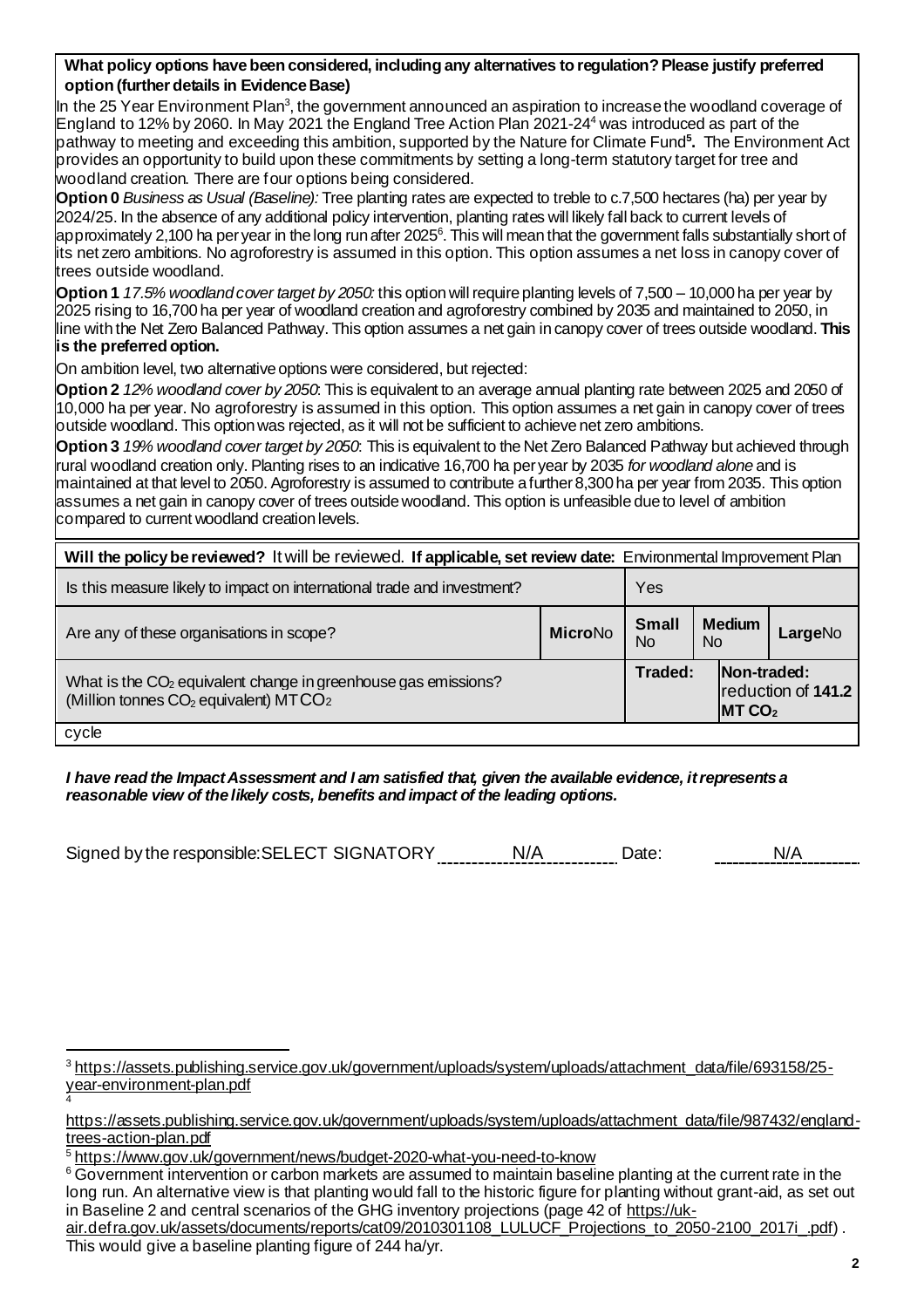## **Summary: Analysis & Evidence Policy Option 1**

#### **Description:**

**FULL ECONOMIC ASSESSMENT**

| <b>Price</b><br><b>Base</b> | <b>Time Period</b><br><b>PV Base Year</b><br>Net Benefit (Present Value (PV)) (£m)<br><b>Years: 2022-</b><br>2020 |                     |                 |                                  |  |
|-----------------------------|-------------------------------------------------------------------------------------------------------------------|---------------------|-----------------|----------------------------------|--|
| Year:<br>2019               | 2100                                                                                                              | <b>Low: £10,170</b> | High: $£22,355$ | <b>Best Estimate:</b><br>£16.420 |  |

| COSTS (£m)           | <b>Total Transition</b><br>(Constant Price)<br>Years |       | <b>Average Annual</b><br>(excl. Transition) (Constant Price) | <b>Total Cost</b><br>(Present Value) |
|----------------------|------------------------------------------------------|-------|--------------------------------------------------------------|--------------------------------------|
| Low                  | £1,328                                               |       | £298                                                         | £5,445                               |
| High                 | £2,681                                               | 2025- | £339                                                         | £7,737                               |
| <b>Best Estimate</b> | £2,181                                               | 2035  | £315                                                         | £6,629                               |

**Description and scale of key monetised costs by 'main affected groups'** 

Total social costs (discounted): **£6,629m**

- **Rural woodland creation £2,641m –** costs of planting 10,000ha per annum from 2025 to 2050.
- **Agroforestry £500m –** costs of planting from 2025 ramping up to 6,700 ha of silvo-pasture per annum from 2035 to 2050.
- **Trees outside woodland £3,488m–**costs of planting to achieve a net gain in canopy cover from 2025.

#### **Other key non-monetised costs by 'main affected groups'**

The target places a duty on government and does not itself lead to any direct costs to business. However, it is likely that some of the costs of meeting the target will be borne by the private sector, through trees funded through private finance. This could be in the form of co-financing or green finance markets. It has not been possible to split total social costs between government and business, as these costs will be dependent on how the target is implemented in the future. Additional policy levers, which may include regulatory measures, may be required to reach the target. Some of these changes may impose costs to business, but others could streamline the regulatory environment and reduce costs. Impact Assessments would be produced for any future regulatory changes.

| <b>BENEFITS (£m)</b> | <b>Total Transition</b><br>(Constant Price)<br>Years |               | <b>Average Annual</b><br>(excl. Transition) (Constant Price) | <b>Total Benefit</b><br>(Present Value) |  |
|----------------------|------------------------------------------------------|---------------|--------------------------------------------------------------|-----------------------------------------|--|
| Low                  | £232                                                 |               | £1,271                                                       | £19,528                                 |  |
| High                 | £252                                                 | 2025-<br>2035 | £2,311                                                       | £30,092                                 |  |
| <b>Best Estimate</b> | £237                                                 |               | £1,836                                                       | £23,049                                 |  |

#### **Description and scale of key monetised benefits by 'main affected groups'**

Discounted benefits are split between carbon **(£15,626m)** and other non-market benefits **(£7,423m),** including recreation, flood regulation, landscape, air quality and biodiversity, amongst others. Discounted benefits are:

- **Rural woodland creation – £14,637m**
- **Agroforestry - £1,933m**
- **Trees outside woodland - £6,478m**

#### **Other key non-monetised benefits by 'main affected groups'**

- **Health Benefits -** improved societal wellbeing through improving both physical and mental health
- **Environmnetal Benefits** water quality improvements, noise, and heat reductions.
- **Economic Productivity Benefits** jobs supported through tree planting and knock-on supply chain benefits.

| Key assumptions/sensitivities/risks | First 30 years $-3.5%$ . After 30 |
|-------------------------------------|-----------------------------------|
| Discount rate (%)                   | years – 3%.                       |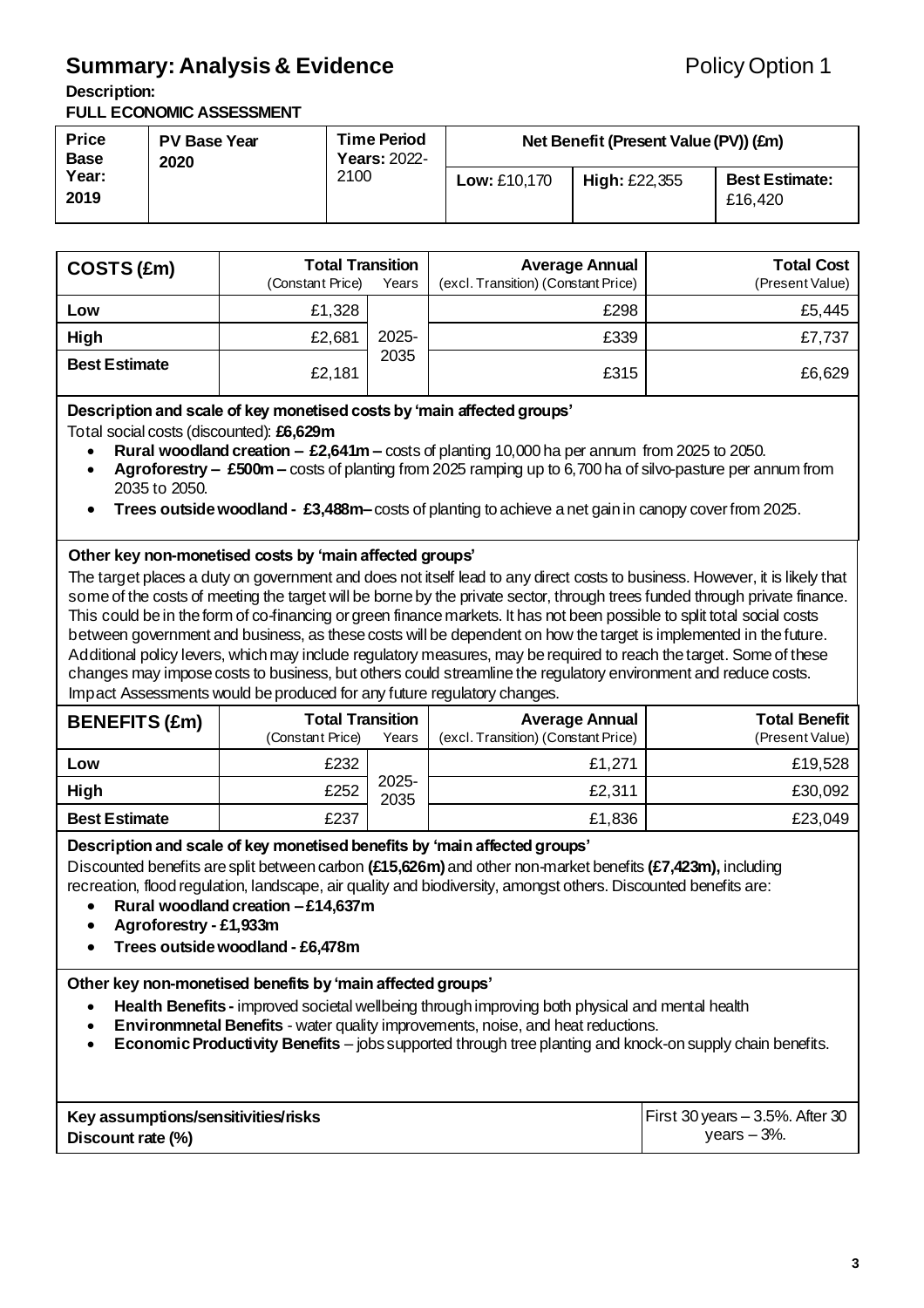- The planting ratio for rural woodland is 80% broadleaf, 20% conifer.
- 0% cost and optimism bias, although the analysis includes assumptions on tree mortality (ranging from 15% to 70% depending on the type of planting) which acts as an indirect way of correcting potential optimism bias.
- Initial 10,000 ha of rural afforestation costs based on the Nature for Climate Fund, with an average lifetime capital  $\cot$  of £16,402 per hectare in 2020<sup>7</sup>. Agroforestry has an average lifetime capital cost of £5,447 per hectare $^8$ (silvo-pasture)in 2020.
- The real per hectare costs for agroforestry and rural woodland are assumed to increase by 2.85% per year from 2020 to 2030, before being held constant from 2030 to 2050. This is in line with the historical trend of real woodland creation grant rates over the period 1988 to 2018, once adjusted for inflation<sup>9</sup>.
- Trees outside woodland assumed average lifetime costs of £1,250 per tree<sup>10</sup>. Trees outside woodland costs are constant over the assessment period.
- The assessment uses August 2021 BEIS central carbon prices<sup>11</sup>.

#### **BUSINESS ASSESSMENT (Option 1)**

| Direct impact on business (Equivalent Annual) £m: 0 |                    |        | Score for Business Impact Target (qualifying<br>provisions only) £m: 0 |  |  |
|-----------------------------------------------------|--------------------|--------|------------------------------------------------------------------------|--|--|
| l  Costs: 0                                         | <b>Benefits: 0</b> | Net: 0 | N/A                                                                    |  |  |

 $7$  This is the average across all Nature for Climate Fund delivery mechanisms, which each have different associated per hectare costs. The cost of supporting activities including R&D and nursery capacity building is also included.

<sup>&</sup>lt;sup>8</sup> Based on Defra analysis of standard costs for establishment, planting and maintenance.

<sup>&</sup>lt;sup>9</sup> Based on payment data from the Woodland Grant Scheme (1988) and Countryside Stewardship Woodland Creation (2018) scheme.

<sup>&</sup>lt;sup>10</sup> Based on Defra analysis for the Urban Tree Challenge Fund and Local Authorities Treescapes Fund.

<sup>&</sup>lt;sup>11</sup> [Valuation of greenhouse gas emissions: for policy assessment and evaluation -](https://www.gov.uk/government/publications/valuing-greenhouse-gas-emissions-in-policy-appraisal/valuation-of-greenhouse-gas-emissions-for-policy-appraisal-and-evaluation#annex-1-carbon-values-in-2020-prices-per-tonne-of-co2) GOV. UK (www.gov.uk)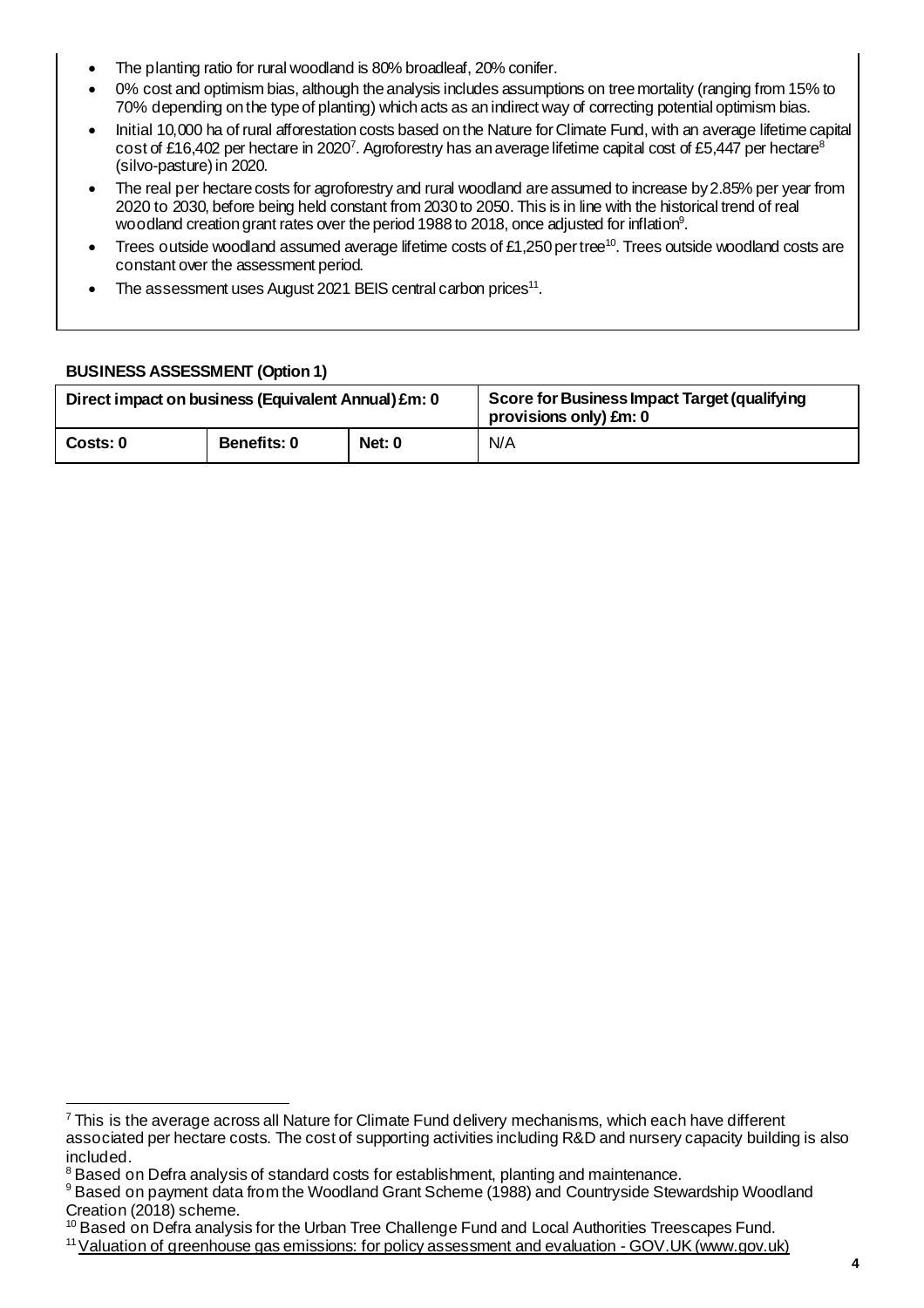# **Contents**

| 3. Rationale and evidence to justify the level of analysis used in the Impact Assessment. 19 |  |
|----------------------------------------------------------------------------------------------|--|
|                                                                                              |  |
|                                                                                              |  |
|                                                                                              |  |
|                                                                                              |  |
|                                                                                              |  |
|                                                                                              |  |
|                                                                                              |  |
|                                                                                              |  |
|                                                                                              |  |
|                                                                                              |  |
|                                                                                              |  |
|                                                                                              |  |
|                                                                                              |  |
|                                                                                              |  |
|                                                                                              |  |
|                                                                                              |  |
|                                                                                              |  |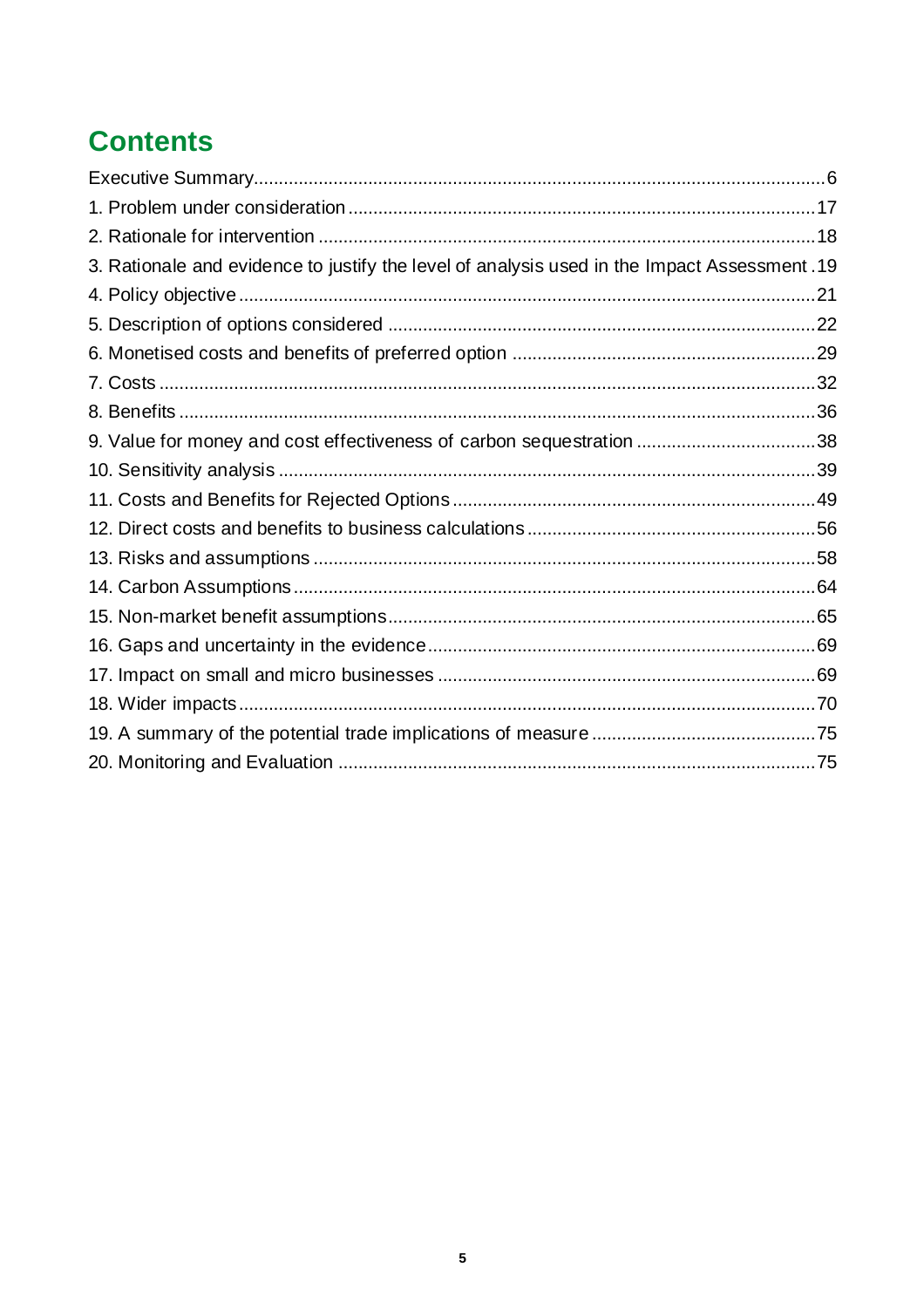# <span id="page-5-0"></span>**Executive Summary**

# **Rationale for Intervention**

Woodland in England provides a range of environmental, social and economic benefits. The Climate Change Act<sup>12</sup> (2019 amendment) commits the UK to reach net zero greenhouse gas emissions by 2050 and the Climate Change Committee (CCC) has recommended that afforestation should increase to achieve this<sup>13</sup>. There are several existing policy commitments and mechanisms in place to incentivise increased tree planting, including actions set out in the 25 Year Environment Plan<sup>14</sup>, the England Trees Action Plan 2021-24<sup>15</sup>, the Net Zero Strategy<sup>16</sup> and the Nature for Climate Fund (NCF)<sup>17</sup>. However, these actions alone will not lead to sufficient tree planting to meet the government's net zero ambitions. A statutory woodland cover target for England will support the delivery of net zero, and contribute to other outcomes, such as habitat restoration and improved water quality. Government intervention will address two market failures: carbon emissions (a negative externality) are causing climate change and trees, which deliver public goods (including carbon regulation, water quality regulation and flood regulation), are being underprovided by the market. Trees can also provide substantial biodiversity benefits, although these are dependent on woodland scheme design, which takes into account several variables including the species and location of planting. Mixed planting is most likely to benefit biodiversity through habitat creation and increased connectivity and resilience of woodlands, thus reducing the ecological stress caused by climate change18,19.

# **Policy Options**

This policy intends to create a long-term statutory target for trees and woodland which will focus on increasing woodland coverage in England. This Impact Assessment considers four policy options. All options apart from option 0 assume a net gain in canopy cover for trees outside woodland.

<sup>12</sup> [Climate Change Act 2008 \(legislation.gov.uk\)](https://www.legislation.gov.uk/ukpga/2008/27/contents)

<sup>13</sup> [https://www.theccc.org.uk/wp-content/uploads/2021/06/Progress-in-reducing-emissions-2021-Report-to-](https://www.theccc.org.uk/wp-content/uploads/2021/06/Progress-in-reducing-emissions-2021-Report-to-Parliament.pdf)[Parliament.pdf](https://www.theccc.org.uk/wp-content/uploads/2021/06/Progress-in-reducing-emissions-2021-Report-to-Parliament.pdf) 14

[https://assets.publishing.service.gov.uk/government/uploads/system/uploads/attachment\\_data/file/693158/2](https://assets.publishing.service.gov.uk/government/uploads/system/uploads/attachment_data/file/693158/25-year-environment-plan.pdf) [5-year-environment-plan.pdf](https://assets.publishing.service.gov.uk/government/uploads/system/uploads/attachment_data/file/693158/25-year-environment-plan.pdf) 15

[https://assets.publishing.service.gov.uk/government/uploads/system/uploads/attachment\\_data/file/987432/e](https://assets.publishing.service.gov.uk/government/uploads/system/uploads/attachment_data/file/987432/england-trees-action-plan.pdf) [ngland-trees-action-plan.pdf](https://assets.publishing.service.gov.uk/government/uploads/system/uploads/attachment_data/file/987432/england-trees-action-plan.pdf)

<sup>&</sup>lt;sup>16</sup> [UK's path to net zero set out in landmark strategy -](https://www.gov.uk/government/news/uks-path-to-net-zero-set-out-in-landmark-strategy) GOV.UK (www.gov.uk)

<sup>17</sup> <https://www.gov.uk/government/news/budget-2020-what-you-need-to-know>

<sup>&</sup>lt;sup>18</sup> <https://www.theccc.org.uk/publication/land-use-policies-for-a-net-zero-uk/>

<sup>&</sup>lt;sup>19</sup> <https://www.gov.uk/government/publications/the-uk-forestry-standard>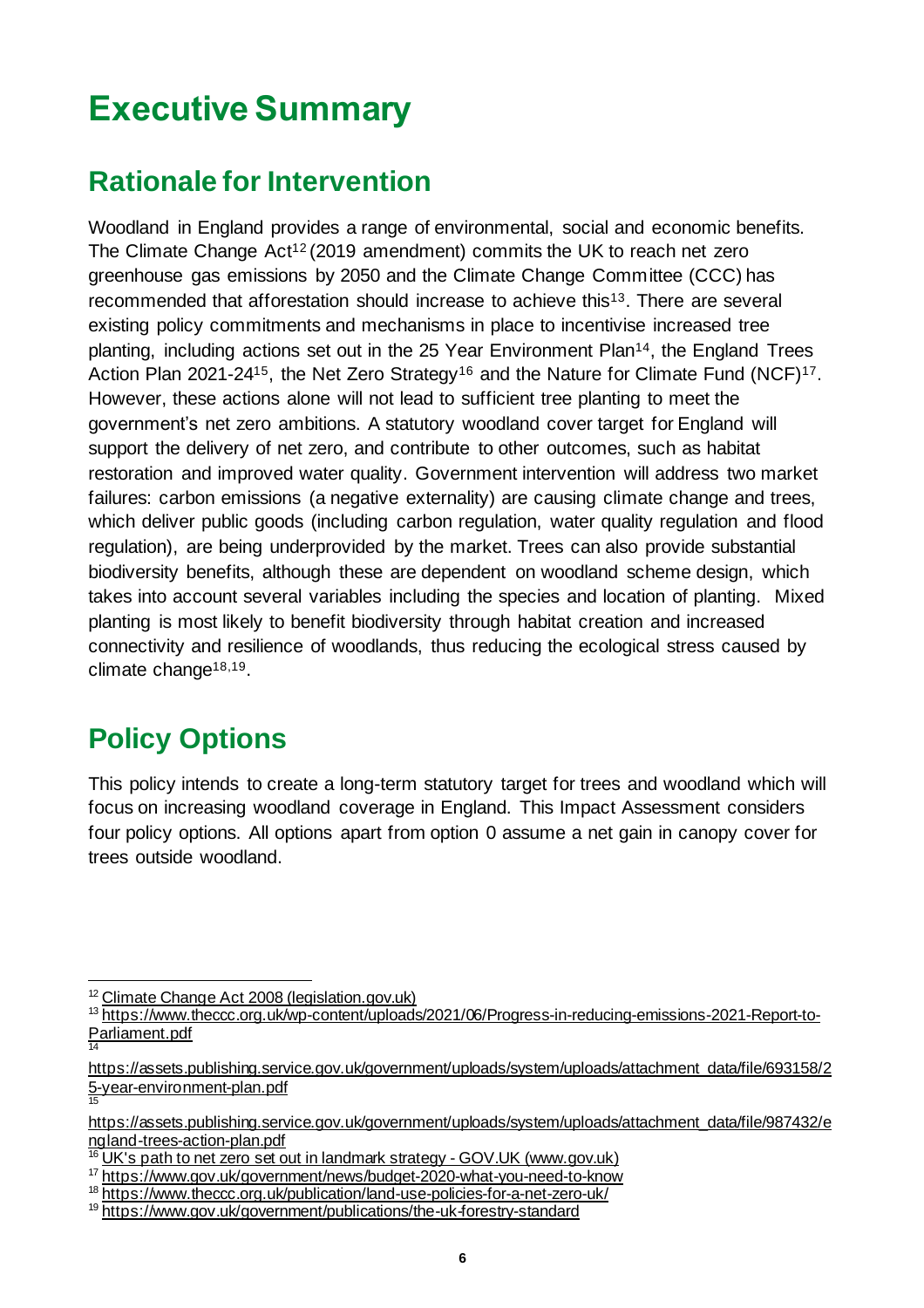- **Option 0: Business as Usual (Baseline):** with no legally binding target for tree planting levels, it is likely that planting rates would fall back to current levels of approximately  $2,100$  hectares<sup>20</sup> (ha) per year from 2025 once NCF funding is exhausted. It is unlikely the recommended amount of afforestation will happen and the government's ambitions for net zero will not be met. No agroforestry is assumed in this option.
- **Option 1** *(preferred)***: 17.5% woodland cover target by 2050:** This option will commit the government to increasing canopy cover in England to a level that is in line with the CCC's Net Zero Balanced Pathway. This equates to planting rates of 10,000 ha per year by 2025 and 16,700 ha per year by 2035 maintained to 2050 for woodland creation and agroforestry combined.
- **Option 2. 12% woodland cover by 2050:** This is equivalent to an average annual planting rate between 2025 and 2050 of 10,000 ha per year, with no agroforestry.
- **Option 3. 19% woodland cover target by 2050**: This is equivalent to the Net Zero Balanced Pathway, but planting rises to an indicative 16,700 ha per year by 2035 *for woodland alone* and is maintained at that level to 2050. Agroforestry is assumed to contribute a further 8,300 ha per year from 2035.

These options were assessed in terms of achievability, strategic fit with meeting the government's net zero ambitions and the goals of the 25 Year Environment Plan and other wider risks. Options 0 and 2 were rejected for not delivering enough change to meet net zero ambitions. Option 3 was rejected as it is likely to be unachievable, highly demanding and potentially damaging to the environment. The costs and benefits of all four options are presented in this Impact Assessment. These options all involve a canopy cover metric, however other metrics such as number of trees planted were also considered. A canopy cover metric was preferred by stakeholders, as it is outcome based, and would provide an accurate picture of the progress being made towards government's existing planting targets. The inclusion of both woodlands and trees outside woodlands within the target recognises the wealth of diverse benefits both planting types generate.

## **Preferred option**

Option 1, the 17.5% woodland cover target, represents a target which aims to increase woodland canopy cover by approximately 3% (from current tree and woodland cover of 14.5%) and achieve a net gain in the canopy cover of trees outside woodland.

The target scope will include woodland cover, small woods, linear features and individual trees, orchards and agroforestry systems. Natural colonisation will be included, subject to

2100 2017i .pdf). This would give a baseline planting figure of 244 ha/yr.

<sup>&</sup>lt;sup>20</sup> Government intervention or carbon markets are assumed to maintain baseline planting at the current rate in the long run. An alternative view is that planting would fall to the historic figure for planting without grantaid, as set out in Baseline 2 and central scenarios of the GHG inventory projections (page 42 o[f https://uk](https://uk-air.defra.gov.uk/assets/documents/reports/cat09/2010301108_LULUCF_Projections_to_2050-2100_2017i_.pdf)[air.defra.gov.uk/assets/documents/reports/cat09/2010301108\\_LULUCF\\_Projections\\_to\\_2050-](https://uk-air.defra.gov.uk/assets/documents/reports/cat09/2010301108_LULUCF_Projections_to_2050-2100_2017i_.pdf)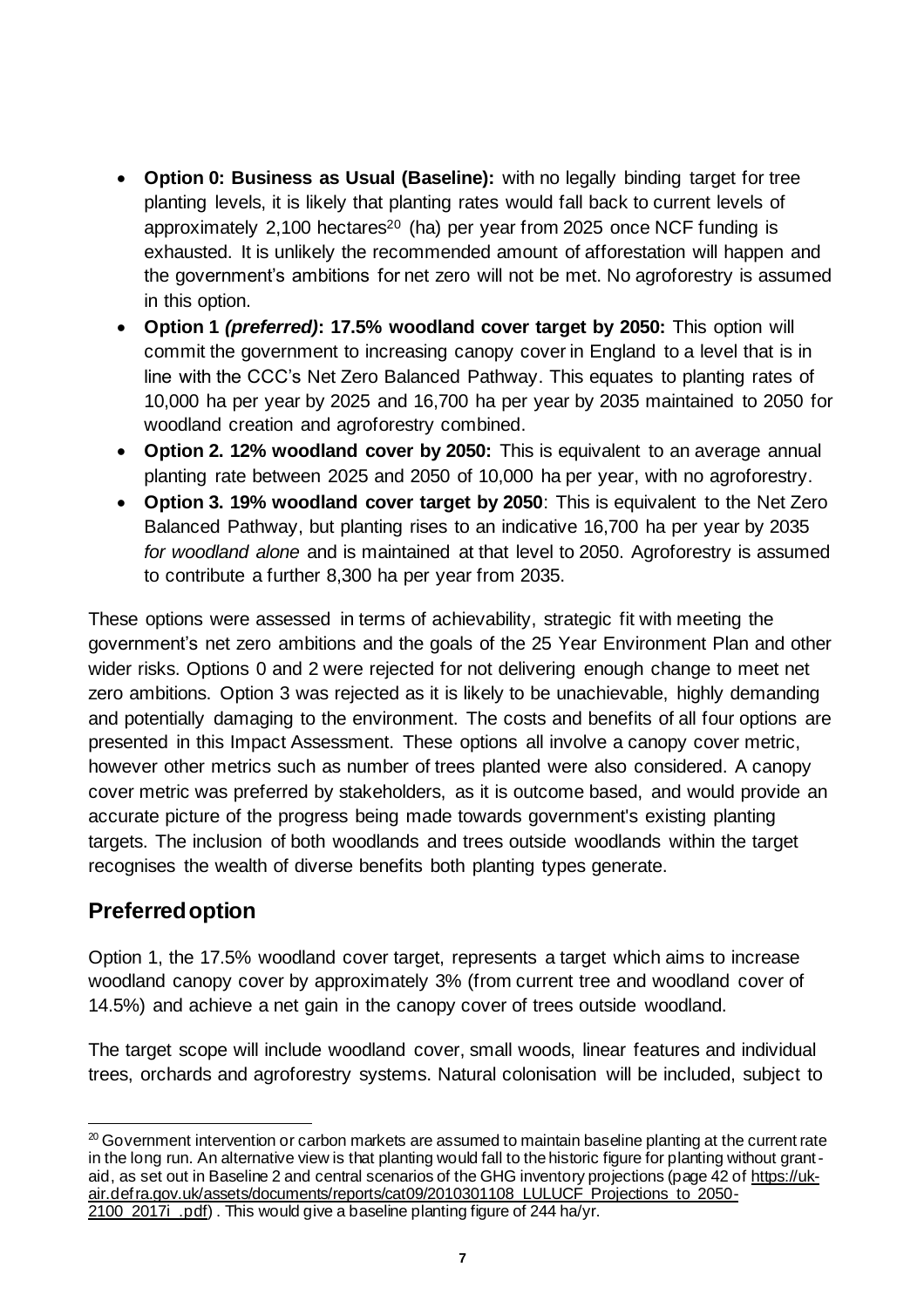certain reporting/remote sensing criteria. Purpose grown biomass plantations comprising short rotation forestry and coppice will not be included because of the lower biodiversity and carbon benefits of biomass forestry.

It is intended that the statutory target will partly be delivered through grant funding from environmental land management schemes. This will be supported by blended green finance, initially based on carbon markets, but potentially incorporating markets for other ecosystem services in the future. Additional policy levers, which may include regulatory or spending measures, will also be required to reach the target in the future. It is not currently possible to split out the relative proportions of the target that will be delivered through grant funding or other mechanisms such as private finance. It is possible that some landowners will need both grant funding and additional income streams such as timber revenues or private finance to incentivise them to plant trees. When designing tree planting grant schemes, the government is putting in place additionality rules to reduce the risk of spending public money on trees that would have been planted anyway without grant support.

## **Costs and benefits– preferred option**

For the purposes of the assessment, the analysis has been split into three sections:

- **Rural Woodland Creation:** it is assumed that 10,000 ha of rural woodland will be created every year from 2025 to 2050.
- **Agroforestry:** it is assumed that 6,700 ha of silvo-pasture will be created annually from 2035 to 2050. Planting rates will linearly increase from 0 ha in 2025 to 6,700 ha in 2035. Silvo-arable systems are included as tree canopy cover outside woodland, due to the lower stocking densities and likelihood of not achieving the woodland definition of 20% canopy cover in these systems.
- **Trees outside woodland:** it is assumed that a total of 25.8 million trees will need to be planted outside of woodland to achieve a net gain in canopy cover, at an average rate of just over 1 million trees per year between 2025 and 2050. This is based on the estimated number of trees that might die due to ash dieback which is considered the largest threat to trees. More detail is included in the 'Cost assumptions' section of this Impact Assessment.

The monetised costs and benefits for the preferred option are outlined in Table 1.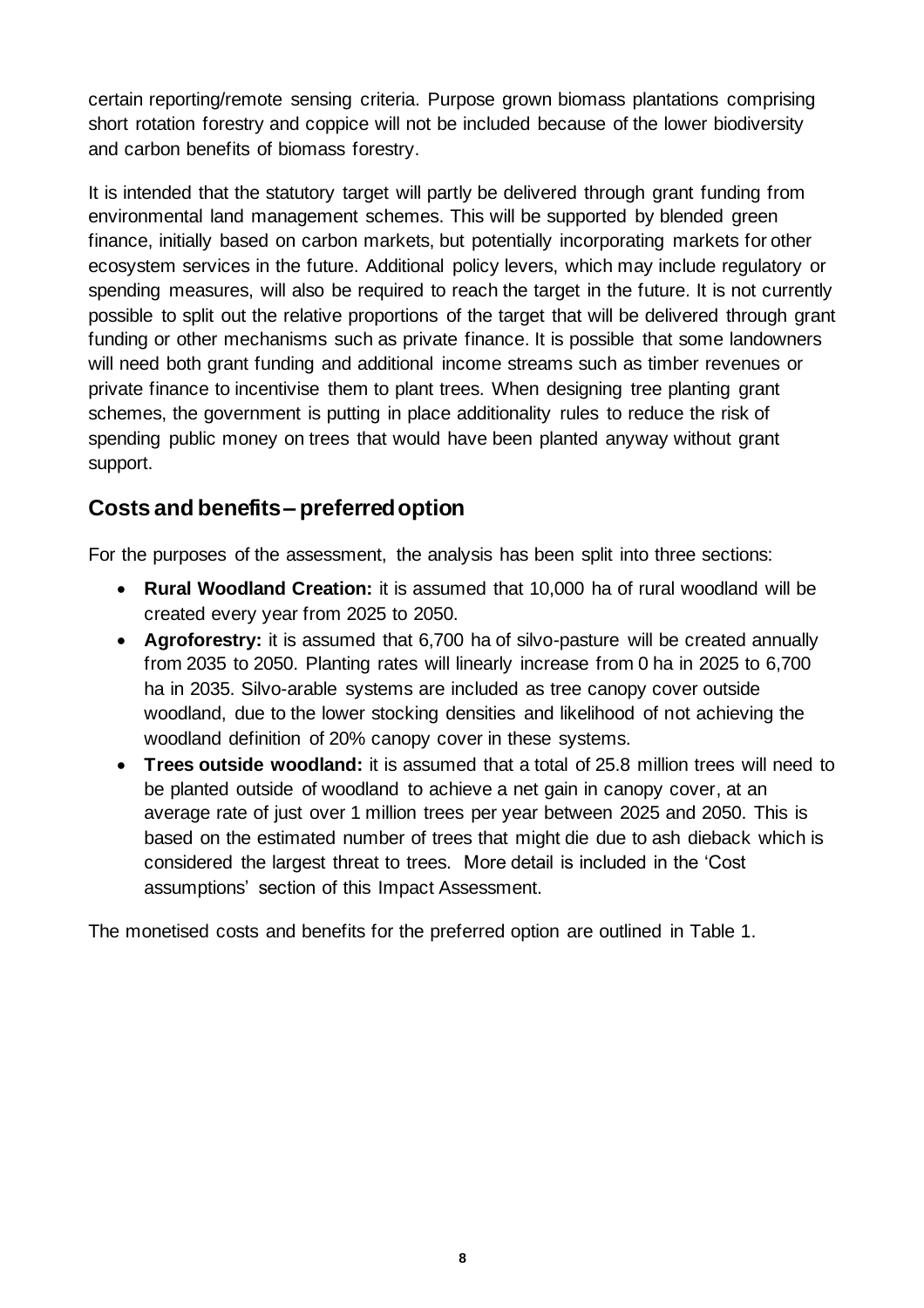#### **Table 1: Summary of monetised costs and benefits for option 1 compared against the baseline, 2022 to 2100**

| Year                                            | <b>Total</b>                 | <b>Rural</b><br><b>Woodland</b> | <b>Agroforestry</b>      | <b>Trees Outside</b><br><b>Woodland</b> |
|-------------------------------------------------|------------------------------|---------------------------------|--------------------------|-----------------------------------------|
| Social benefit - Carbon (£m)                    | 70,187                       | 52,368                          | 7,672                    | 10,146                                  |
| Social benefit - Non-Carbon<br>$(\text{Em})$    | 54,865                       | 11,481                          | 1,775                    | 41,609                                  |
| Optimism bias adjustment                        |                              |                                 |                          |                                         |
| <b>Estimated risk costs</b>                     | $\overline{a}$               | $\qquad \qquad \blacksquare$    |                          |                                         |
| Social benefits (total) (£m)                    | 125,052                      | 63,849                          | 9,447                    | 51,756                                  |
| <b>Total Social benefits</b><br>(discounted £m) | 23,049                       | 14,637                          | 1,933                    | 6,478                                   |
| Social cost - All Capital (£m)                  | 22,937                       | 4,113                           | 989                      | 17,835                                  |
| Social cost - Resource (£m)                     | 689                          | 505                             | N/A                      | 184                                     |
| Optimism bias adjustment                        | $\qquad \qquad \blacksquare$ | $\overline{\phantom{0}}$        | $\overline{\phantom{a}}$ |                                         |
| <b>Estimated risk costs</b>                     |                              | $\overline{\phantom{0}}$        |                          |                                         |
| Social costs - real (total £m)                  | 23,626                       | 4,618                           | 989                      | 18,019                                  |
| <b>Total social costs (discounted</b><br>£m)    | 6,629                        | 2,641                           | 500                      | 3,488                                   |
| Net social benefits (discounted<br>£m)          | 16,420                       | 11,996                          | 1,433                    | 2,990                                   |

The analysis on the costs and benefits of the final options is built on high quality data and evidence. Cost data is largely based on well-established woodland creation and tree planting schemes, including previous Countryside Stewardship woodland creation schemes<sup>21</sup> and various delivery mechanisms under the NCF such as the England Woodland Creation Offer (EWCO)<sup>22</sup> grant scheme. Carbon benefits are estimated using

<sup>&</sup>lt;sup>21</sup> <https://www.gov.uk/guidance/woodland-creation-grant-countryside-stewardship>

<sup>22</sup> <https://www.gov.uk/guidance/england-woodland-creation-offer>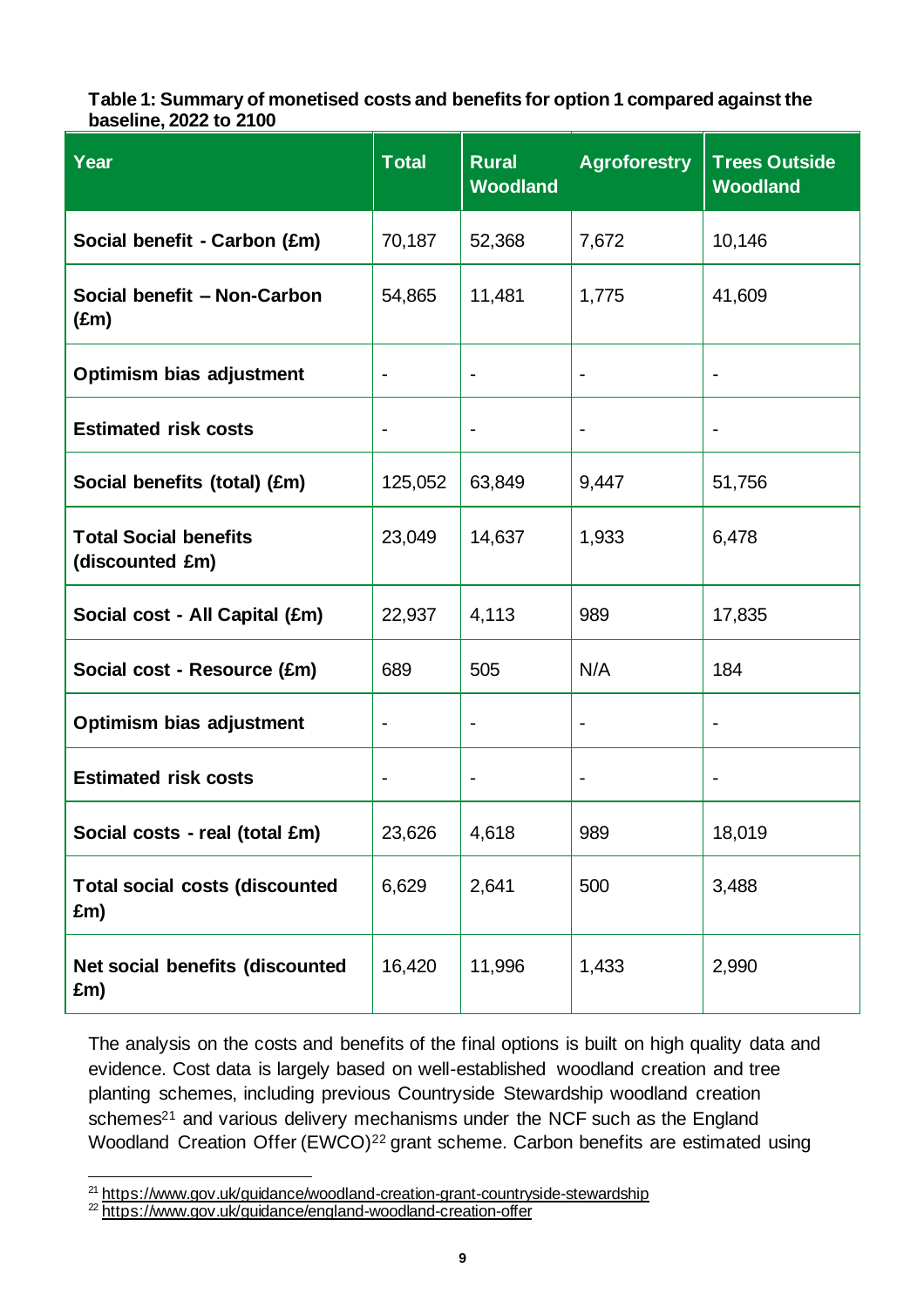outputs from an off-line version of Carbine23, the greenhouse gas accounting model used to calculate the forestry contribution to the UK greenhouse gas inventory. Non-market environmental benefits are mainly modelled in line with Enabling a Natural Capital approach (ENCA) guidance<sup>24</sup>, using published literature sources.

### **Cost assumptions**

The assessment values the total social cost of delivering the target. These costs will fall on government and business (through private finance), although the relative split between these agents is uncertain and will depend on how the target is implemented. As such, the split of costs between business and government has not been estimated. Further analysis on this is provided in the 'Direct costs to business' section of this Impact Assessment.

The total social cost for woodland creation is based on the NCF average lifetime capital cost of £16,402 per hectare (/ha) and average lifetime resource cost of £2,071/ha. These are based on the existing NCF tree planting programme, which contains a range of planting mechanisms with different associated costs. Agroforestry costs are based on Forestry Commission standard costs for capital items and evidence from existing agroforestry schemes, which results in an average lifetime capital cost of £5,447/ha. A more detailed breakdown on these costs is set out in the 'Cost assumptions' section further in the document.

The Impact Assessment assumes that the real per hectare social costs for woodland creation and agroforestry will increase at 2.85% per year between 2020 and 2030, once inflation has been adjusted for. This is calculated using the historical average growth rate of tree planting payment rates from the Woodland Grant Scheme (1988)<sup>25</sup> and the Countryside Stewardship Woodland Creation (2018)<sup>26</sup> scheme. The assumption of increasing marginal costs to 2030 is because landowners may require higher incentives to plant trees in the short term, to overcome barriers such as cultural attitudes to tree planting and increased competition for land. Post 2030, per hectare costs are held constant, as it is assumed that these barriers are only present in the short term. Furthermore, by 2030 there will be increased certainty that tree planting is a financially viable long-term option, meaning that landowners will not require higher payment rates to plant trees. Future costs are a key uncertainty which is examined in the 'Sensitivity analysis' section of this Impact Assessment.

The costs for trees outside woodland are based on an existing delivery mechanism, the Local Authorities Treescapes Fund (LATF), which results in an average lifetime capital cost of £690 per tree and an average lifetime resource cost of £7 per tree. Trees outside woodland marginal costs are held constant over the period as the planting rate is only

<sup>&</sup>lt;sup>23</sup> [https://www.forestresearch.gov.uk/research/forestry-and-climate-change-mitigation/carbon](https://www.forestresearch.gov.uk/research/forestry-and-climate-change-mitigation/carbon-accounting/forest-carbon-dynamics-the-carbine-carbon-accounting-model/)[accounting/forest-carbon-dynamics-the-carbine-carbon-accounting-model/](https://www.forestresearch.gov.uk/research/forestry-and-climate-change-mitigation/carbon-accounting/forest-carbon-dynamics-the-carbine-carbon-accounting-model/)

[Enabling a Natural Capital Approach \(ENCA\): Guidance -](https://www.gov.uk/government/publications/enabling-a-natural-capital-approach-enca-guidance) GOV.UK (www.gov.uk)

<sup>&</sup>lt;sup>25</sup> Woodland creation grant rates listed on page 3, [Farm Woodland Scheme \(publishing.service.gov.uk\)](https://assets.publishing.service.gov.uk/government/uploads/system/uploads/attachment_data/file/722179/FWS_summary.pdf) <sup>26</sup> [cs-woodland-creation-manual-2018.pdf \(publishing.service.gov.uk\)](https://assets.publishing.service.gov.uk/government/uploads/system/uploads/attachment_data/file/739051/cs-woodland-creation-manual-2018.pdf)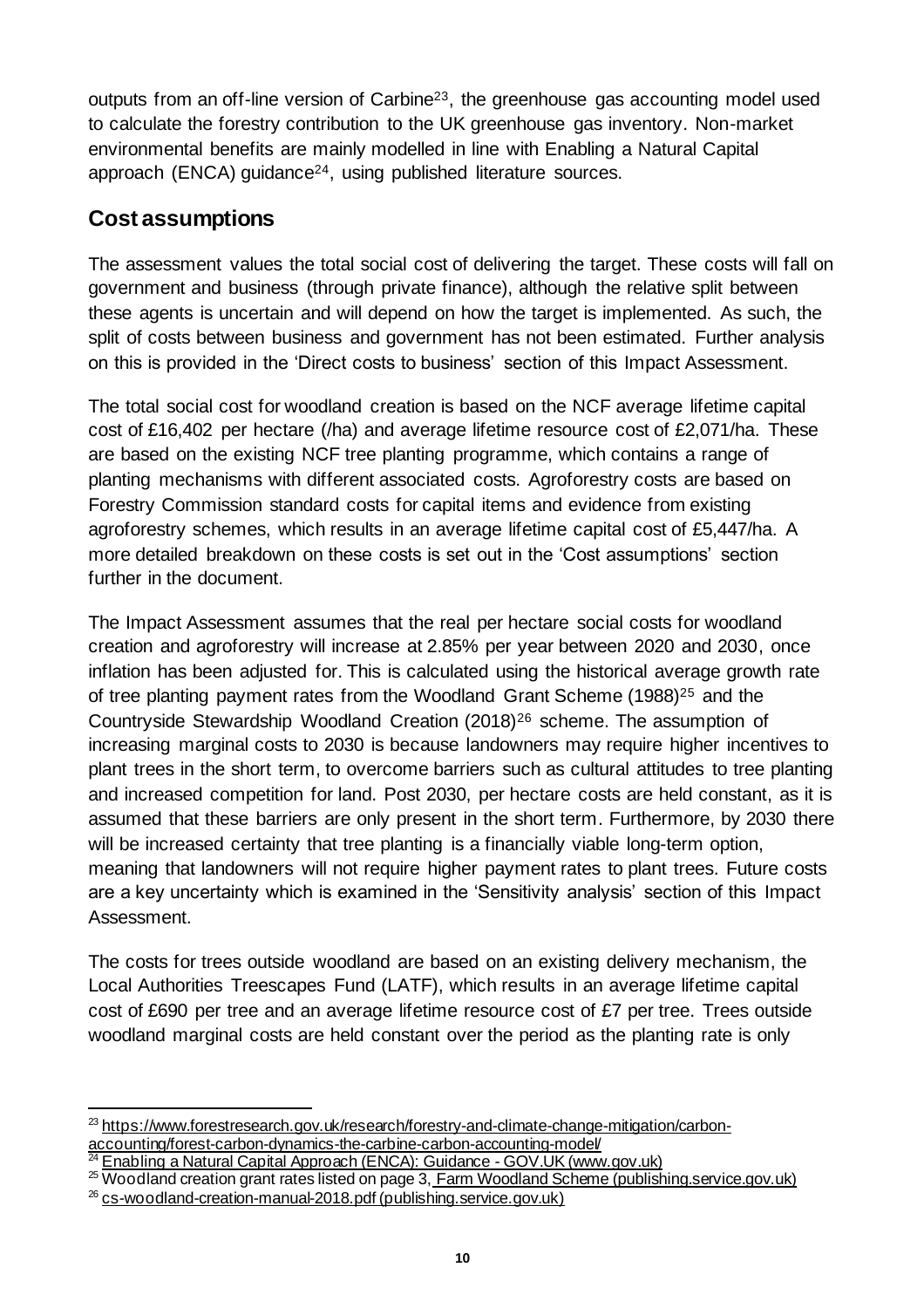sufficient to cover any trees lost to diseases or felling, so there are no land use pressures which could drive up future costs.

## **Benefits**

The breakdown of *undiscounted* benefits between the different benefit types for each area of the assessment is shown in Table 2.

### **Table 2: Summary of monetised benefits for option 1 compared against the baseline, 2022 to 2100**

|                                  |                                       | <b>Carbon</b>                 | <b>Total</b>                              |
|----------------------------------|---------------------------------------|-------------------------------|-------------------------------------------|
|                                  | <b>Stored</b><br>(MTCO <sub>2</sub> ) | <b>Value</b><br>$(\text{Em})$ | Non-Carbon <sup>27</sup><br>$(\text{Em})$ |
| <b>Rural Trees</b>               | 106.13                                | £52,368                       | £11,481                                   |
| <b>Trees outside</b><br>woodland | 20.19                                 | £10,146                       | £41,609                                   |
| Agroforestry                     | 14.85                                 | £7,672                        | £1,775                                    |

Overall, a 17.5% woodland cover target (option 1) generates substantial net benefits over the assessment period. The net social present value (NSPV) shows the current value of the project (i.e., discounted benefits minus discounted costs). Option 1 has a large positive NSPV of £16,420m, suggesting that the lifetime carbon and environmental benefits outweigh the costs.

It is also useful to analyse the cost effectiveness of carbon sequestration for the target. Overall, the target will lead to the sequestration of 141.17 MT CO<sup>2</sup> at a cost of £46.96 per tonne of CO2. Costs per tonne of CO<sup>2</sup> sequestered for each area of the assessment are:

- Rural woodland  $=$  £24.88
- Agroforestry  $=$  £33.67
- Trees outside woodland  $=$  £172.74

Trees outside woodland are poorer value for money in terms of carbon sequestration compared to rural woodland and agroforestry. However, they provide large non-carbon benefits in terms of rainfall interception, air quality and overall amenity value.

<sup>&</sup>lt;sup>27</sup> Including air quality, recreation, biodiversity, landscape, flood management, rainfall interception and amenity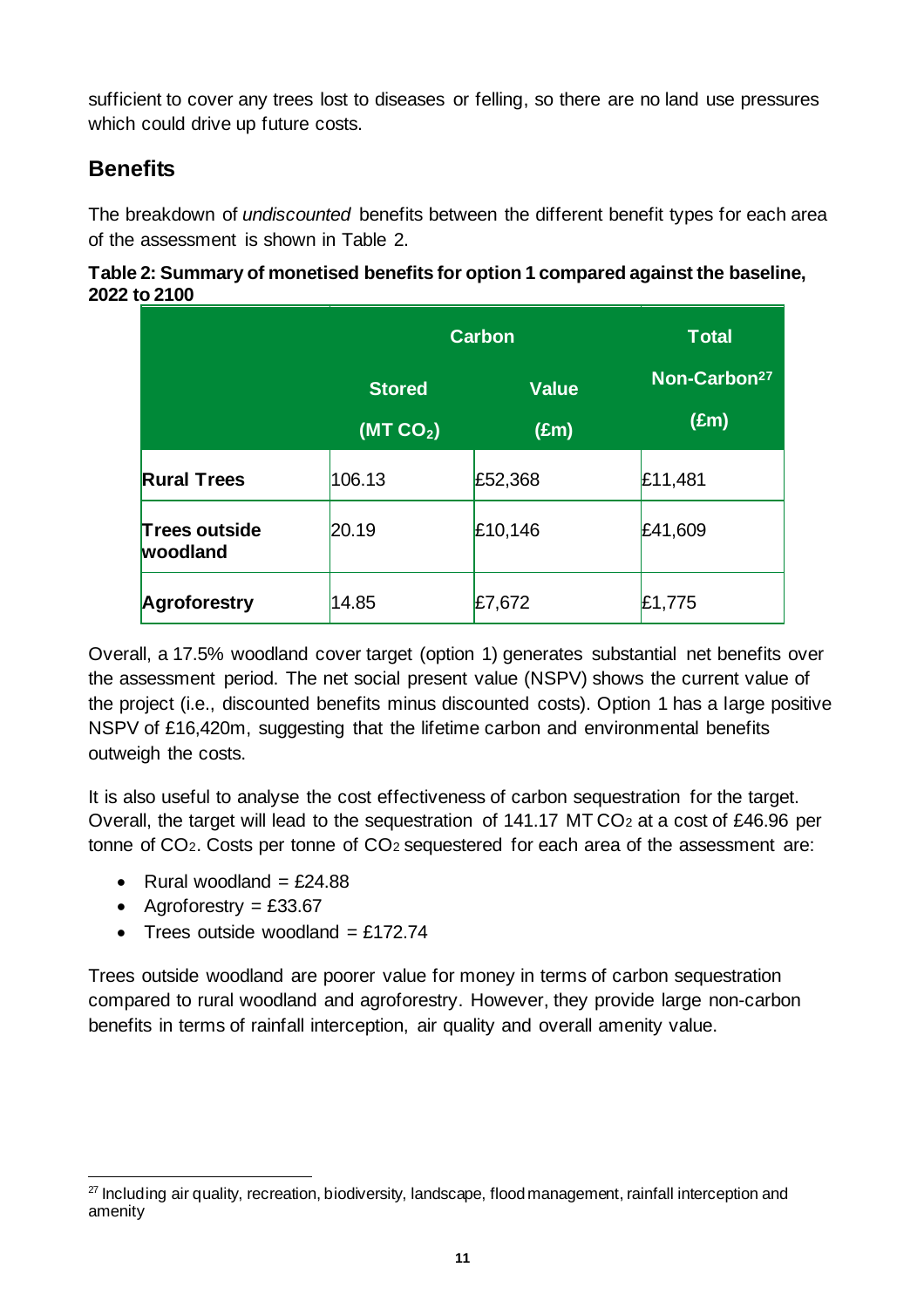### **Costs and benefits – other options and sensitivities**

For transparency, options 2 (12% woodland cover target) and 3 (19% woodland cover target) were also analysed in this Impact Assessment, even though they were rejected on achievability and strategic fit considerations.

There are also several key uncertainties in the analysis which have been assessed through sensitivity testing around the core scenario of option 1 (17.5% woodland cover target):

- Sensitivity 1 examines uncertainty in the non-market benefit assumptions, by entirely removing the non-carbon benefits for agroforestry and removing the amenity benefits of trees outside woodland.
- Two sensitivities examine uncertainty in the uptake of agroforestry. Sensitivity 2 assumes that there is no agroforestry and the entire 17.5% woodland cover target is met through rural woodland creation alone. Sensitivity 3 assumes high agroforestry uptake. It assumes that 5,000 ha of rural woodland creation occurs annually between 2025 and 2030. Agroforestry planting rates ramp up to 11,700 ha of silvopasture by 2035, and this planting rate is maintained to 2050.
- Sensitivity 4 examines uncertainty around how costs might change in the future, by assuming that the per hectare costs of woodland creation and agroforestry continue to rise by an annual rate of 2.85% until 2050, rather than 2030 as is assumed in the core scenario.

Table 3 shows the total costs, benefits and NSPV for options 1, 2 and 3 and all the sensitivity tests. All options have large positives NSPVs, demonstrating that the woodland cover target is likely to represent good value for money.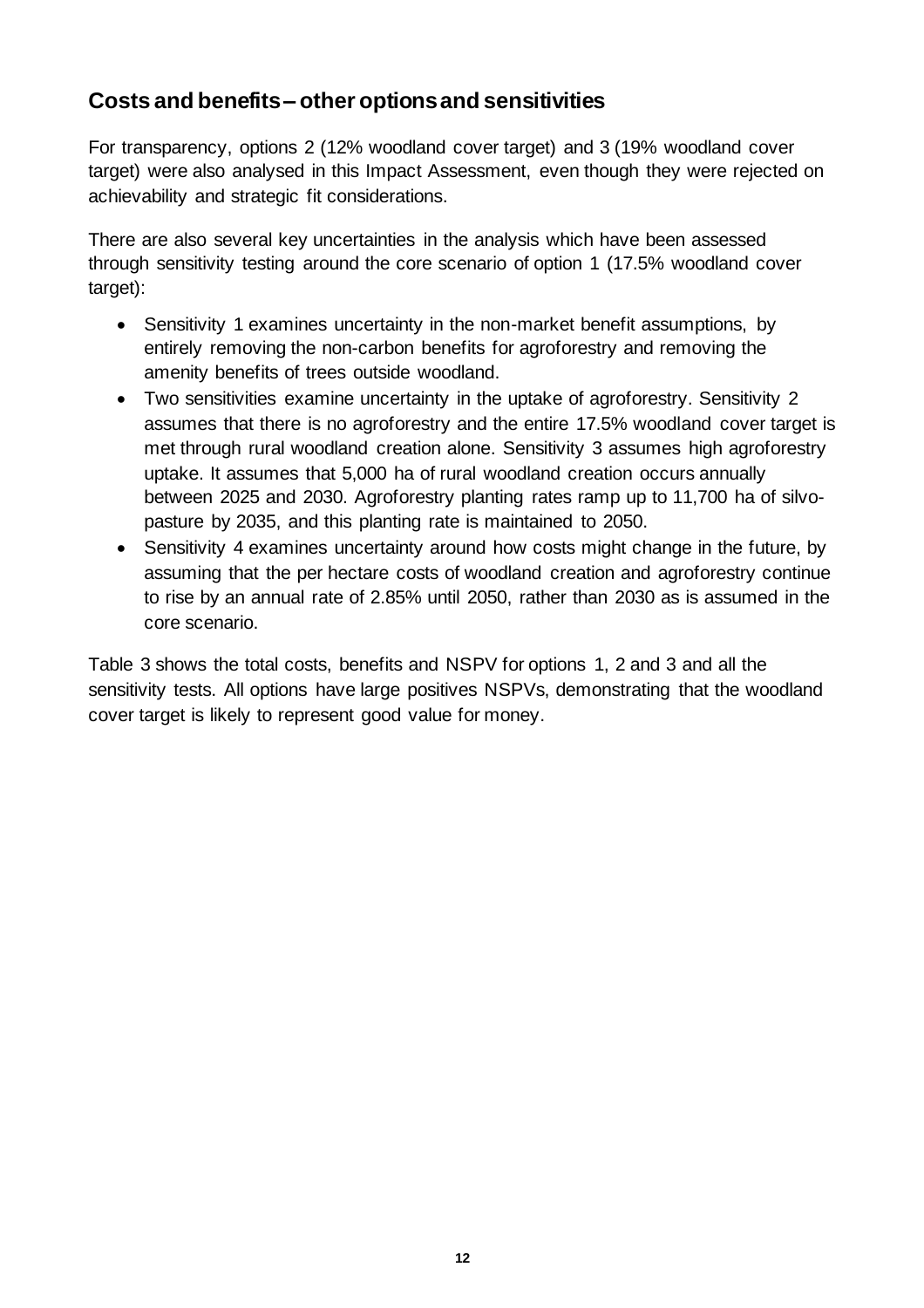**Table 3: Summary of monetised costs and benefits for all options and sensitivities compared to the baseline, 2022 to 2100**

|                                                              | <b>Option 1:</b><br>17.5%<br>woodland<br>cover<br>(Preferred) | <b>Option 2:</b><br>12%<br>woodland<br>cover | <b>Option 3:</b><br>19%<br>woodland<br>cover | <b>Sensitivity 1:</b><br><b>Reduced</b><br>non-market<br><b>benefits</b> | <b>Sensitivity 2:</b><br><b>Zero</b><br>agroforestry | <b>Sensitivity 3:</b><br>Low rural<br>woodland | <b>Sensitivity 4:</b><br><b>Increasing</b><br>marginal costs |
|--------------------------------------------------------------|---------------------------------------------------------------|----------------------------------------------|----------------------------------------------|--------------------------------------------------------------------------|------------------------------------------------------|------------------------------------------------|--------------------------------------------------------------|
| <b>Social benefits</b><br>$(total)$ $(f.m)$                  | 125,052                                                       | 115,604                                      | 169,101                                      | 86,648                                                                   | 157,398                                              | 93,039                                         | 125,052                                                      |
| <b>Total Social benefits</b><br>(discounted £m)              | 23,049                                                        | 21,116                                       | 32,486                                       | 19,528                                                                   | 30,092                                               | 15,615                                         | 23,049                                                       |
| Social costs - real<br>(total £m)                            | 23,626                                                        | 22,637                                       | 26,946                                       | 23,626                                                                   | 25,721                                               | 21,598                                         | 25,515                                                       |
| <b>Total social costs</b><br>(discounted £m)                 | 6,629                                                         | 6,129                                        | 8,356                                        | 6,629                                                                    | 7,737                                                | 5,445                                          | 7,466                                                        |
| <b>Net Present Social</b><br><b>Value (discounted</b><br>£m) | 16,420                                                        | 14,986                                       | 24,131                                       | 12,898                                                                   | 22,355                                               | 10,170                                         | 15,583                                                       |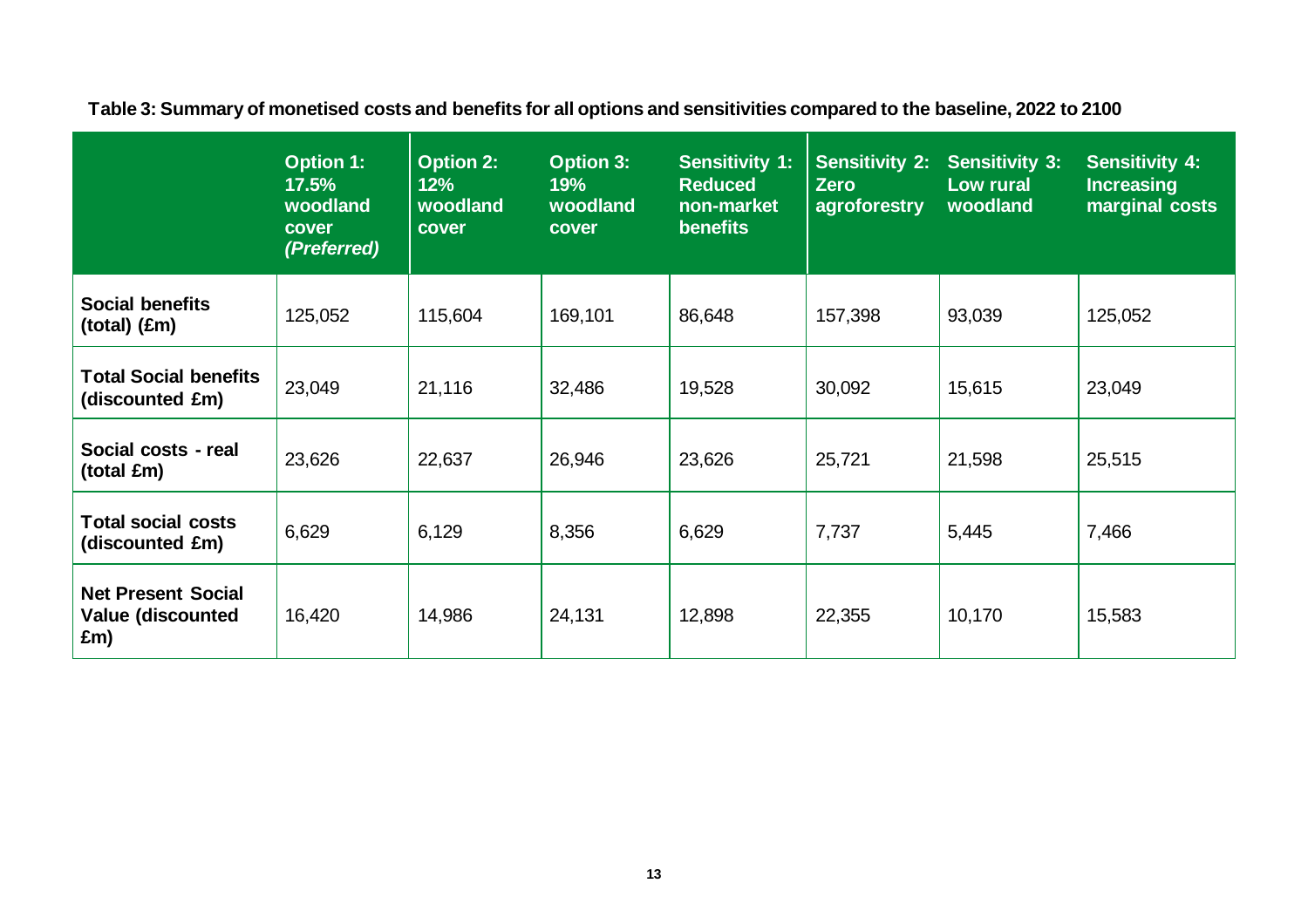### **Direct costs to business and income forgone**

The target places a duty on government and does not itself lead to any direct costs to business. However, it is likely that some of the costs of meeting the target will be borne by the private sector, through trees funded through private finance. This could be in the form of co-financing planting or green finance markets. It has not been possible to split total social costs between government and business, as these costs will be dependent on how the target is implemented in the future and how private finance markets develop.

### **Other key assumptions**

Aside from the cost and benefit assumptions set out above, the following assessment assumptions (which are consistent across all scenarios) have been used:

- The assessment takes place over the period 2022 to 2100 due to the time and nature of the costs and benefits to accrue in tree planting.
- Where applicable, values have been deflated in line with Her Majesty's Treasury (HMT) Gross Domestic Product (GDP) deflator guidance. All values are in 2019 prices.
- The following stocking densities have been assumed:
	- Rural Woodland (assumes 80% broadleaf, 20% conifer split):
		- Conifer 2500 stems/ha
		- Broadleaf 1600 stems/ha
	- Agroforestry:
		- Silvo-pasture– 400 stems/ha
		- Silvo-arable less than 100 stems/ha

### **Gaps and uncertainty in the evidence**

There is inherent uncertainty in modelling land use change so far into the future. There are also key evidence gaps in our analysis, particularly on the level of deforestation, the level of tree canopy loss outside woodland associated with pest and diseases and urban tree management, the nature of future agroforestry schemes, uptake of agroforestry and future changes in the extent of orchards. There is also uncertainty in some of the non-market environmental benefits used in the analysis, particularly for agroforestry schemes, as well as the costs of achieving woodland creation at such scale. The sensitivity tests outlined in this Impact Assessment help to test some of this uncertainty. Further analysis will also be produced to address these evidence gaps ahead of the final stage Impact Assessment.

## **Wider impacts**

### **Non-monetised benefits**

There are a several benefits from a 17.5% woodland cover target that it has not been possible to monetise. There may be some overlap between these benefits and those that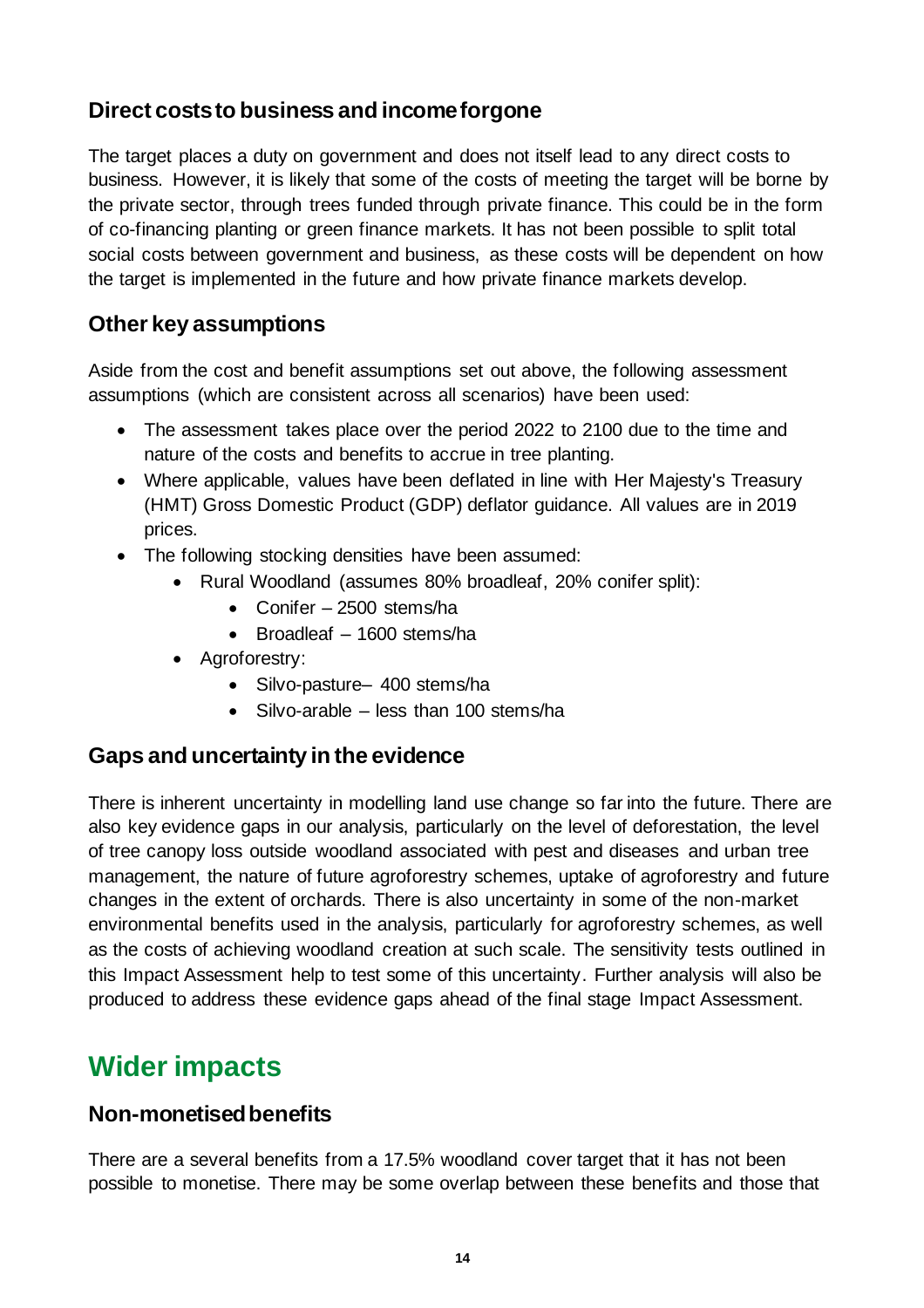have been monetised, so these benefits should not be viewed as entirely additional to those set out in the monetised section of this Impact Assessment.

- **Water quality improvements, noise, and heat reductions** these are all positive externalities associated with tree planting but have not been monetised due to a lack of robust data. These benefits will be location dependent and are therefore harder to quantify at this stage.
- **Health benefits:** Planting trees contributes to societal wellbeing through improving both physical and mental health. Providing increased public access to woodland has shown to improve individuals' mental health.
- **Jobs:** An increase in afforestation is likely to lead to an estimated 2,500 additional jobs being required in the nursery and forestry sectors by 2035 and indirect job creation such as in tourism or local farming. However, it is currently uncertain whether these will be 'new' jobs created or a structural shift from other sectors as land use changes. As such, these benefits have not been monetised.
- **Economic productivity:** Timber and biomass sales are private benefits to the seller of the tree and feed into the economy through multipliers associated with the processing and logging supply chain.
- **Educational benefits:** Educational benefits are derived from engaging people in the planting and maintenance of trees, particularly young people. These benefits are maximised when planting trees in or near educational institutions (e.g. schools).

### **Skills and workforce**

UK nursery production would need to increase substantially to deliver a woodland cover target and to increase domestic timber supply for increased use in construction.

## **Private Finance markets**

Private finance models are expected to be developed to support future planting. The forestry sector is well-placed to develop private/green finance models, through the Woodland Carbon Code and Woodland Carbon Guarantee. Biodiversity Net Gain (BNG) is also expected to support development-funded woodland creation. These models could generate substantial revenue streams for landowners in the future. However, such markets are still relatively novel, and as such the overall potential of private investment is uncertain. It is worth noting that trees planted through BNG funding may not have full benefit values for biodiversity and carbon depending on habitat loss to development elsewhere. The net impact of planting must therefore be considered where BNG is applied.

## **Crossover with other Environment Act targets**

Due to the nature of the Environment Act Targets setting process there is inevitable overlap between some of the statutory target impacts:

• **Air Quality:** the woodland cover target values the air quality benefits provided by tree planting. Within the context of the air quality targets, tree planting only has a marginal impact on overall pollutant removal. The air quality benefits provided by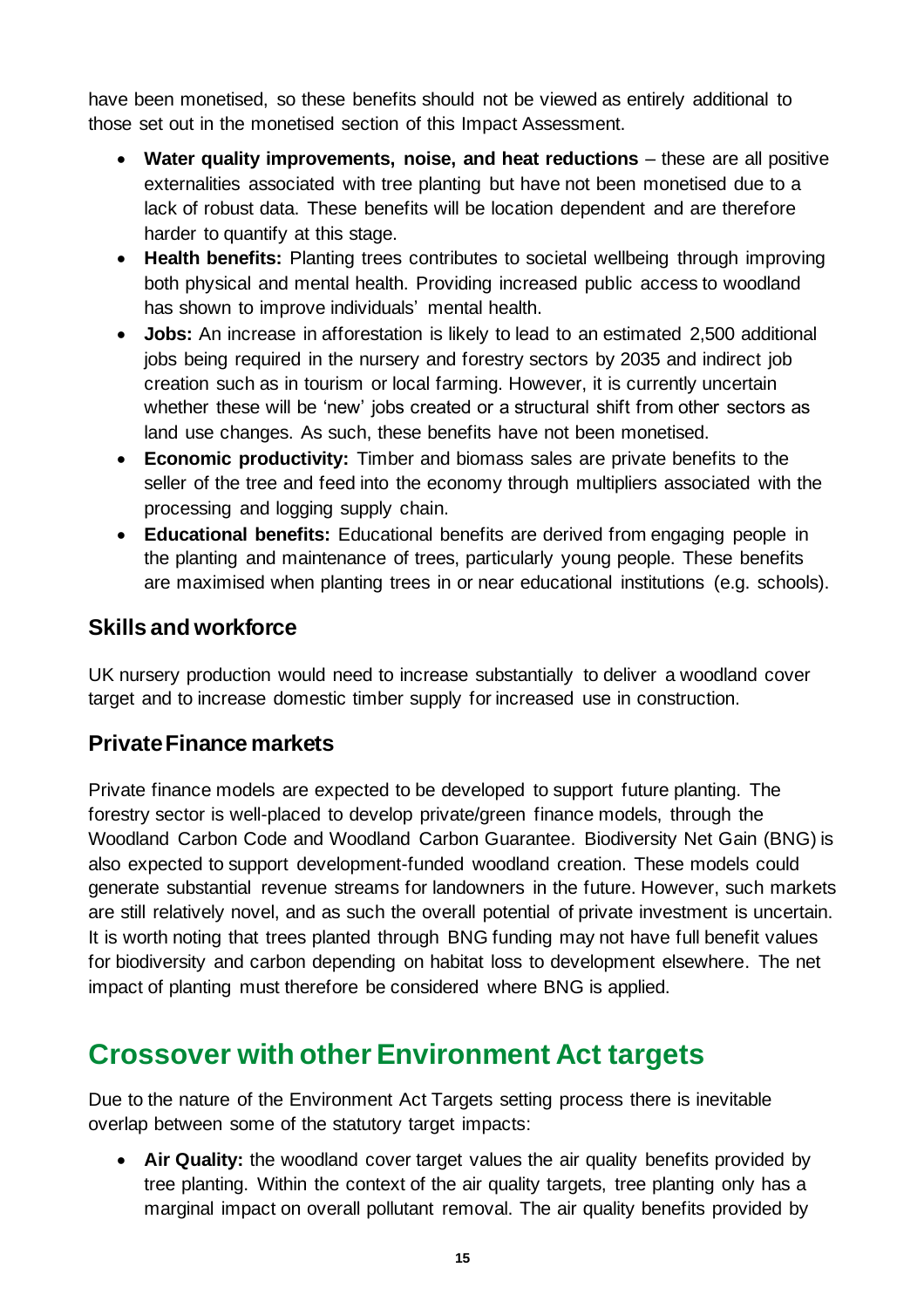trees are quantified within this Impact Assessment and not accounted for in the air quality targets Impact Assessment.

- **Water:** Incentivising targeted woodland expansion could lead to a reduction in agricultural diffuse water pollution by reducing the quantity of sediment and associated nitrate/phosphate from entering water courses<sup>28</sup>. The benefits of this are counted under the water target rather than the woodland cover target. The woodland cover target contains a quantified value for the benefit of flood regulation, but these benefits are not accounted for in the water target. There might be some double counting of non-water benefits from trees. It is not possible to quantify the level of double counting between the two Impact Assessments, as they use different methodologies.
- **Biodiversity:** The woodland cover target Impact Assessment values biodiversity benefits of woodland creation. Woodland creation also contributes to the biodiversity habitats target, as deciduous woodland is a priority habitat. Only deciduous woodland created outside of Sites of Special Scientific Interest (SSSI) areas counts towards the wider habitats target. The woodland cover target assumes that 80% of woodland creation will be broadleaf and of this 88% of this would be outside SSSIs (based on current proportions). Therefore, approximately 7000 ha of woodland creation per year will count towards the wider habitats target. To avoid double counting, the monetised costs and benefits of this woodland creation are only included in this Impact Assessment.

# **Monitoring and Evaluation**

The canopy cover metric will measure woodland, small woods, groups of trees and individual trees (including urban). Woodland cover is currently measured by National Forestry Inventory and administrative records are used to monitor and report net increase in woodland cover with a robust dataset stretching back to 1971. Small woods, groups of trees and individual trees (including urban) will be measured by remote sensing published by National Forestry Inventory Assessment of Tree Cover Outside Woodland.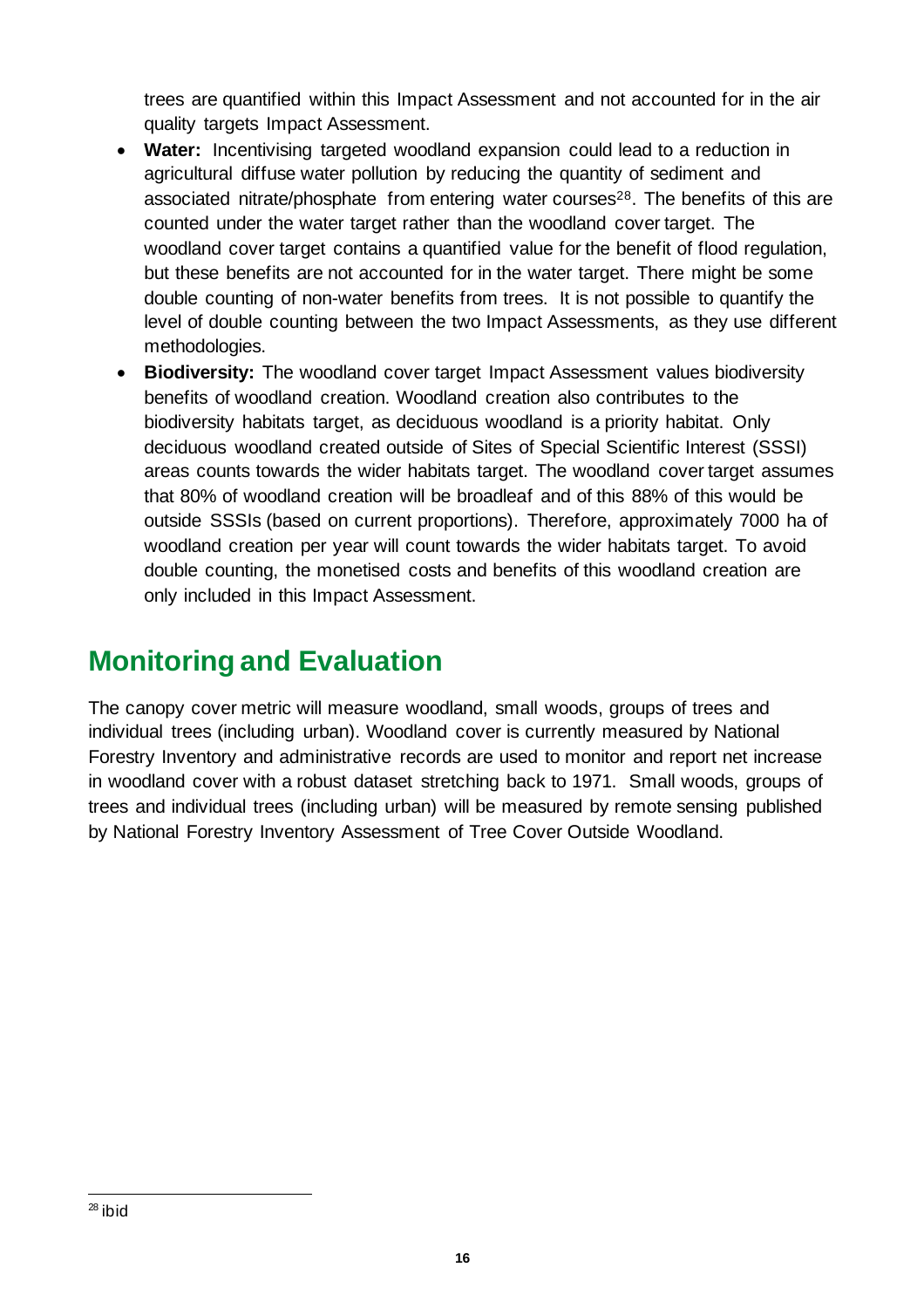# <span id="page-16-0"></span>**1. Problem under consideration**

The economic rationale for a statutory target on tree planting is the presence of market failures, both in the provision of public goods and problems with climate change. Public goods provide positive externalities beyond individual benefit and arise due to their characteristics of being both non-excludable (it is not feasible to selectively allow consumption) and non-rivalrous (one person's consumption of a unit of a good does not diminish the amount for others to consume). Therefore, a profit maximising firm cannot profit from the production of a public good. As a result, public goods are under provided when left to the markets. Many of the benefits provided by trees (including carbon regulation, biodiversity, water quality regulation and flood regulation) provide positive externalities which benefit wider society, beyond those individuals involved directly in tree planting. This leads to an under production of tree planting compared to a socially optimum outcome and thus government can intervene to increase demand levels.

Climate change can be viewed as a collection of market failures, and government intervention is justified to manage the risk of global warming. A statutory woodland cover target will directly contribute to reducing these risks.

Human-made emissions are warming the planet to dangerous levels through the greenhouse gas effect. The Climate Change Committee (CCC) (2021) has recommended<sup>29</sup> that woodland cover will need to increase across the UK to realise the government's commitments to limit global heating to less than 2°C above pre-industrial levels and achieve net zero carbon emissions by 2050. Current planting rates are approximately 2,100 hectares (ha) per year in England<sup>30</sup> and will need to increase to meet net zero. Without intervention, planting rates are highly unlikely to increase to the required level and the UK will fail to meet its commitments made under the Paris agreement and net zero.

<sup>&</sup>lt;sup>29</sup> [https://www.theccc.org.uk/wp-content/uploads/2021/06/Progress-in-reducing-emissions-2021-Report-to-](https://www.theccc.org.uk/wp-content/uploads/2021/06/Progress-in-reducing-emissions-2021-Report-to-Parliament.pdf)[Parliament.pdf](https://www.theccc.org.uk/wp-content/uploads/2021/06/Progress-in-reducing-emissions-2021-Report-to-Parliament.pdf)

[https://www.forestresearch.gov.uk/documents/8143/Ch1\\_Woodland\\_FS2021\\_eiwRX2H.pdf](https://www.forestresearch.gov.uk/documents/8143/Ch1_Woodland_FS2021_eiwRX2H.pdf)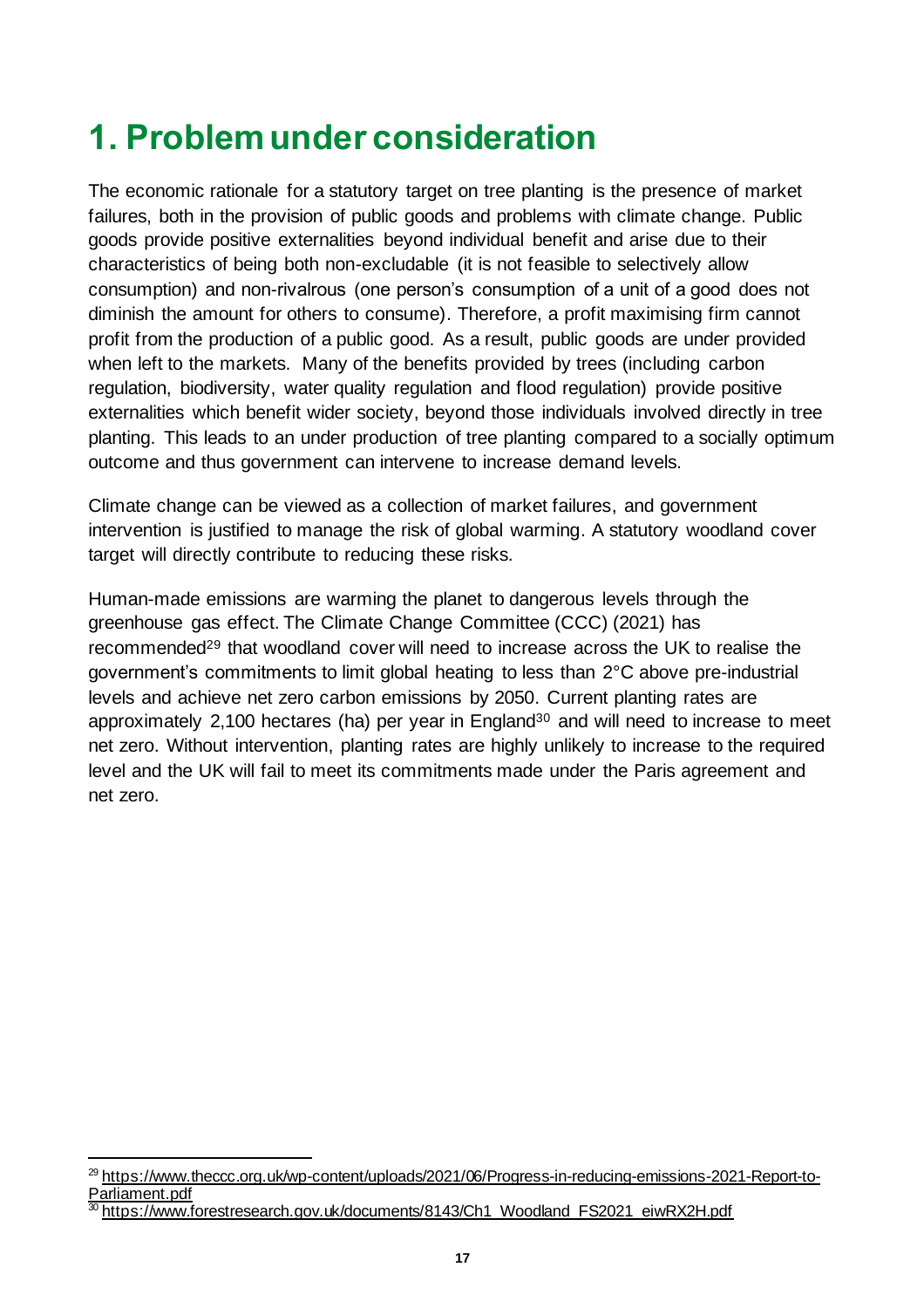# <span id="page-17-0"></span>**2. Rationale for intervention**

Creating and managing woodlands has been identified as one of the most effective ways of removing atmospheric carbon and otherwise mitigating the effects of climate change. Setting a legally binding statutory target for tree planting under the Environment Act will ensure that woodland creation plays a central role in meeting these ambitions. Whilst there are other pathways to net zero that could involve lower levels of tree planting, this would increase the burden on other areas of the economy to reduce carbon emissions. This may not be as cost effective or deliver the scale of benefits as delivering the same emissions savings through tree planting.

Afforestation will address the future harms of climate change and biodiversity loss. Tree planting will also create habitats, improve water runways, improve air quality in urban areas, improve water quality, reduce flood risks and prevent soil erosion.

Tree planting can also generate wider benefits, including bringing woodlands and wider treescapes closer to communities to secure health and wellbeing benefits and targeting activity across England to support levelling up. This generates recreation and landscape benefits. Woodland creation will directly support thousands of jobs across the forestry, timber and wood processing industries, as well as indirectly supporting jobs in areas such as tourism, horticulture and seed supply.

Current business models in the forestry sectors are not sufficiently developed to deliver the levels of planting required to achieve net zero, with the wide range of benefits currently difficult to monetise and often undervalued. Despite the potential for carbon sequestration and other natural capital benefits from trees, they are not currently delivered by the market. Many of the markets for the services trees provide – such as biodiversity – are in their nascent stages, with limited demand, and some ecosystem services (such as flood risk mitigation) are very place-specific and can be difficult to monetise more broadly.

The relevant sectors lack the capacity, capability and skills to achieve and sustain the rates of planting, management and restoration required to achieve net zero targets. A statutory target is needed to ensure that landowners commit to plant trees and manage woodland at the scale needed.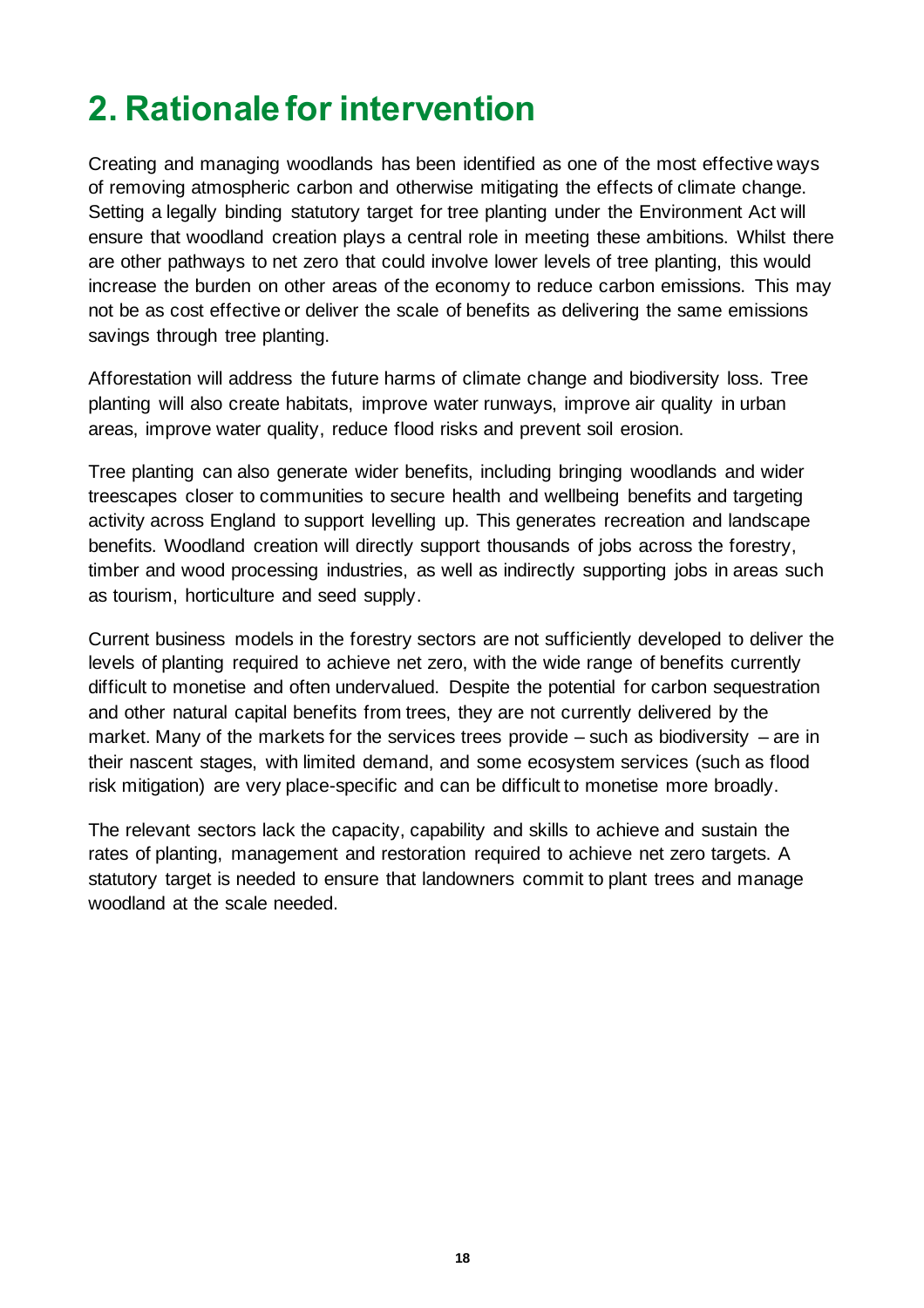# <span id="page-18-0"></span>**3. Rationale and evidence to justify the level of analysis used in the Impact Assessment**

A thorough approach has been taken to the options assessment, considering multiple factors, including the scale of ambition, the scope of the target, likely stakeholder reaction, risks and overall achievability. Further detail on this is provided in the Evidence report and summarised in the 'Description of options considered' section of this Impact Assessment.

An appropriate and proportionate approach for determining the baseline level of woodland cover has been taken. Evidence for current and future canopy cover in England will be provided through two methods:

- Administrative records will be used to monitor and report net increase in woodland cover and there is a robust dataset<sup>31</sup> stretching back to 1971. This previous use of woodland rather than tree cover for measuring woodland creation, has led to its continuation in this Impact Assessment, for consistency.
- Tree cover outside of woodland is detected through remote sensing by the National Forestry Inventory Assessment and will be updated every five years. The last update for current modelling was in 201732.

The analysis of the costs and benefits of the final options is built on high quality data and evidence. Cost data is largely based on well-established woodland creation and tree planting schemes, including previous Countryside Stewardship woodland creation schemes<sup>33</sup> and various delivery mechanisms under the Nature for Climate Fund (NCF)<sup>34</sup> such as the England Woodland Creation Offer (EWCO)<sup>35</sup> grant scheme. Carbon benefits are estimated using outputs from an off-line version of Carbine<sup>36</sup>, the greenhouse gas accounting model used to calculate the forestry contribution to the UK greenhouse gas inventory. Non-market environmental benefits are mainly modelled in line with Enabling a Natural Capital approach (ENCA) guidance<sup>37</sup>, using published literature sources. Further detail on the assumptions is set out in the 'Risks and assumptions' section of this Impact Assessment.

There is inherent uncertainty in modelling land use change so far into the future. In addition, there are some key evidence gaps in our analysis, particularly on the level of deforestation, the level of tree canopy loss outside woodland associated with pest and diseases and urban tree management, the nature of future agroforestry schemes, uptake of agroforestry and future changes in the extent of orchards. There is limited data available on early growth of woodland, biomass expansion factors, agroforestry models and

<sup>&</sup>lt;sup>31</sup> <https://www.forestresearch.gov.uk/tools-and-resources/statistics/statistics-by-topic/woodland-statistics/> 32

[https://www.forestresearch.gov.uk/documents/2699/FR\\_Tree\\_cover\\_outside\\_woodland\\_in\\_GB\\_statistical\\_re](https://www.forestresearch.gov.uk/documents/2699/FR_Tree_cover_outside_woodland_in_GB_statistical_report_2017.pdf) [port\\_2017.pdf](https://www.forestresearch.gov.uk/documents/2699/FR_Tree_cover_outside_woodland_in_GB_statistical_report_2017.pdf)

<sup>&</sup>lt;sup>33</sup> <https://www.gov.uk/guidance/woodland-creation-grant-countryside-stewardship>

<sup>34</sup> <https://www.gov.uk/government/news/budget-2020-what-you-need-to-know>

<sup>35</sup> <https://www.gov.uk/guidance/england-woodland-creation-offer>

<sup>36</sup> [https://www.forestresearch.gov.uk/research/forestry-and-climate-change-mitigation/carbon-](https://www.forestresearch.gov.uk/research/forestry-and-climate-change-mitigation/carbon-accounting/forest-carbon-dynamics-the-carbine-carbon-accounting-model/)

[accounting/forest-carbon-dynamics-the-carbine-carbon-accounting-model/](https://www.forestresearch.gov.uk/research/forestry-and-climate-change-mitigation/carbon-accounting/forest-carbon-dynamics-the-carbine-carbon-accounting-model/)

<sup>&</sup>lt;sup>37</sup> [Enabling a Natural Capital Approach \(ENCA\): Guidance -](https://www.gov.uk/government/publications/enabling-a-natural-capital-approach-enca-guidance) GOV.UK (www.gov.uk)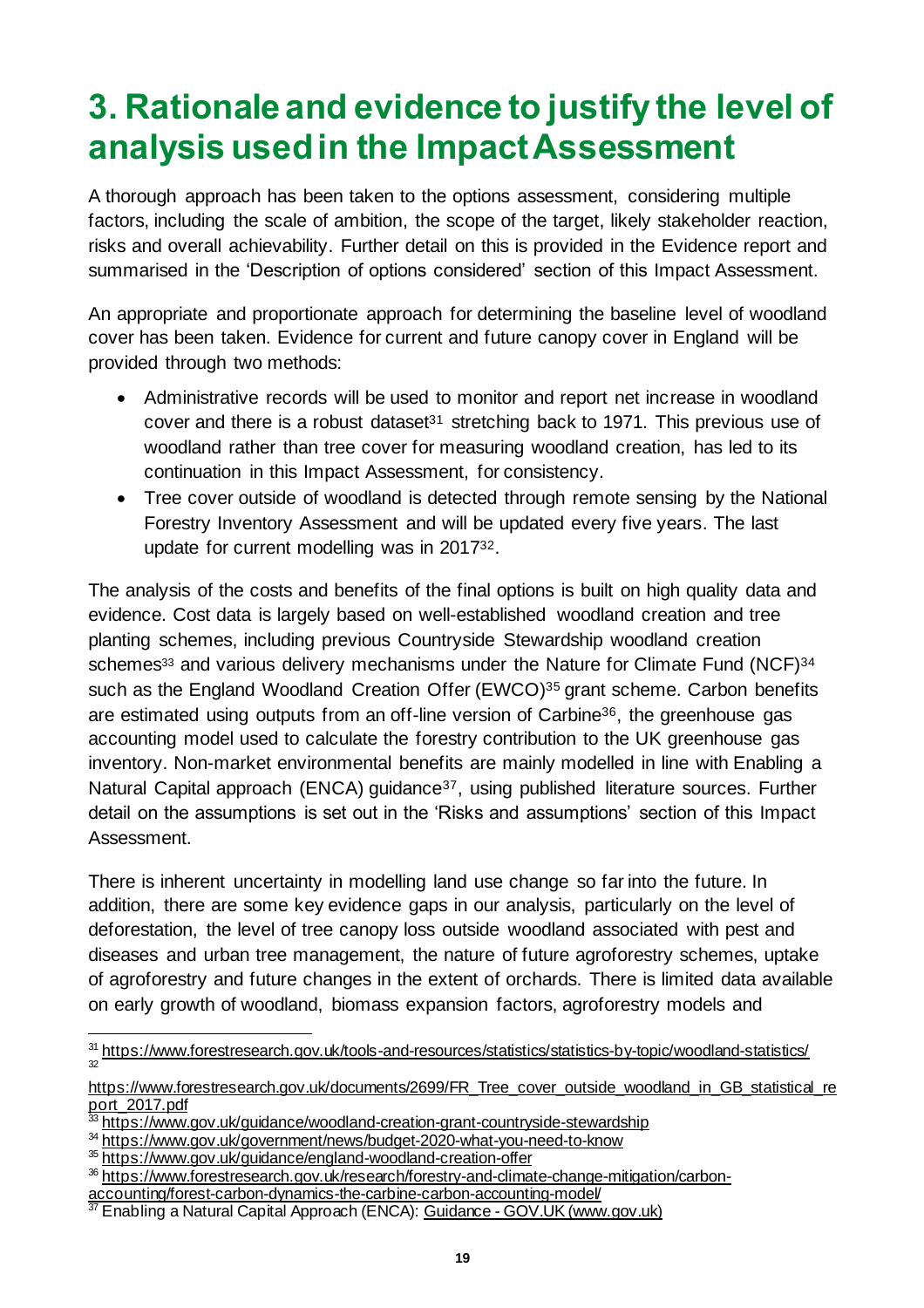management regimes for agroforestry systems. There is also uncertainty in some of the non-market environmental benefits used in the analysis, particularly for agroforestry schemes. Future per hectare costs for woodland creation and agroforestry are also uncertain.

To address some of this uncertainty, the analysis includes sensitivity tests and an overall range for costs and benefits. One sensitivity test removes the less robust non-market benefits to see the impact this has on value for money. Two other tests assess uncertainty in agroforestry uptake by changing the relative delivery split between agroforestry and rural woodland creation. The final test assesses the possibility for increasing marginal costs across the whole assessment period. Further detail is provided in the 'Sensitivity analysis' section of this Impact Assessment.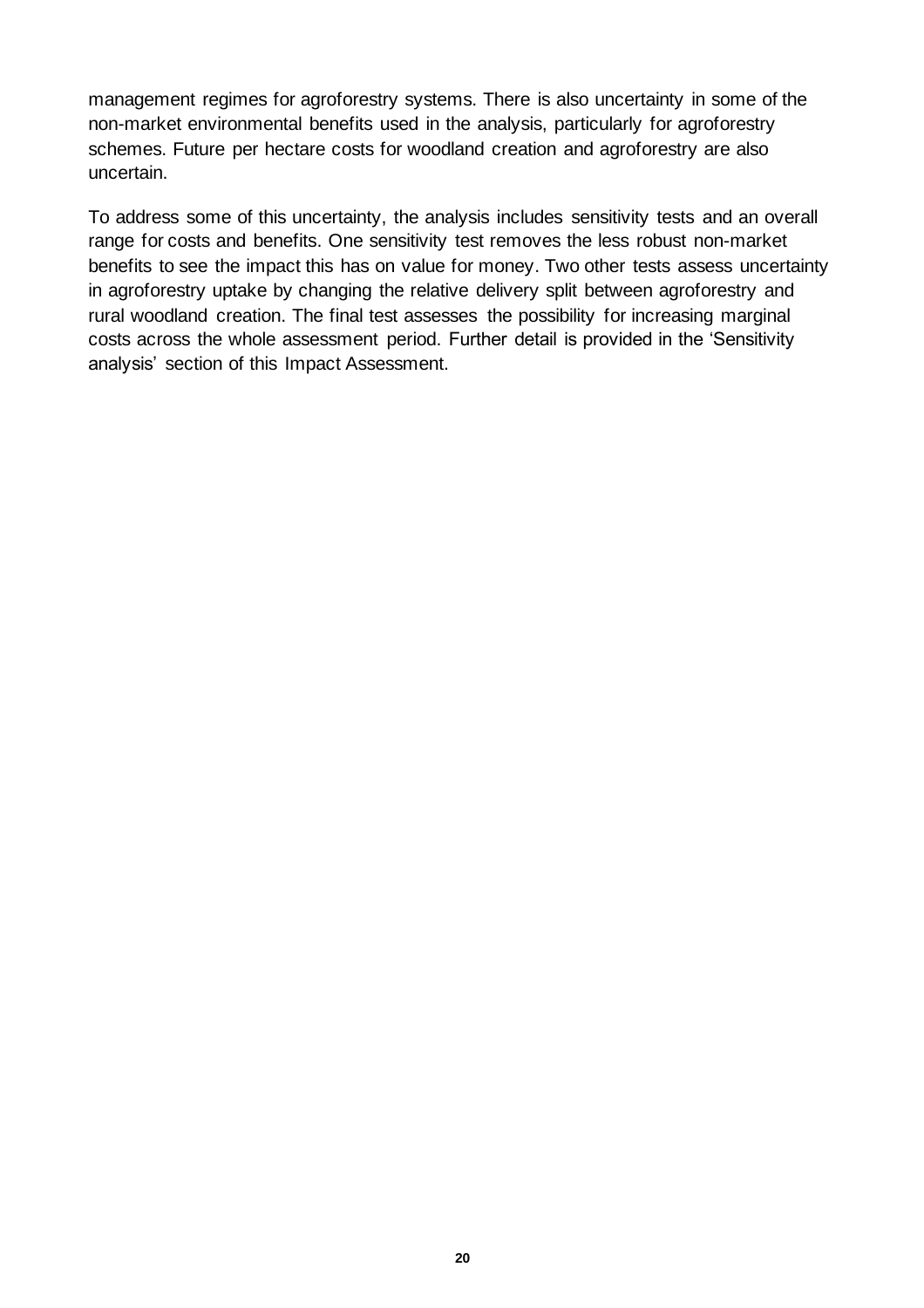# <span id="page-20-0"></span>**4. Policy objective**

Increasing woodland creation will deliver several policy objectives including climate mitigation and nature restoration. This policy intends to do that by creating a long-term statutory target which will focus on increasing woodland coverage in England and achieving a net gain in canopy cover of trees outside woodland. This intervention will increase carbon sequestration, helping to realise the government's net zero ambitions. There will be wider benefits for biodiversity, although these benefits are dependent on the species and location of planting. Mixed planting is most likely to benefit biodiversity through habitat creation and increased connectivity and resilience of woodlands, thus reducing the ecological stress caused by climate change38,39. Water quality can be improved as trees prevent nitrate and phosphorous run off from farms entering runways and polluting the water<sup>40</sup>, provided they are planted in the right location. Air quality benefits can also be generated by tree planting in urban areas as recognised by the ONS41. The right tree in the right place can lead to highly localised improvements to urban air quality by removing particulate matter. Soil erosion will be slowed down through tree root binding and trees also provide flood regulation benefits.

The main policy objective to increase woodland cover is SMART (Specific, Measurable, Achievable, Relevant and Time-bound). It is *specific* in its nature as the required canopy cover increase is stated. Annual planting rates to meet this are also defined with key milestones such as 2025, 2035 and 2050. Canopy cover increase will be *measured* through the National Forestry Inventory and remote sensing which will be analysed to augment the administrative data. The target will be challenging but *achievable.* It is modelled on data from a range of published sources including the CCC's recommendations and all policy assumptions and risks have been thoroughly assessed. By modelling on published papers and recommendations from a range of bodies we've ensured the policy is also *relevant.* The target is *time-bound* to 2050.

Success of the policy will be indicated through the numerous positive outcomes, which will each have their own individual success metrics determined by individual policy teams. On carbon specifically, the canopy cover of England will be determined using administrative records and remote sensing. The carbon intake will be determined by an off-line version of Carbine, the greenhouse gas accounting model. Carbon intake can then be compared to the UK's carbon output to enable effective evaluation of the effectiveness of the statutory target.

<sup>38</sup> <https://www.theccc.org.uk/publication/land-use-policies-for-a-net-zero-uk/>

<sup>39</sup> <https://www.gov.uk/government/publications/the-uk-forestry-standard>

<sup>40</sup> <https://www.ceh.ac.uk/news-and-media/news/trees-flood-alleviation-natural-flood-management-report>

<sup>41</sup> Woodland natural capital accounts, UK - Office for National Statistics (ons.gov.uk)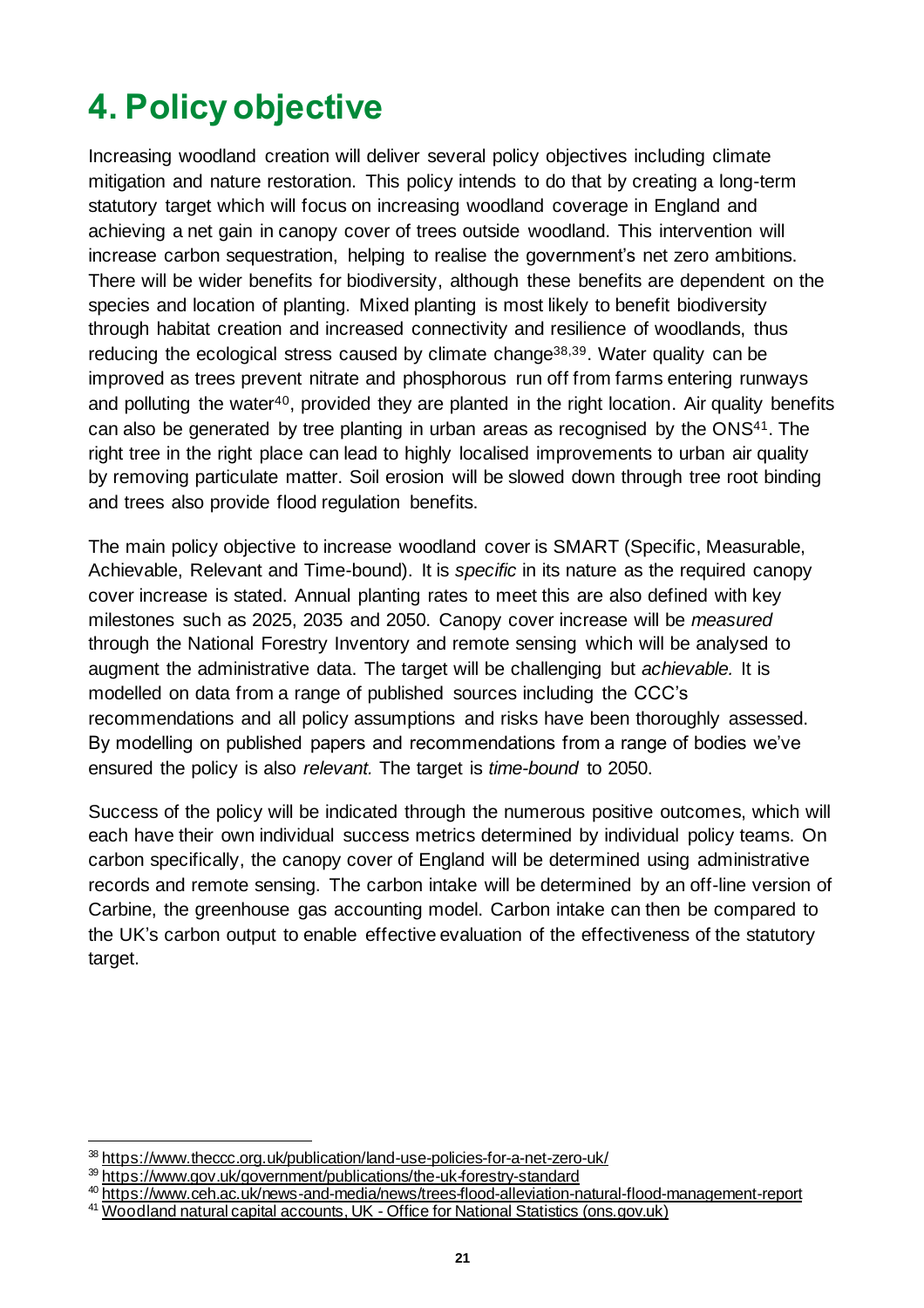# <span id="page-21-0"></span>**5. Description of options considered**

There are several existing policy commitments and mechanisms in place to incentivise tree planting:

- In the 25 Year Environment Plan, the government has announced an aspiration to increase woodland cover to 12% by 205042.
- In May 2021, the government published the England Trees Action Plan 2021-24<sup>43</sup>, setting out intentions to treble current planting rates this parliament.
- The NCF was announced through Budget 2020<sup>44</sup> which will provide £500m in capital funding to plant more than 40 million trees.
- An additional £124m of funding was announced for the NCF as part of the UK's Net Zero Strategy, which was launched in October 202145. A high level of afforestation is given as part of the proposed pathway in the Net Zero Strategy. An illustrative scenario, not a target, is afforestation levels of 50,000 hectares (ha) for the UK by 2035 maintained to 2050.

However, these actions alone will not lead to the level of sustained tree planting required to meet the government's net zero ambitions. The Environment Act provides an opportunity to build upon existing commitments by setting a long-term statutory target for tree and woodland creation. There are two options being considered:

# **Option 0: Business as Usual scenario (Baseline)**

This is the current situation. The baseline includes the 25 Year Environment Plan, the England Trees Action Plan 2021-24 and the NCF. Through these mechanisms, tree planting rates will rise to 7,500 to 10,000 ha per year by 2024/25.

However, with no legally binding target for tree planting levels, it is likely that planting rates would fall back to current levels from 2025 once NCF funding is exhausted. Planting rates from the last five years peak at 2,340 ha and the maximum planting rates on record for England are 6,540 ha recorded in 1971. This assumes some low levels of government intervention or private finance mechanisms will support planting in the future<sup>46</sup>. It is possible that tree planting rates may reach a long-term level slightly above current levels,

 $42$ 

[https://assets.publishing.service.gov.uk/government/uploads/system/uploads/attachment\\_data/file/693158/2](https://assets.publishing.service.gov.uk/government/uploads/system/uploads/attachment_data/file/693158/25-year-environment-plan.pdf) [5-year-environment-plan.pdf](https://assets.publishing.service.gov.uk/government/uploads/system/uploads/attachment_data/file/693158/25-year-environment-plan.pdf) 43

[https://assets.publishing.service.gov.uk/government/uploads/system/uploads/attachment\\_data/file/987432/e](https://assets.publishing.service.gov.uk/government/uploads/system/uploads/attachment_data/file/987432/england-trees-action-plan.pdf) [ngland-trees-action-plan.pdf](https://assets.publishing.service.gov.uk/government/uploads/system/uploads/attachment_data/file/987432/england-trees-action-plan.pdf)

<sup>44</sup> <https://www.gov.uk/government/news/budget-2020-what-you-need-to-know>

<sup>&</sup>lt;sup>45</sup> [UK's path to net zero set out in landmark strategy -](https://www.gov.uk/government/news/uks-path-to-net-zero-set-out-in-landmark-strategy) GOV.UK (www.gov.uk)

<sup>&</sup>lt;sup>46</sup> An alternative view is that planting would fall to the historic figure for planting without grant-aid, as set out in Baseline 2 and central scenarios of the GHG inventory projections (page 42 o[f https://uk-](https://uk-air.defra.gov.uk/assets/documents/reports/cat09/2010301108_LULUCF_Projections_to_2050-2100_2017i_.pdf)

[air.defra.gov.uk/assets/documents/reports/cat09/2010301108\\_LULUCF\\_Projections\\_to\\_2050-](https://uk-air.defra.gov.uk/assets/documents/reports/cat09/2010301108_LULUCF_Projections_to_2050-2100_2017i_.pdf)

<sup>2100 2017</sup>i .pdf). This would give a baseline planting figure of 244 ha/yr.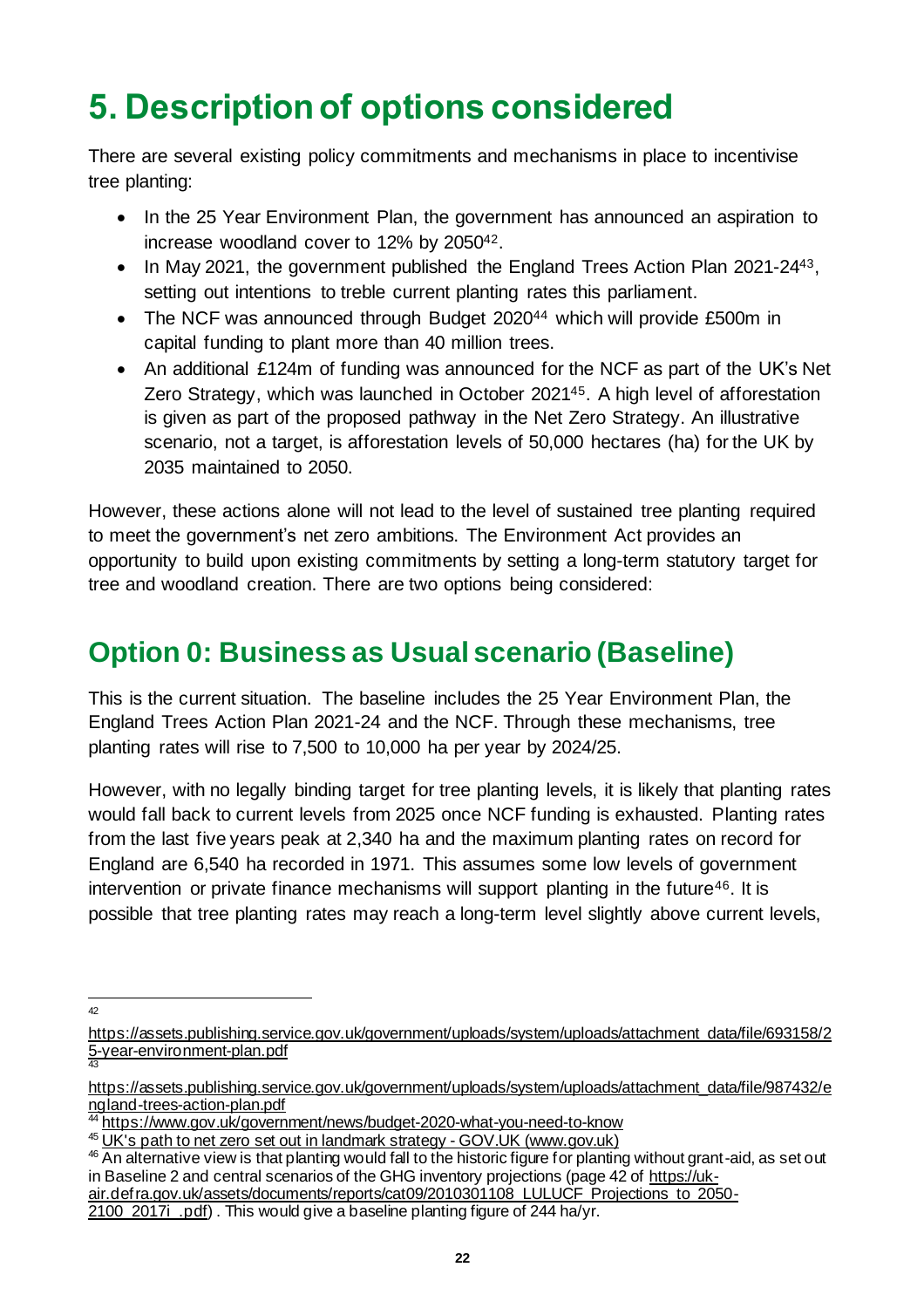for example due to growing private finance markets, but any increases are likely to be incremental.

In the baseline scenario, it is unlikely the recommended amount of afforestation will happen and the government's ambitions for net zero will not be met. There will also be no noteworthy increase in biodiversity, air quality, water quality, flood risk management or an improvement in soil erosion rates.

## **Option 1: 17.5% woodland cover target by 2050**

This option will commit the government to increasing canopy cover in England to a level that is in line with the Net Zero Balanced Pathway. Whilst there are other potential pathways to net zero that could involve a lower woodland cover target, a reduction in tree planting would increase the burden on other areas of the economy to reduce carbon emissions. This may not be as cost effective or deliver the same scale of environmental benefits as delivering emissions savings through tree planting.

With a 17.5% woodland cover target, planting rates will increase to three times the highest levels on record, and it is likely that the government's commitment to net zero will be met. An increase in woodland creation will be met partly through environmental land management tree planting schemes supported by expanded green finance models, for the period following the NCF. Given the unprecedented scale of annual planting required, the government will need additional policy levers beyond these initiatives to encourage more landowners to change land use in favour of woodland. This could include regulatory and spending measures. However, these are relatively unexplored in this Impact Assessment analysis due to the lack of policy certainty. An expansion of agroforestry schemes will also contribute to the achievement of the statutory target, although uptake is uncertain.

The target places a duty on government and does not itself lead to any direct costs to business. However, it is likely that some of the costs of meeting the target will be borne by the private sector. It has not been possible to split total social costs between government and business, as these costs will be dependent on how the target is implemented in the future and how private finance markets develop.

It is possible that some landowners will need both grant funding and additional income streams such as timber revenues or private finance to incentivise them to plant trees. When designing tree planting grant schemes, the government is putting in place additionality rules, to reduce the risk of public money being used to plant trees that would have been planted anyway without grant support. For example, landowners that want to register with the Woodland Carbon Code (WCC) must first demonstrate that their woodland creation project requires carbon income to make it financially viable. This increases the likelihood that woodland registered with the WCC is truly additional and would not have occurred with grant funding alone. Furthermore, grant funding through EWCO includes supplementary payments for certain public goods that a woodland provides, including nature recovery, flood risk reduction, water quality improvements and public access. However, EWCO does not include an explicit payment for carbon benefits.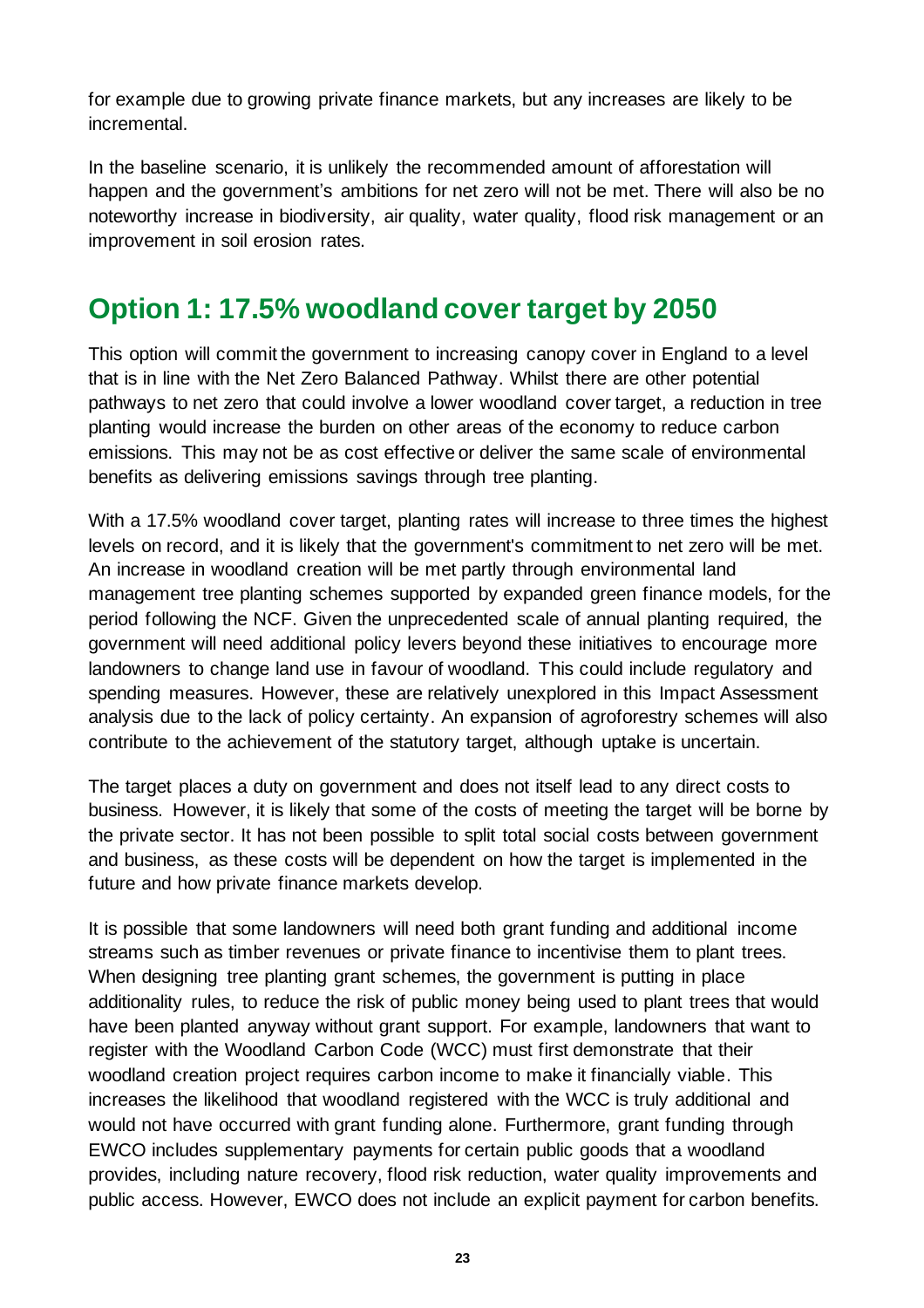This avoids double paying for the carbon which landowners are compensated for through the WCC.

The current regulatory regime does not require landowners to plant trees to meet the woodland cover target. However, in the future, regulatory changes may be required to meet tree planting targets, which could impose additional costs on businesses. Conversely the regulatory regime may also be streamlined which could reduce costs to business and make it easier to plant trees. Any future regulatory change will be subject to an Impact Assessment in which the costs to businesses will be explored. Further detail on costs to businesses is provided in the 'Direct costs and benefits to business calculations' section of this Impact Assessment.

The target would be fixed in terms of overall ambition and is achievable, but flexible with regards to delivery between agroforestry and rural woodland. This would enable a greater range of woodland creation options, lower pressure on land requirements through 'land sharing' and reduced dependency on the forestry supply chain. However, substantial landowner behavioural change is still required and there remains some uncertainty in how agroforestry will be delivered.

## **Other options considered and rejected**

Potential options for the metric were discussed in an Applicants Focus Group (AFG) stakeholder meeting in November 2020. Options discussed were total area of woodland/tree cover in England (ha), area of woodland/number of trees planted (ha) and tree canopy cover including woodlands and trees outside woodlands. There was a clear preference at the workshop for a tree canopy and woodland cover metric, as it is outcome based, and would provide an accurate picture of the progress being made towards government's existing planting targets. The inclusion of both woodlands and trees outside woodlands within the target recognises the wealth of diverse benefits both planting types generate.

Several other options have been considered as part of the policy development process for both the scope and ambition level of the target.

The proposed target's scope and ambition have been produced in line with the requirements of the Environment Act<sup>47</sup>. Literature, workshops and stakeholder meetings have been used to produce objectively measurable definitions, identify potential options and to gather data on the benefits, risks and uncertainties. As required by the Environment Act the scientific community has been consulted throughout the process through the Tree and Woodland Scientific Advisory Group (TAW-SAG)48.

A Defra model was produced to assess the levels of ambition proposed within the literature. Modelling accounted for deforestation and woodland loss and the level of trees outside woodland lost to poor plant health. For each planting scenario the resultant net

<sup>&</sup>lt;sup>47</sup> <https://www.legislation.gov.uk/ukpga/2021/30/contents/enacted>

<sup>48</sup> <https://www.gov.uk/government/groups/trees-and-woodlands-scientific-advisory-group>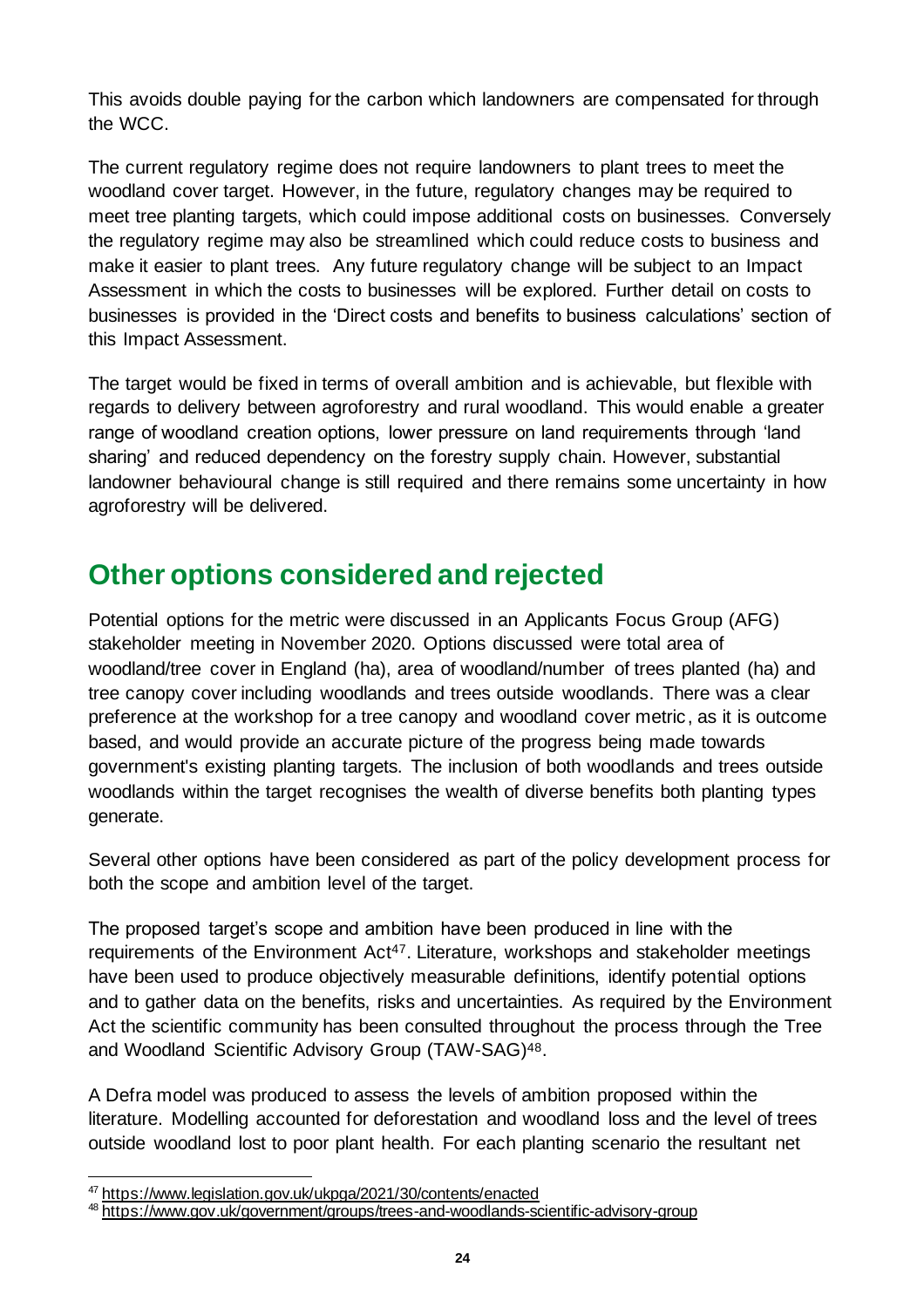change in woodland area was calculated by subtracting assumed woodland loss; the development-related loss was assumed to remain constant throughout the period of analysis.

On the scope, it was considered whether to have separate targets for different types of trees (conifers, broadleaves) or an undifferentiated target. Individual targets were also considered for woodlands and trees outside woodland. However, it was deemed that an undifferentiated aggregate of woodland cover and tree canopy cover outside of woodland would provide more flexibility. The flexible approach mitigates the risk of unintended consequences, such as adverse biodiversity outcomes, whilst still delivering on net zero ambitions. A differentiated target would be challenging to both monitor and implement in practice.

There was also consideration of whether to have a target focussed on a narrow definition of trees by only including woodlands and certain trees outside woodland, but excluding agroforestry, orchards, and all hedgerows. However, a wide scope for the metric was supported by TAW-SAG to recognise the ecosystem services that these other landforms provide.

On ambition level, several alternative options were considered. Of these, two plausible alternatives to the preferred option were:

- **Option 2. 12% woodland cover by 2050**: This is equivalent to an average annual planting rate between 2025 and 2050 of 10,000 ha per year.
- **Option 3. 19% woodland cover target by 2050**: This is equivalent to the Net Zero Balanced Pathway, but planting rises to an indicative 16,700 ha per year by 2035 *for woodland alone* and this is maintained at that level to 2050. Agroforestry is assumed to contribute a further 8,300 ha per year from 2035. There would be flexibility in the contributions from woodland and agroforestry.

Ambition levels were then assessed against the land use change required, the level of carbon each sequestered, the current capacity of the forestry sector, the behavioural change required and their affordability as to decide which was the most feasible, viable and desirable:

- **Option 2:** Planting rates in this scenario were seen as achievable and desirable, helping to generate a wealth of environmental benefits by meeting the ambitions of the England Trees Action Plan and the 25 Year Environmental Plan. However, the option was excluded as it would not be ambitious enough to help meet the illustrative afforestation pathway in the Net Zero Strategy or the Sixth Carbon Budget's afforestation target, hence it would not provide the carbon savings necessary to help meet net zero by 2050. For example, at least 14 MT CO<sup>2</sup> less is sequestered over the assessment period with this option, when compared to that of the 17.5% woodland cover target (the preferred option in this Impact Assessment).
- **Option 3:** Whilst this option retains flexibility in its approach, it is likely to represent greater pressure on land use and is unlikely to be achievable in the absence of substantial uptake of agroforestry, which is highly uncertain. There would also be more pressure on the forestry workforce and planting stock supply chain. Clearly,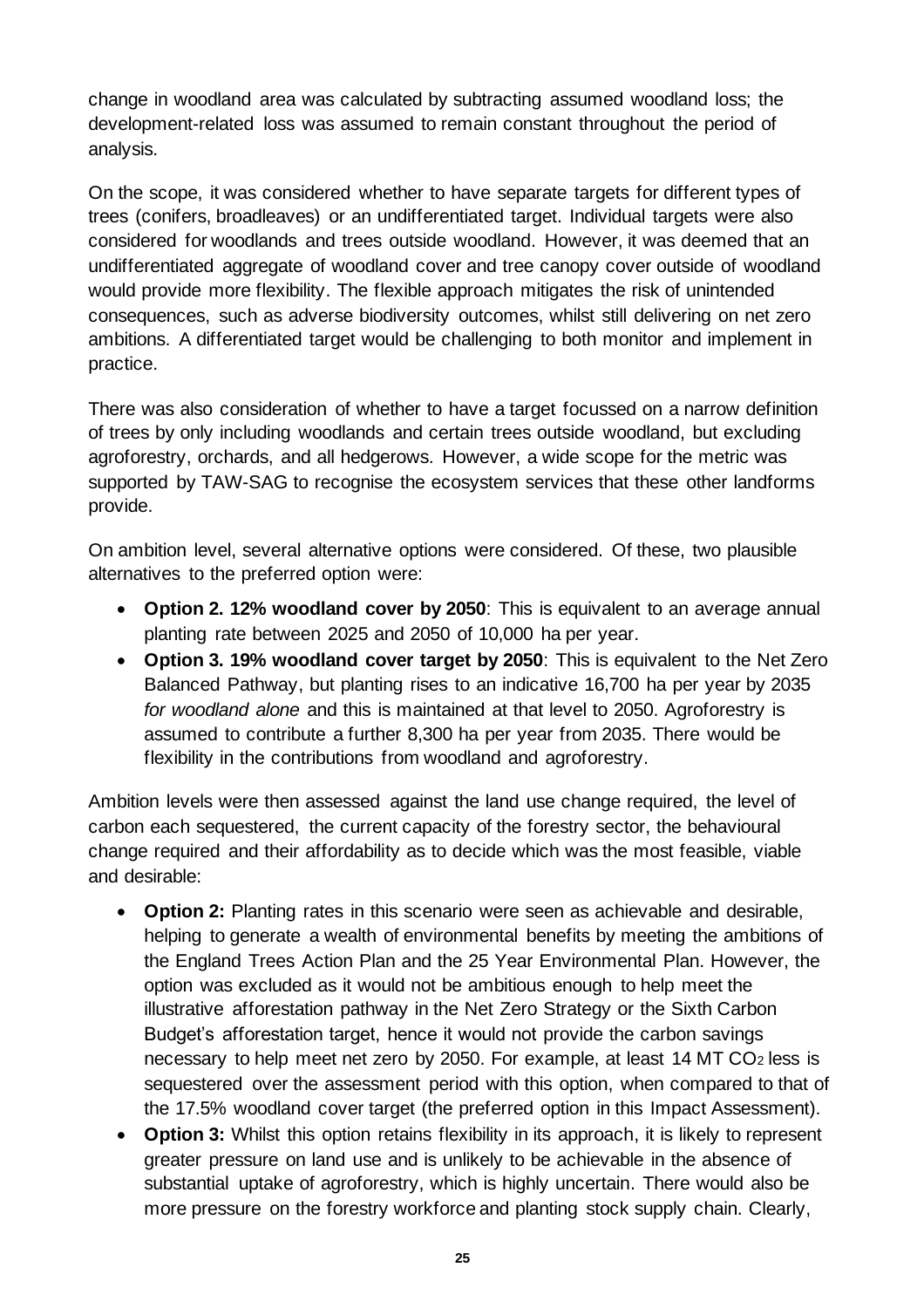costs would be greater. It is also likely that a more ambitious target could create greater pressure to compromise on environmental standards to achieve tree planting aims. This could lead to unintended consequences, such as planting a greater proportion of conifers compared to broadleaves, with negative biodiversity impacts. This option was therefore rejected as likely to be unachievable, highly demanding and potentially damaging to the environment.

The planting trajectories for all four options considered in the Impact Assessment are set out in Figure 1.



**Figure 1: Annual planting trajectories for options 0 to 3 for agroforestry and rural woodland creation combined<sup>49</sup>**

## **Summary and preferred option with description of implementation plan**

Option 1, the 17.5% woodland cover target, represents a target which aims to increase woodland canopy cover by approximately 3% (up from current tree and woodland cover of 14.5%). This will be met through increasing planting rates to 10,000 ha per year by 2025 and 16,700 ha per year by 2035 maintained to 2050, with a net gain in the canopy cover of trees outside woodland.

Woodland is defined by the National Forest Inventory (NFI) as a group of trees of at least 0.5 hectares in area with a minimum of 20% canopy cover and 20 m width and that have the potential to reach a height of at least  $5 \text{ m}^{50}$ .

 $49$  This assumes that NCF planting achieves the upper end of the target range of 7,500 to 10,000 ha per year by 2025.

<sup>50</sup> <https://www.forestresearch.gov.uk/tools-and-resources/national-forest-inventory/about-the-nfi/>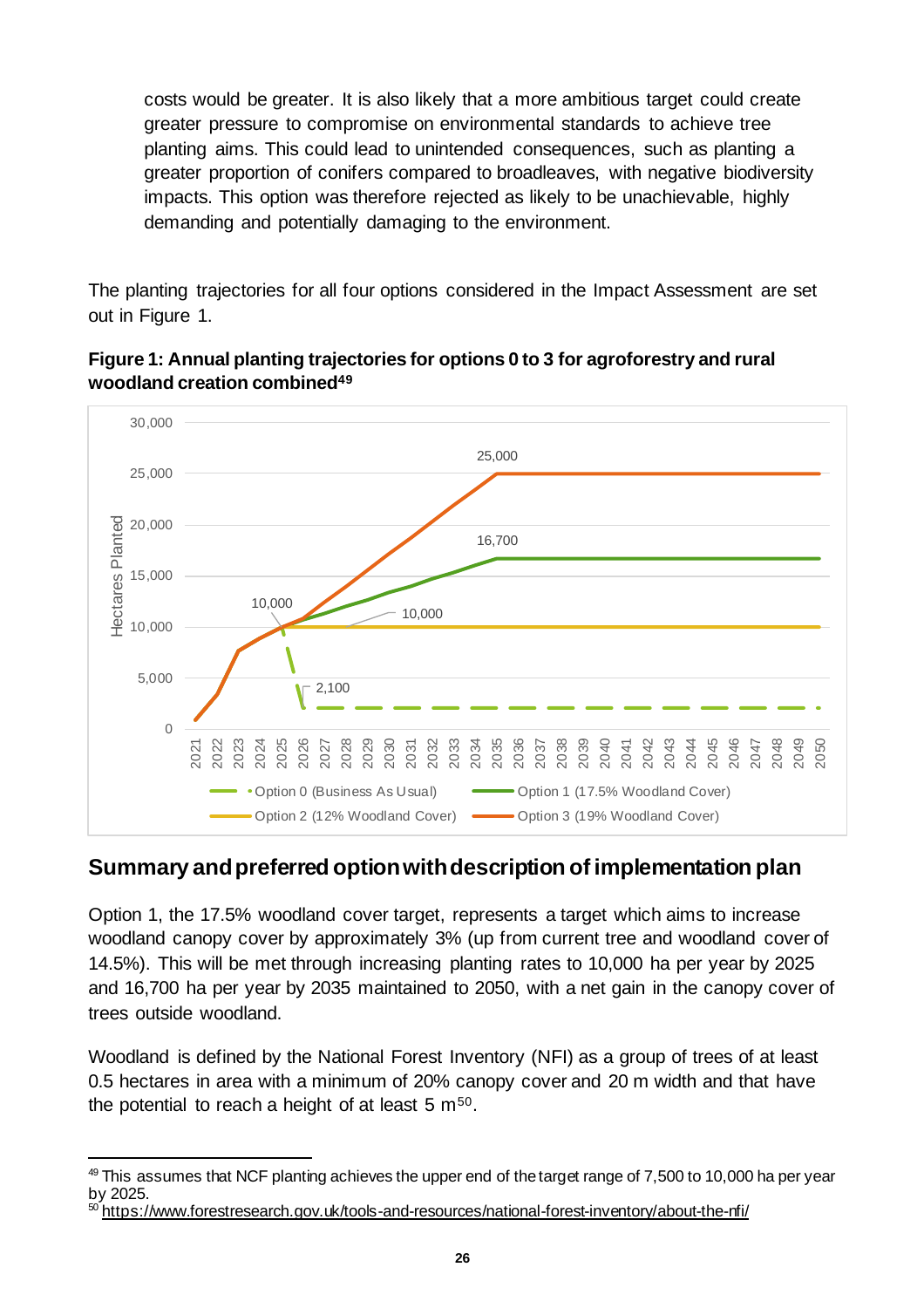In the scope of the target will be:

- Woodland cover, small woods, linear features and individual trees; hedgerows will be excluded unless they meet the definition of 'tree linear features', although trees in hedgerows will be included,
- Orchards,
- Agroforestry systems, with silvo-pasture included as woodland, and silvo-arable as tree canopy cover outside woodland, due to the likelihood of not achieving the woodland definition of 20% canopy cover in silvo-arable systems.
- Natural colonisation will be included, subject to certain reporting/remote sensing criteria. Natural colonisation occurs in some instances where woodland will be allowed to establish from seeds dispersed naturally from local sources, rather than direct planting. Further detail on natural colonisation is set out in the 'Risks and assumptions' section of this Impact Assessment.

Purpose grown biomass plantations comprising short rotation forestry and coppice will not be included within the metric, because of the lower biodiversity and carbon benefits of biomass forestry.

Permanent woodland lost to development and open habitats that meets the National Forest Inventory definition of woodland is accounted for and published annually in the Forestry Commission Key Performance Indicator report<sup>51</sup>. The baseline (2022) level of woodland loss was assumed to an average of that reported for the five-year period, 2012/13 to 2016/17, the most recent data available at the time of analysis. Woodland loss is categorised as either for development (baseline of 368 ha assumed in 2022) or for open habitat restoration (baseline of 509 ha assumed in 2022).

Orchards have been proposed as they provide several ecosystem services - fruit production, climate regulation, soil nitrogen availability, water regulation, pest and disease control, and pollination (Demestihas et al. 2017)<sup>52</sup>. Similarly, agroforestry systems provide many valuable ecosystem services - timber, climate regulation, flood regulation, soil improvement, landscape, and biodiversity benefits (Nworji et al. 2017) 53, 54. Such benefits should be recognised by a statutory tree and woodland target.

This option will be introduced as secondary legislation and will act as a Statutory Instrument (SI) for tree and woodland coverage of 17.5% of England by 2050. The SI is expected to be ready to be implemented in January 2023.

It is intended that the statutory target will partly be delivered through grant funding under environmental land management schemes. This will be supported by green finance,

51

[https://assets.publishing.service.gov.uk/government/uploads/system/uploads/attachment\\_data/file/1002042/](https://assets.publishing.service.gov.uk/government/uploads/system/uploads/attachment_data/file/1002042/Forestry-Commission-Key-Performance-Indicators-Report-for-2020-21-.pdf) [Forestry-Commission-Key-Performance-Indicators-Report-for-2020-21-.pdf](https://assets.publishing.service.gov.uk/government/uploads/system/uploads/attachment_data/file/1002042/Forestry-Commission-Key-Performance-Indicators-Report-for-2020-21-.pdf)

 $52$  Demestihas. C. (2017). Ecosystem services in orchards. A review. In: INRA Science&Imapct

<sup>53</sup> Nworji.J. (2017). Physical and bioeconomic analysis of ecosystem services from a silvopasture system. In: Bangor University

<sup>54</sup> www.soilassociation.org/farmers-growers/technicalinformation/agroforestry-on-your-farm/download-theagroforestry-handbook/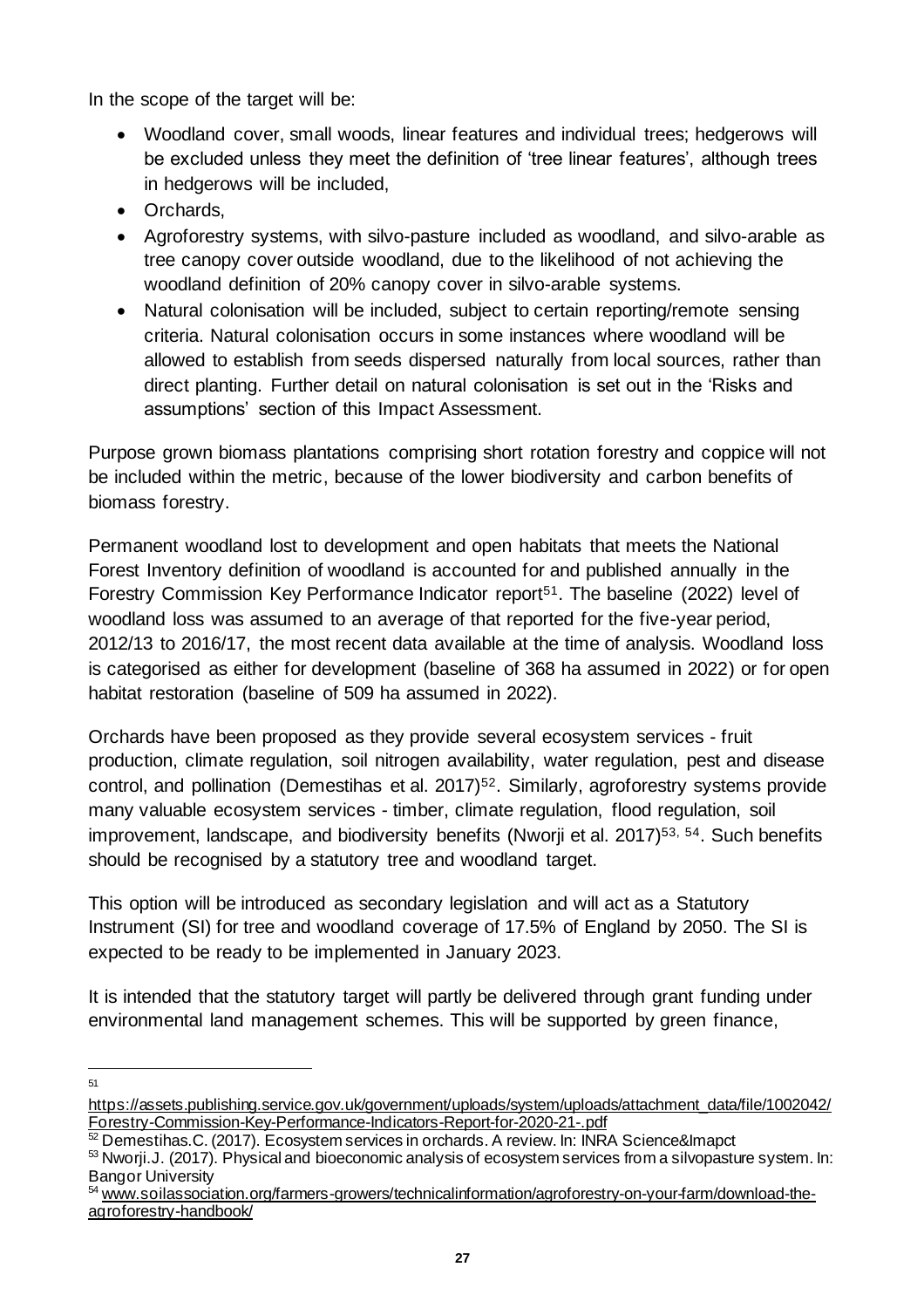initially based on carbon markets, but potentially incorporating markets for other ecosystem services in the future. Defra and its arm's length bodies will be responsible for enforcement and implementation. In the future additional government levers may also be required to reach the statutory target including other spending or regulatory measures.

There is scope for experimentation with delivery schemes for the policy. EWCO has already been released and the number of applicants will give some indication of the potential uptake for woodland creation grant schemes. Improvements to the scheme will also be carried forward to any future policy to help increase uptake. Other novel approaches such as Woodland Creation Partnerships are being utilised with an aim to develop locally backed natural capital approaches to tree planting which leverage private finance. It is likely that a combination of different public and private sector delivery mechanisms will be needed to deliver tree planting ambitions in the future.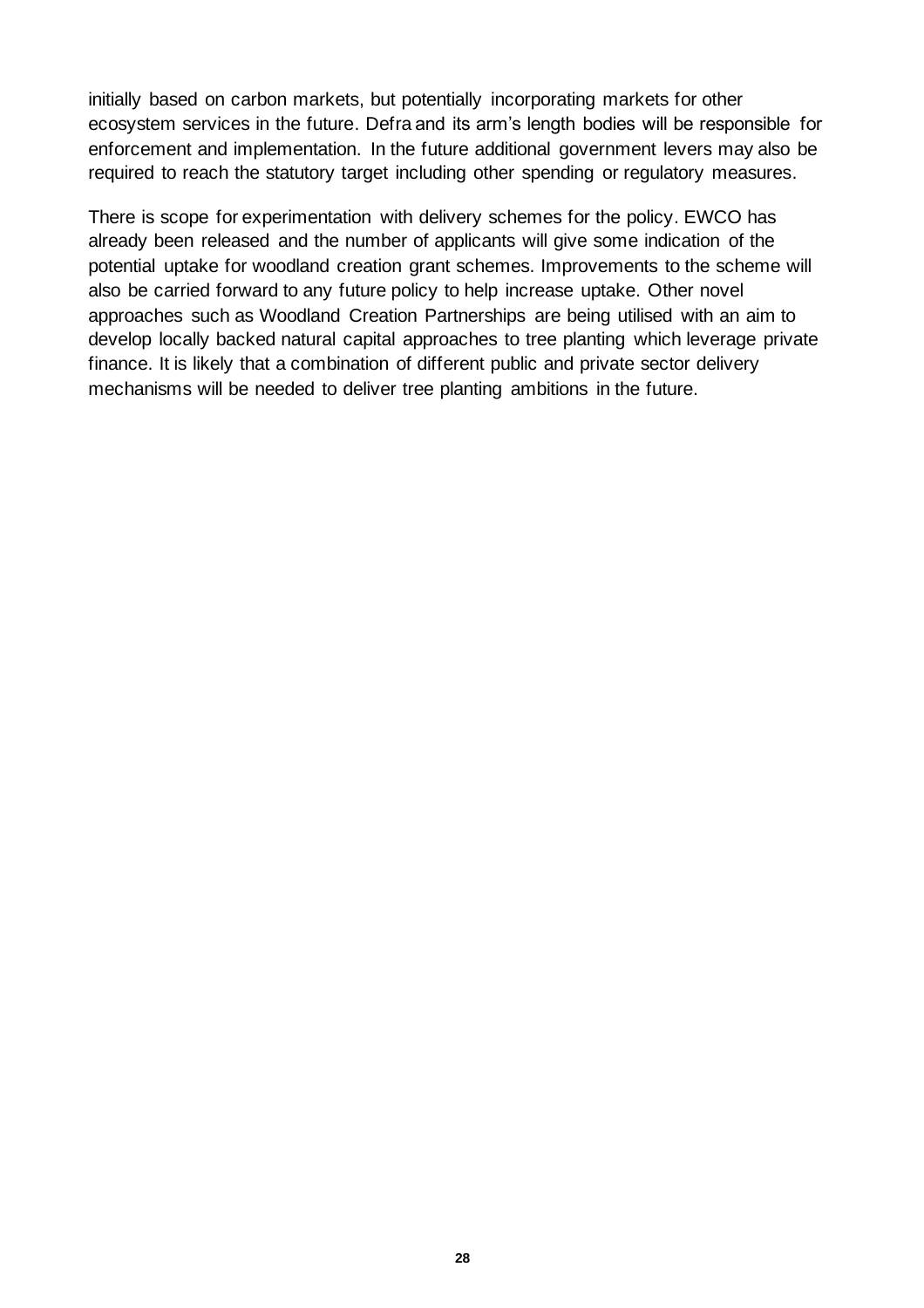# <span id="page-28-0"></span>**6. Monetised costs and benefits of preferred option**

Four options have been considered for the analysis:

- **Option 0 Business as Usual (Baseline):** tree planting will likely revert to current levels of roughly 2,100 ha per year from 2025 onwards, once NCF funding is exhausted.
- **Option 1 (preferred):** 17.5% woodland cover target: increasing planting rates to 10,000 ha per year by 2025 and 16,700 ha per year by 2035 maintained to 2050 (through a mixture of rural woodland creation and agroforestry).
- **Option 2 (rejected):** 12% woodland cover by 2050: this was rejected, as it will not be sufficient to achieve net zero ambitions.
- **Option 3 (rejected):** 19% woodland cover target by 2050: this was rejected as it is unfeasible due to the level of ambition being unachievable.

For the purposes of the assessment, each option has been split into three sections. Option 1 assumes:

- **Rural Woodland Creation:** it is assumed that 10,000 ha of rural woodland will be created every year from 2025 to 2050. The analysis assumes that 10% of the total rural woodland cover will come from natural colonisation. This figure is based on the interest in natural colonisation from environmental organisations, the likely desire of landowners, and proximity to a viable seed source, although this assumption is uncertain.
- **Agroforestry:** it is assumed that 6,700 ha of silvo-pasture will be created annually from 2035 to 2050. Planting rates will linearly increase from 0 ha in 2025 to 6,700 ha in 2035. Silvo-arable systems are included as tree canopy cover outside woodland, due to the lower stocking densities and likelihood of not achieving the woodland definition of 20% canopy cover in these systems.
- **Trees outside woodland:** it is assumed that a total of 25.8 million trees will need to be planted outside of woodland to achieve a net gain in canopy cover, at an average rate of just over 1 million trees per year between 2025 and 2050. This has been adjusted for the estimated number of trees that might die due to ash dieback. The disease affects ash trees by blocking the water transport systems, leading to dieback of the crown of the tree. This makes it brittle and places it at risk of death. There are an estimated 27.2 million ash trees outside woodland<sup>55</sup> in small woods. hedgerows, urban areas and in the countryside. Ash dieback is likely to lead to substantial losses, with mortality rates estimated between 90% and 99% over the next 100 years<sup>56</sup>. The analysis assumes that all ash trees outside woodland (12% of small woods or 10% of individual trees in 1998) are likely to be subject to ash

<sup>55</sup>

[http://sciencesearch.defra.gov.uk/Document.aspx?Document=13337\\_ChalarainNonWoodlandSituationFinal.](http://sciencesearch.defra.gov.uk/Document.aspx?Document=13337_ChalarainNonWoodlandSituationFinal.pdf) [pdf](http://sciencesearch.defra.gov.uk/Document.aspx?Document=13337_ChalarainNonWoodlandSituationFinal.pdf)

 $^{56}$  [https://www.cell.com/cms/10.1016/j.cub.2019.03.033/attachment/7e150c1b-0bac-40fc-91a8](https://www.cell.com/cms/10.1016/j.cub.2019.03.033/attachment/7e150c1b-0bac-40fc-91a8-b71e1a0a3b82/mmc2.xlsx) [b71e1a0a3b82/mmc2.xlsx](https://www.cell.com/cms/10.1016/j.cub.2019.03.033/attachment/7e150c1b-0bac-40fc-91a8-b71e1a0a3b82/mmc2.xlsx)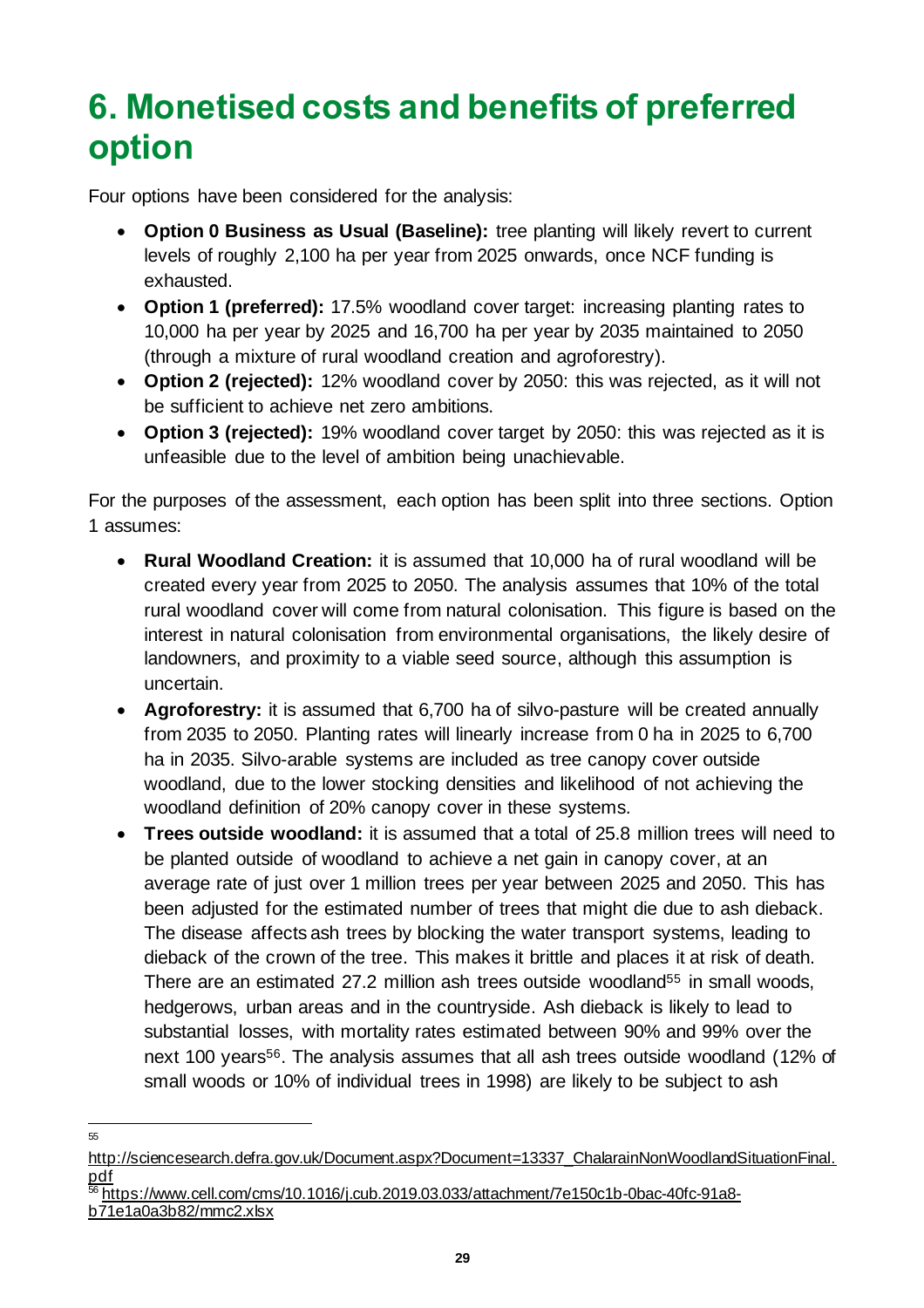dieback and felled between now and 2050. This level of loss is unlikely to be realised but is included in the analysis to represent mortality/removal of all trees outside woodland from other threats including natural mortality, development or tree-health related issues.

The monetised costs and benefits for option 1 compared against the baseline (option 0) are outlined in Table 4. The impacts are measured over the period 2022 to 2100 and are split between each of the three sections of the assessment outlined above. The table only shows total costs and benefits within each category.

Further information and a full breakdown of costs and benefits can be found in the 'Risks and assumptions' section of this Impact Assessment. This includes full detail on cost and benefit values, evidence sources, methodologies, and assumptions.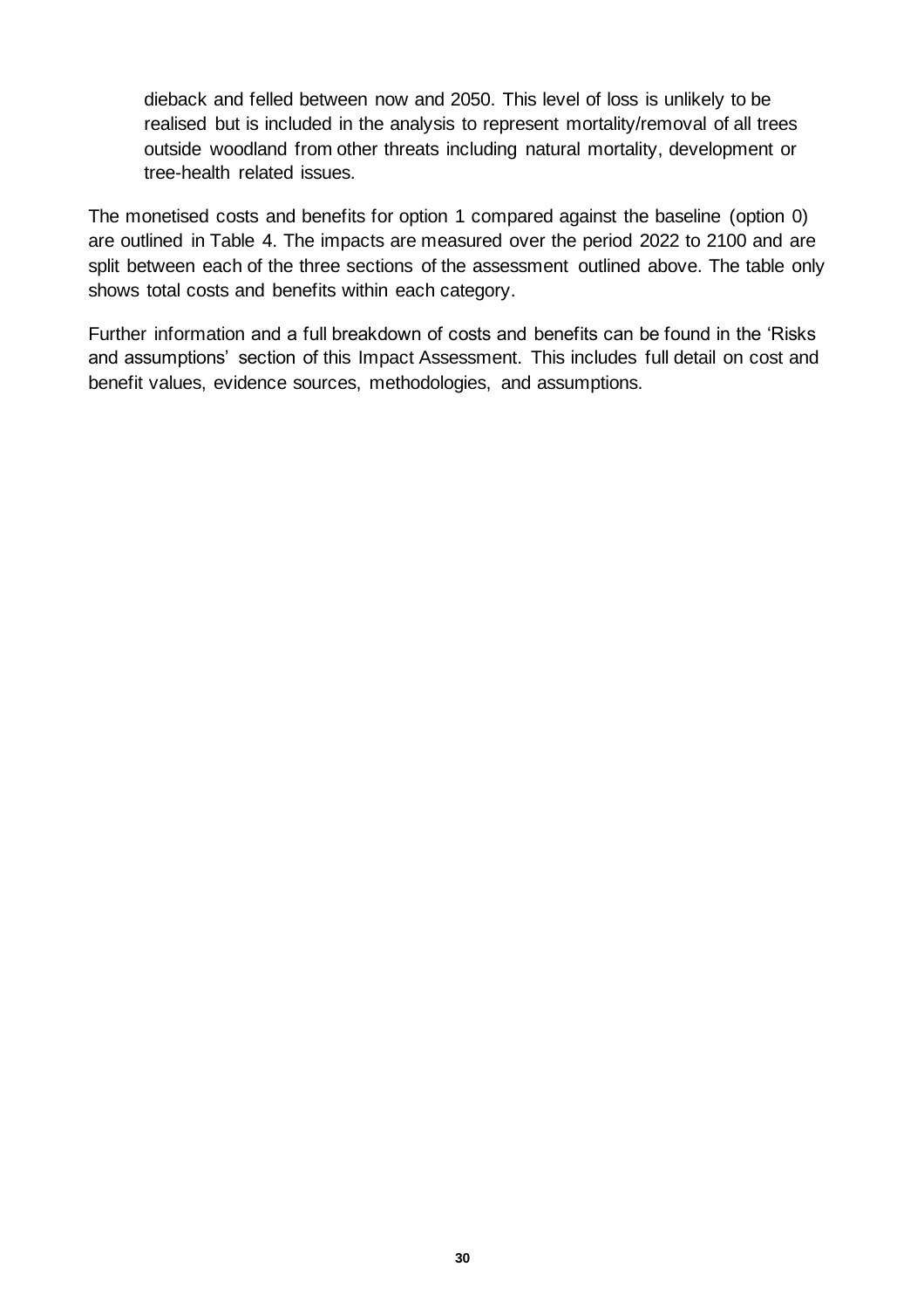**Table 4: Summary of monetised costs and benefits for option 1 compared against the baseline, 2022 to 2100**

| <b>Year</b>                                     | <b>Total</b>   | <b>Rural</b><br><b>Woodland</b> | <b>Agroforestry</b>          | <b>Trees Outside</b><br><b>Woodland</b> |  |
|-------------------------------------------------|----------------|---------------------------------|------------------------------|-----------------------------------------|--|
| Social benefit - Carbon<br>$(\text{Em})$        | 70,187         | 52,368                          | 7,672                        | 10,146                                  |  |
| Social benefit - Non-<br>Carbon (£m)            | 54,865         | 11,481                          | 1,775                        | 41,609                                  |  |
| <b>Optimism bias</b><br>adjustment              | ÷              |                                 |                              |                                         |  |
| <b>Estimated risk costs</b>                     | $\blacksquare$ |                                 | $\qquad \qquad \blacksquare$ |                                         |  |
| Social benefits (total)<br>$(\text{Em})$        | 125,052        | 63,849                          | 9,447                        | 51,756                                  |  |
| <b>Total Social benefits</b><br>(discounted £m) | 23,049         | 14,637                          | 1,933                        | 6,478                                   |  |
| Social cost - Capital (£m)                      | 22,937         | 4,113                           | 989                          | 17,835                                  |  |
| Social cost - Resource<br>$(\text{Em})$         | 689            | 505                             | N/A                          | 184                                     |  |
| <b>Optimism bias</b><br>adjustment              |                |                                 |                              |                                         |  |
| <b>Estimated risk costs</b>                     | $\blacksquare$ |                                 |                              |                                         |  |
| Social costs - real (total<br>£m)               | 23,626         | 4,618                           | 989                          | 18,019                                  |  |
| <b>Total social costs</b><br>(discounted £m)    | 6,629          | 2,641                           | 500                          | 3,488                                   |  |
| <b>Net social benefits</b><br>(discounted £m)   | 16,420         | 11,996                          | 1,433                        | 2,990                                   |  |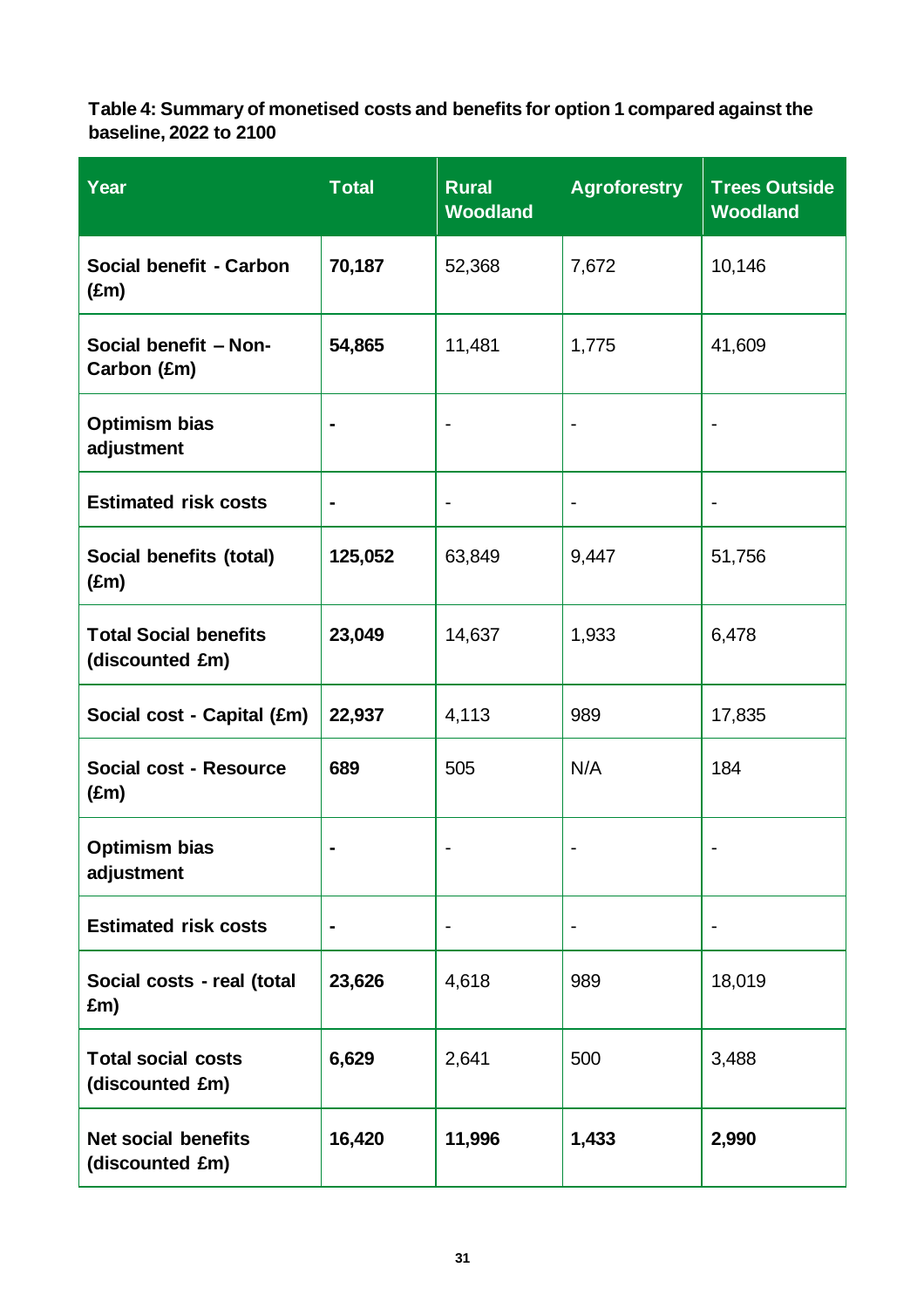# <span id="page-31-0"></span>**7. Costs**

The assessment values the total cost to society of delivering the target. These costs will fall on government and business (through private finance), although the relative split between these agents is uncertain and will depend on how the target is implemented. As such, the split of costs between business and government has not been estimated. Further analysis on the potential cost split between government and business is provided in the 'Direct costs to business' section of this Impact Assessment.

The cost for woodland creation is based on the NCF average lifetime capital cost of £16,402 per hectare (/ha) and average lifetime resource cost of £2,071/ha. The costs are based on the existing NCF tree planting programme, which contains a range of planting mechanisms. For example, the Forestry England Woodland Partnership<sup>57</sup> is a leasehold scheme which includes both tree planting and land acquisition costs and so has a higher cost per hectare than grant schemes such as EWCO, which focus more on the capital costs of tree planting. Considering the scale of planting required under the woodland cover target, it is reasonable to assume that several delivery mechanisms will be required, including environmental land management grant schemes, but potentially other government funded schemes and private financed planting. As the costs of these delivery mechanisms are not yet known, the analysis uses the average per hectare cost across all existing NCF schemes as a proxy for the cost of rural woodland creation under the target.

The per hectare figures also include the costs of supporting activities such as R&D, monitoring and evaluation and investment in additional nursery capacity. It is not known what supporting activities may be required in the future to deliver woodland creation on such scale and it is possible that the market will deliver additional capacity without further government investment. Including the costs of NCF supporting activities implies that total spending on supporting activities will increase proportionately with hectares. This is a conservative assumption, as in reality it is expected that fewer supporting activities would be required on a per hectare basis as afforestation scales up, due to economies of scale.

Cost assumptions for silvo-pasture agroforestry are based on Defra analysis on the standard costs for establishment, planting and maintenance of agroforestry schemes, as well as data from the Forestry Commission. The average lifetime capital cost for silvopasture is £5,447/ha.

The future costs of tree planting will be determined by:

• The variable costs of tree planting, including labour, capital equipment such as fencing and tree guards, and saplings.

57

[https://www.forestryengland.uk/sites/default/files/documents/Forestry%20England%20Woodland%20Partner](https://www.forestryengland.uk/sites/default/files/documents/Forestry%20England%20Woodland%20Partnership.pdf) [ship.pdf](https://www.forestryengland.uk/sites/default/files/documents/Forestry%20England%20Woodland%20Partnership.pdf)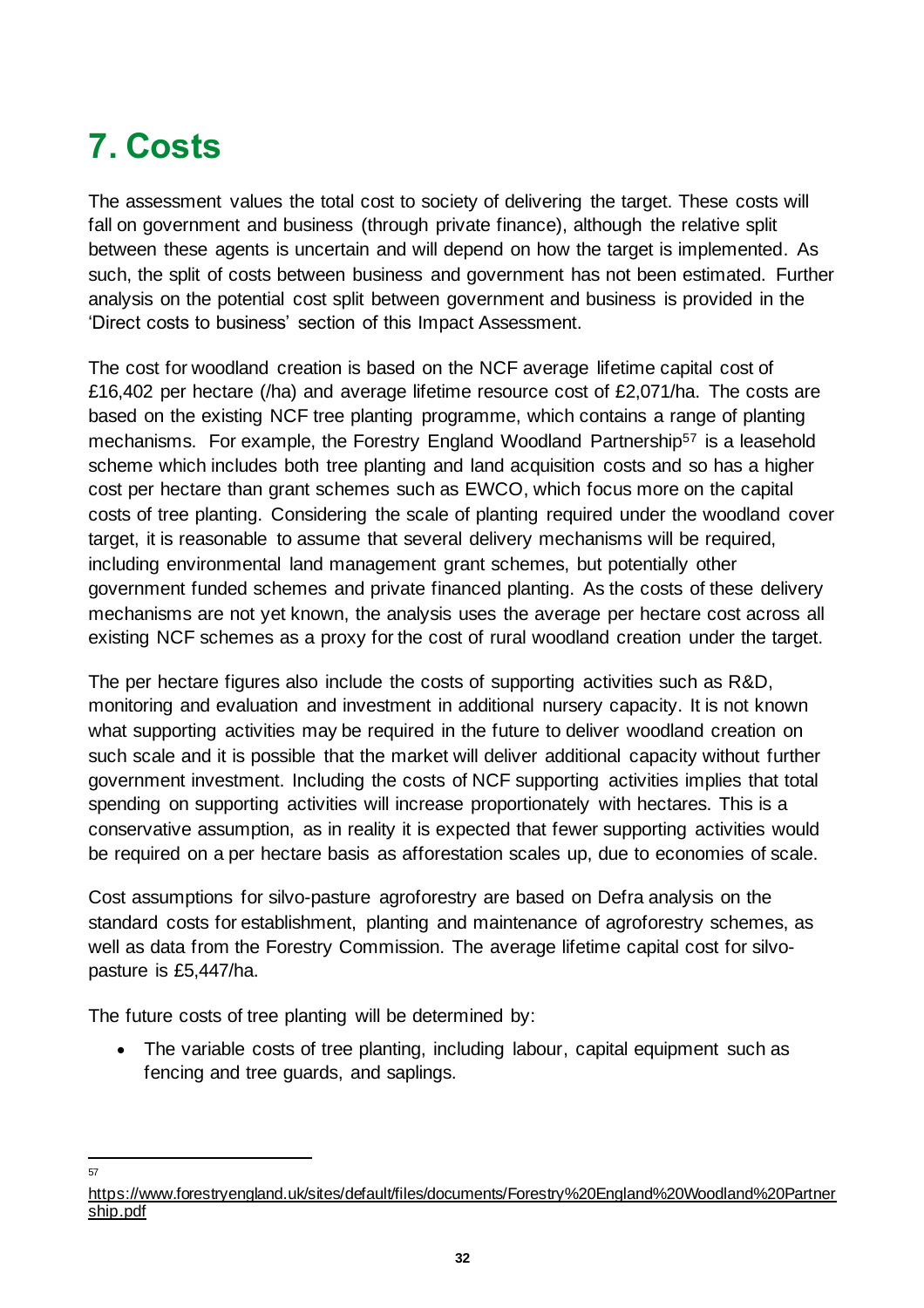• Landowners' attitudes to tree planting and the level of financial incentive required by landowners to change land use, including changes in revenue driven by future timber and carbon prices.

This analysis assumes that variable costs remain constant over time, as input costs have not been subject to noteworthy changes above inflation over the past decades. Furthermore, the standard costs of tree planting are well understood given the number of existing planting schemes being delivered by the Forestry Commission. As such, no optimism bias is applied in the analysis.

However, landowners' attitudes to tree planting and the financial incentives they require to change land use are more uncertain. It is possible that several factors could increase the incentives required by landowners to plant trees in the short run (2026 to 2030), leading to increasing per hectare costs:

- **Agricultural land may become more valuable due to increasing land pressures.** The development of agrotourism and other farm diversification options, as well as increasing housing development, will provide a broad range of options for farmers alongside tree planting. This will put more pressure on landowners to avoid the permanent land use change of woodland conversion. Therefore, in the short run, it is assumed that higher grant rates may be required to incentivise woodland creation rather than alternative land use choices.
- **Short term sapling supply constraints.** Bolstered nursery capacity is essential to ensuring a biosecure, healthy, and diverse pipeline of sapling supply. The sector has been led by market demand and so is not currently ready for the ramping up of demand that will be required to achieve the woodland cover target. Whilst the NCF is investing in nursery capacity to mitigate this, it is possible that supply may be temporarily constrained during some periods over the next 10 years. This could drive up woodland creation costs in the short term.

As a result, the Impact Assessment assumes that per hectare costs for woodland creation and agroforestry will need to increase in real terms in the short term to achieve the woodland cover target. There is uncertainty on the rate at which real costs should increase. The analysis uses historical data to investigate how grant payments have changed over time and inform the possible rate of change in the future. Specifically, the analysis uses data on the Woodland Grant Scheme (1988)<sup>58</sup> and Countryside Stewardship Woodland Creation (2018)<sup>59</sup>. EWCO was not used for the analysis because EWCO payments cover a higher proportion of costs than previous woodland creation grants. The analysis uses the upper range standard cost payment rate of £1,375/ha for the Woodland Grant Scheme and the standard costs cap of £6,800/ha for the Countryside Stewardship woodland creation scheme. Through converting both values to 2018 prices to remove the impact of inflation, the real values of £2,926 and £6,800/ha are calculated. The compounded annual growth rate is then calculated. This shows that payment rates have increased by an average annual growth rate of 2.85% above inflation since 1988. The

<sup>58</sup> Woodland creation grant rates listed on page 3, [Farm Woodland Scheme \(publishing.service.gov.uk\)](https://assets.publishing.service.gov.uk/government/uploads/system/uploads/attachment_data/file/722179/FWS_summary.pdf)

<sup>59</sup> [cs-woodland-creation-manual-2018.pdf \(publishing.service.gov.uk\)](https://assets.publishing.service.gov.uk/government/uploads/system/uploads/attachment_data/file/739051/cs-woodland-creation-manual-2018.pdf)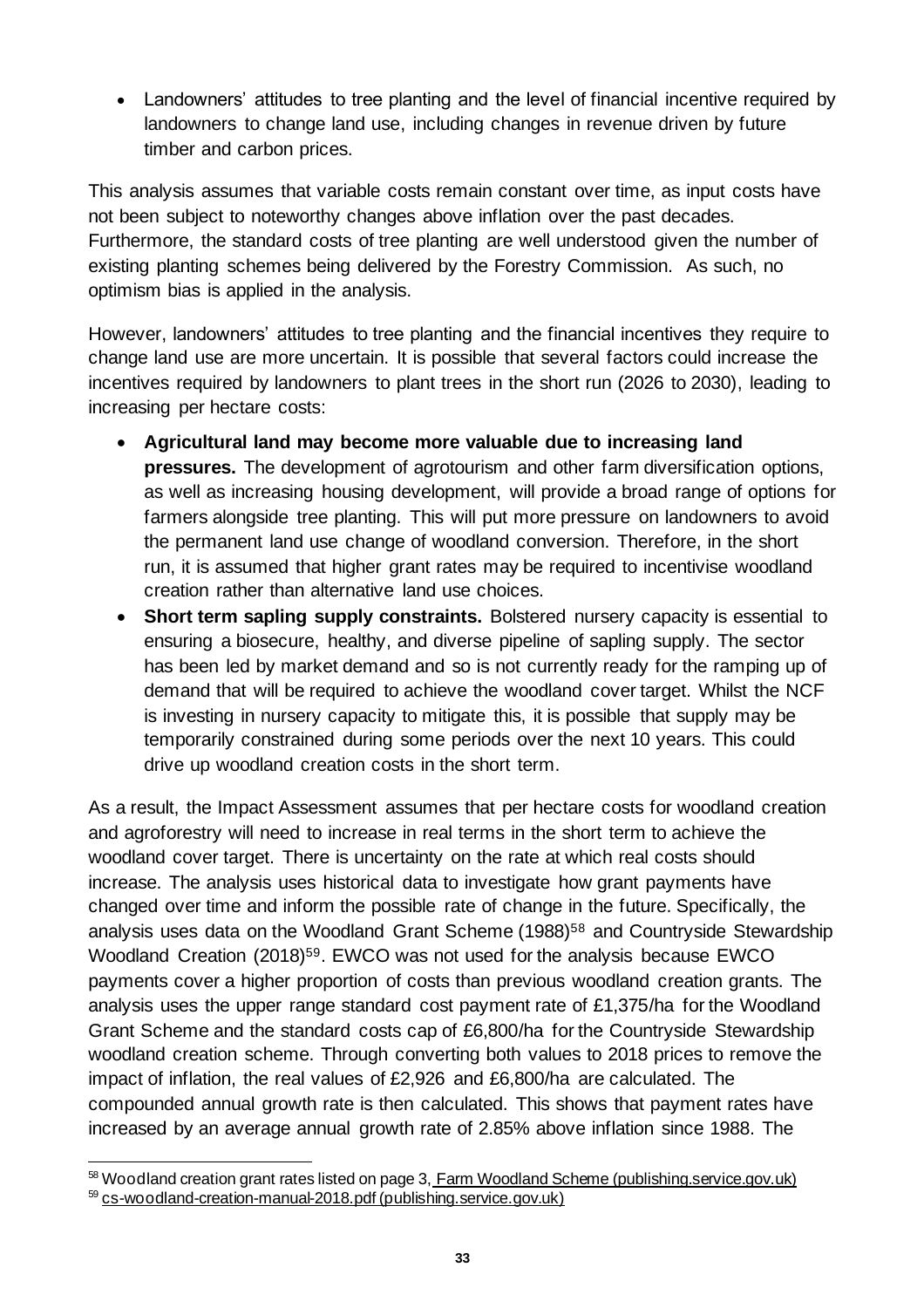analysis assumes that the real per hectare costs increase at this rate between 2020 and 2030, before being held constant after 2030.

Post 2030, there is greater uncertainty surrounding land use change, however, there is a justification for keeping real per hectare costs constant. A lot of work is being done through the agricultural transition to shift attitudes in the farming community towards tree planting. It is reasonable to assume that this may have had sufficient impact by 2030 to ensure a greater proportion of farmers are aware of the benefits of tree planting and are willing to invest without having to be incentivised through increasing payment rates. Moreover, in the medium and long term, it has been assumed that industry capacity will increase sapling supply to meet market demand.

It is also expected that by 2030 there will be greater certainty about how private finance models will support afforestation in the long term. The forestry sector is well-placed to develop private finance models, with the WCC**<sup>60</sup>** a relatively mature standard which enables forest owners to generate independently verified carbon units. The Woodland Carbon Guarantee**<sup>61</sup>** then enables these units to be sold to the government at a guaranteed price. The announcement of the Climate Emergency by businesses and government bodies has resulted in a recent upturn in new project registrations under the WCC. Biodiversity Net Gain (BNG) **<sup>62</sup>** is also expected to support development-funded woodland creation. These mechanisms are relatively novel, but by 2030 they are expected to play a greater role in incentivising landowners to plant trees. The increased future certainty of revenue will mean that more landowners are willing to invest in tree planting without the need for grant rates to increase further beyond 2030.

The assumption of constant real per hectare costs past 2030 is a key uncertainty in the analysis. A sensitivity which assumes increasing costs of planting across the whole assessment period has been produced to test this uncertainty. The results are set out in the 'Sensitivity analysis' section of this Impact Assessment.

The costs for trees outside woodland are based on an existing delivery mechanism, the Local Authorities Treescapes Fund (LATF), which results in an average lifetime capital cost of £690 per tree and an average lifetime resource cost of £7 per tree. Trees outside woodland marginal costs are held constant over the period as the planting rate is only sufficient to cover any trees lost to diseases or felling. Given that there will be no additional land use change required for maintaining trees outside woodland, this supports an approach of constant real costs over the assessment period.

The real costs of each element are set out in Table 5 below. Further information and a full breakdown of cost assumptions can be found in the 'Risks and assumptions' section of this Impact Assessment.

<sup>60</sup> <https://woodlandcarboncode.org.uk/>

<sup>&</sup>lt;sup>61</sup> <https://www.gov.uk/guidance/woodland-carbon-guarantee>

 $62$  <https://www.gov.uk/government/consultations/biodiversity-net-gain-updating-planning-requirements>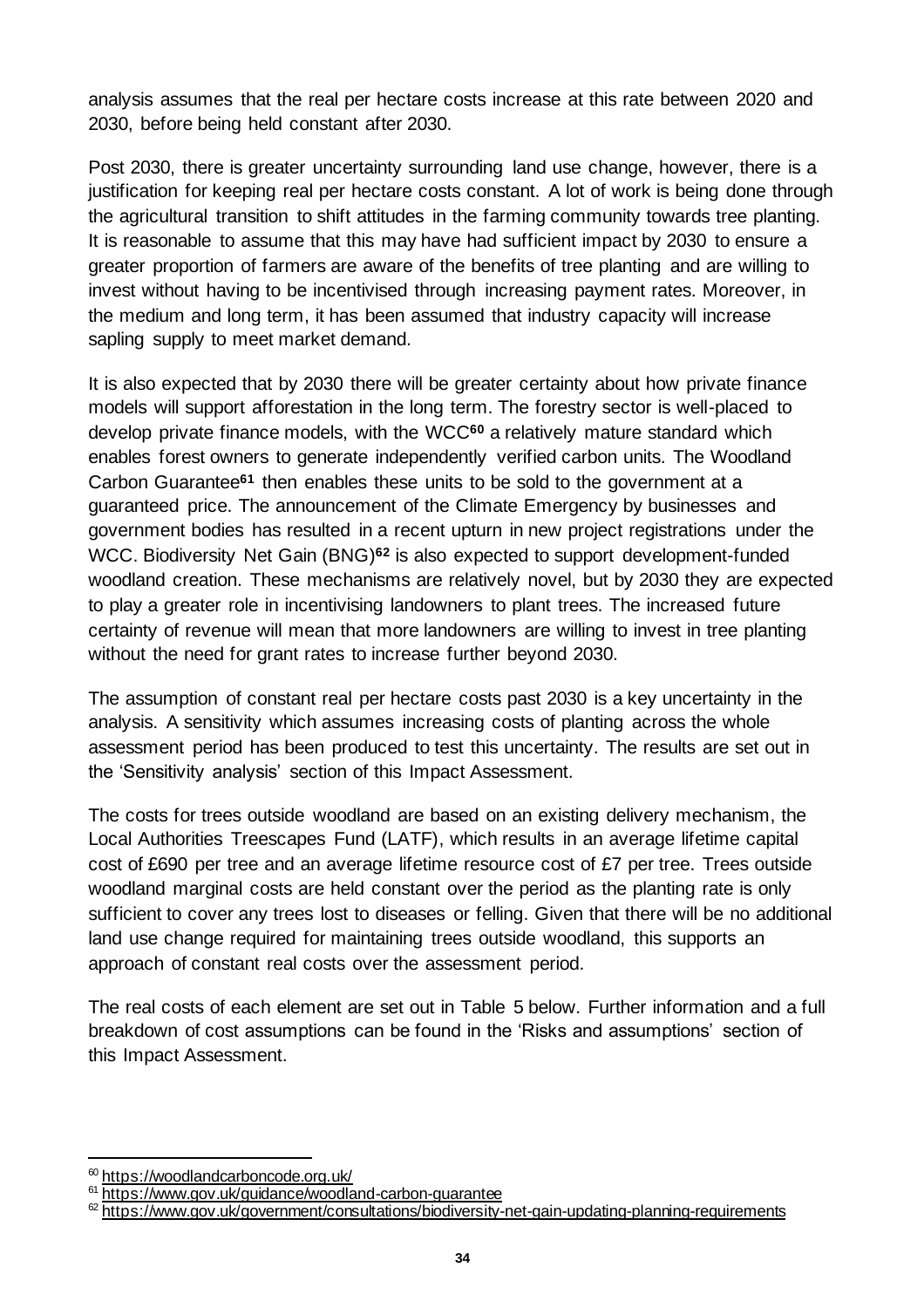|                                                                                       | 2020    | 2021    | 2022    | 2023    | 2024    | 2025    | 2026    | 2027    | 2028    | 2029    | 2030 to 2050 |
|---------------------------------------------------------------------------------------|---------|---------|---------|---------|---------|---------|---------|---------|---------|---------|--------------|
| <b>Rural</b><br><b>Woodland:</b><br>lifetime<br>capital /ha                           | £16,402 | £16,870 | £17,351 | £17,845 | £18,354 | £18,877 | £19,416 | £19,969 | £20,539 | £21,124 | £21,726      |
| <b>Agroforestry:</b><br>lifetime<br>capital /ha                                       | £5,447  | £5,602  | £5,762  | £5,926  | £6,095  | £6,269  | £6,448  | £6,632  | £6,821  | £7,015  | £7,215       |
| <b>Trees</b><br><b>Outside</b><br><b>Woodland:</b><br>lifetime<br>capital per<br>tree | £690    | £690    | £690    | £690    | £690    | £690    | £690    | £690    | £690    | £690    | £690         |

## **Table 5: Tree planting lifetime cost assumptions for option 1<sup>63</sup>**

<sup>63</sup> There is no actual planting in years 2020 to 2025, but these costs have been shown to illustrate how tree planting costs are expected to change over time.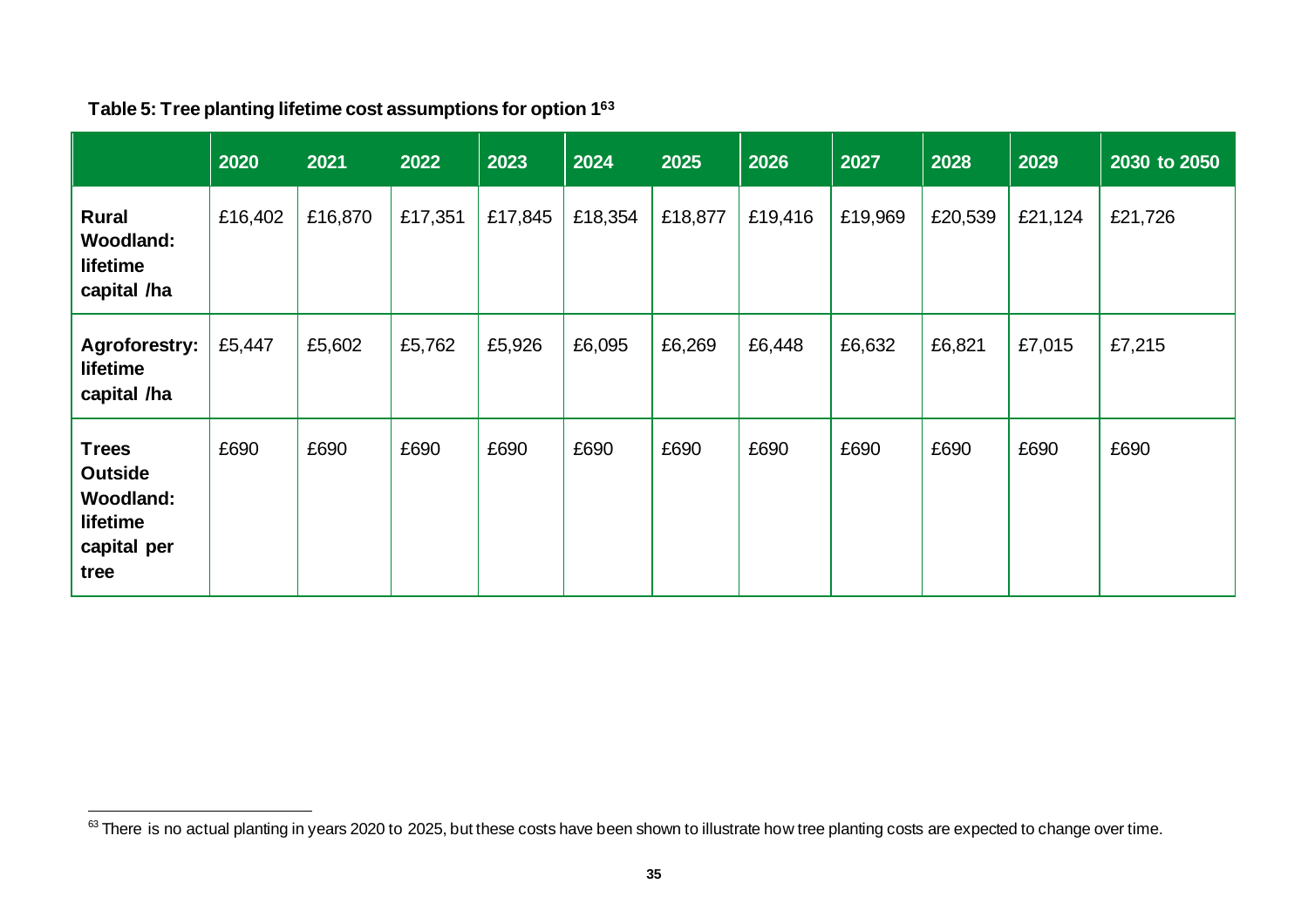# <span id="page-35-0"></span>**8. Benefits**

Rural woodland creation generates the highest discounted social benefits of £14,637m. This is largely due to rural woodland sequestering a much larger amount of carbon per hectare than agroforestry. Rural woodland also has higher non-market benefit values than agroforestry, particularly for recreation and biodiversity. Agroforestry generates substantially lower total discounted benefits of £1,933m.

Trees outside woodland generate benefits of £6,478m. These benefits are particularly driven by the high lifetime amenity values of trees outside woodland (£15,278 per tree for large trees and £10,489 for whips and feathers). These values are derived from the Capital Asset Valuation of Amenity Trees tool (CAVAT)<sup>64</sup>.

Discounted benefits are split between carbon (£15,626m) and other non-market benefits (£7,423m). Non-market benefits vary across the types of planting:

- **Rural woodland** includes recreation, flood management, landscape, air quality and biodiversity.
- **Agroforestry** includes flood management, landscape, air quality and biodiversity, but at different rates to rural woodland.
- **Trees outside woodland** includes air quality, amenity and rainfall interception.

Carbon sequestration is calculated differently for each area of the assessment. Rural woodland and agroforestry calculate carbon on a per hectare basis, but agroforestry uses a lower sequestration rate to reflect the lower stocking density. Carbon sequestration through agroforestry is a key uncertainty, as it will depend on the design of agroforestry systems, stocking densities and the species and location of trees. Carbon sequestration for trees outside woodland is based on Defra's Urban Trees Challenge Fund (UTCF) modelling, which uses individual tree growth models based on data from iTree eco surveys<sup>65</sup>.

The breakdown of *undiscounted* benefits between the different benefit types for each area of the assessment is shown in Table 6. This shows that rural woodland sequesters the most carbon (106.13 MT CO<sup>2</sup> sequestered at a value of £52,368m). Trees outside woodland generate the largest non-carbon benefits at a value of £41,609m.

<sup>&</sup>lt;sup>64</sup> <https://www.forestresearch.gov.uk/research/street-tree-valuation-systems/>

 $65$  An open access public version of the iTree eco tool can be found here: [https://www.itreetools.org/tools/i](https://www.itreetools.org/tools/i-tree-eco)[tree-eco](https://www.itreetools.org/tools/i-tree-eco)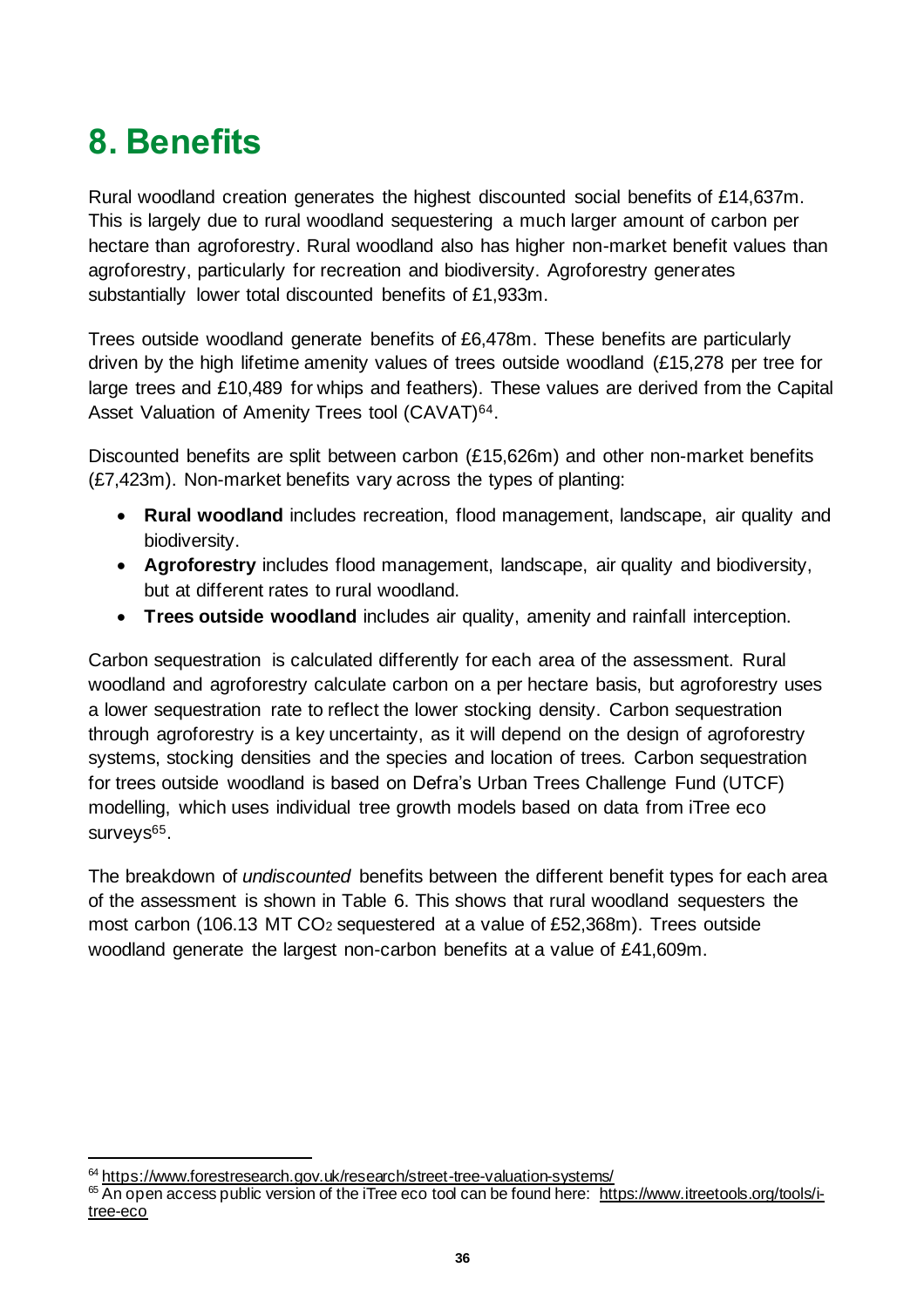**Table 6: Breakdown of undiscounted monetised benefits for option 1 compared against the baseline, 2022 to 2100. (Some totals may not match due to rounding)**

|                                     | <b>Carbon</b>                         |                               |                              | <b>Non-Carbon (£m)</b> |                                     |      |                                                |                 |                           |                                        |
|-------------------------------------|---------------------------------------|-------------------------------|------------------------------|------------------------|-------------------------------------|------|------------------------------------------------|-----------------|---------------------------|----------------------------------------|
| <b>Target Area</b>                  | <b>Stored</b><br>(MTCO <sub>2</sub> ) | <b>Value</b><br>$(\text{Em})$ | <b>Air</b><br><b>Quality</b> |                        | Recreational Biodiversity Landscape |      | <b>Flood</b><br><b>Management Interception</b> | <b>Rainfall</b> | <b>Amenity</b><br>(CAVAT) | Non-<br><b>Carbon</b><br>$(\text{Em})$ |
| <b>Rural Trees</b>                  | 106.13                                | £52,368                       | £1,182                       | £6,903                 | £2,076                              | £485 | £836                                           | N/A             | N/A                       | £11,481                                |
| <b>Trees</b><br>outside<br>woodland | 20.19                                 | £10,146                       | £4,627                       | N/A                    | N/A                                 | N/A  | N/A                                            | £352            | £36,629                   | £41,609                                |
| Agroforestry                        | 14.85                                 | £7,672                        | £634                         | N/A                    | £591                                | £98  | £452                                           | N/A             | N/A                       | £1,775                                 |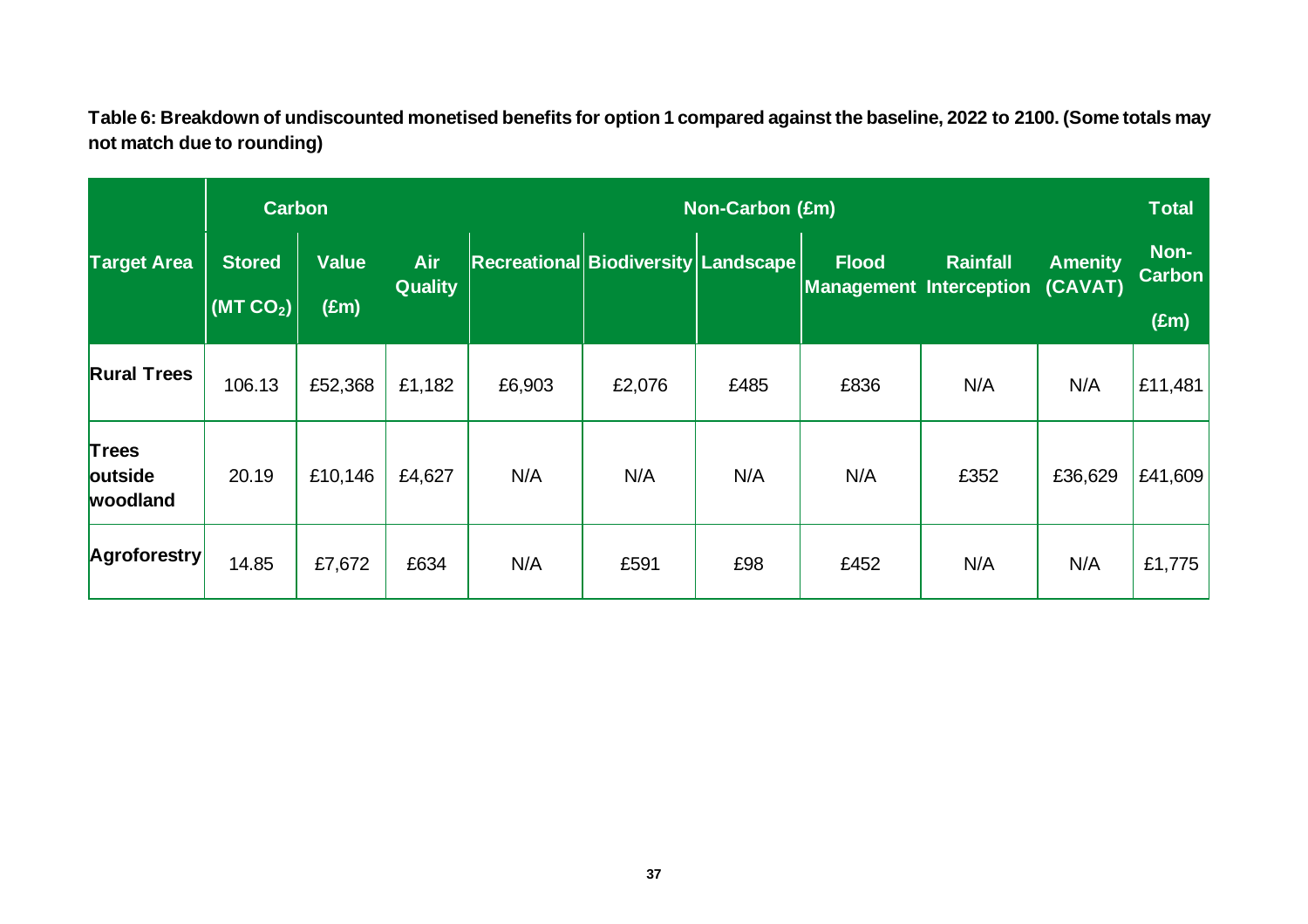## **9. Value for money and cost effectiveness of carbon sequestration**

Overall, a 17.5% woodland cover target (option 1) generates substantial net benefits over the assessment period. The net social present value (NSPV) shows the current value of the project for each option (i.e., discounted benefits minus discounted costs). It provides a measure of the overall impact of an option. Option 1 has a large positive NSPV of £16,420m, suggesting that the lifetime carbon sequestration and non-market environmental benefits outweigh the overall costs. Of the three separate areas of the assessment, all types of planting generate positive NSPVs, although rural woodland generates the largest NSPV of £11,996m.

It is also useful to analyse the cost effectiveness of carbon sequestration for the target. Overall, the target will lead to the sequestration of 141.17 MT CO<sup>2</sup> at a cost of £46.96 per tonne of CO2. However, there is variation in cost effectiveness between the different elements. Costs per tonne of CO<sup>2</sup> sequestered are:

- Rural woodland  $=$  £24.88
- Agroforestry  $=$  £33.67
- Trees outside woodland  $=$  £172.74

Trees outside woodland are poorer value for money in terms of carbon sequestration compared to rural woodland and agroforestry. However, they provide substantial noncarbon benefits in terms of rainfall interception, air quality and overall amenity value. When considering all these benefits alongside carbon sequestration, trees outside woodland represent good value for money. Further detail on the value for money analysis of trees outside woodland is provided in the 'Risks and assumptions' section of this Impact Assessment.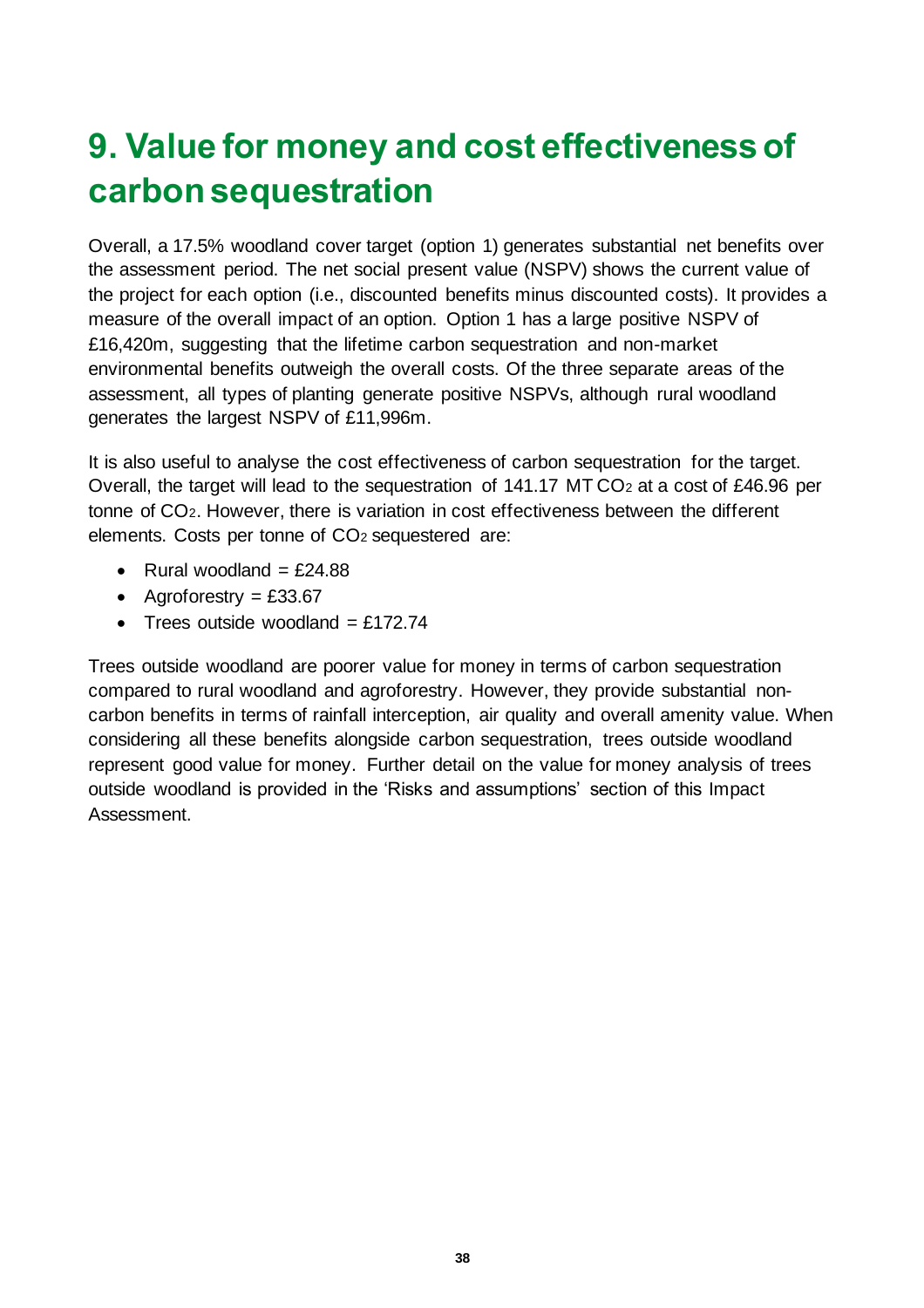## **10. Sensitivity analysis**

There are several key uncertainties in the analysis which have been assessed through sensitivity testing.

## **Sensitivity 1: Non-market benefits**

The first sensitivity tests uncertainty in the non-market benefit assumptions for both agroforestry and trees outside woodland:

- There are no established values in the literature for the non-market environmental benefits of an agroforestry scheme, so some assumptions have been made to model these benefits. Our approach has been to scale down the rural woodland non-market benefit per hectare values. This assumes no recreation benefits, as agroforestry schemes are unlikely to have any public access. Biodiversity and landscape benefits are scaled down by the ratio of the stocking density for an agroforestry system compared to the stocking density for rural woodland. Air quality and flood regulation benefits for agroforestry are assumed to be the same as for rural woodland. Air quality benefits are dependent on achieving canopy cover closure. As an agroforestry system would still achieve full canopy closure, it is assumed that benefits would be the same as for a rural woodland. Similarly, the stocking density of an agroforestry system is sufficiently high to provide the same level of flood regulation benefits as rural woodland. Overall, the approach to estimating non-market environmental benefits of agroforestry is highly uncertain.
- For trees outside woodland, the assessment estimates the amenity value of trees using CAVAT. CAVAT estimates the value of the asset (and the cost of replacing it) rather than the flow of ecosystem service benefits. The CAVAT tool values trees based on factors including tree trunk size, proximity to people, tree crown size and condition and finally life expectancy. The overall value is presented as a benefit in the final year of the assessment to reflect the ongoing amenity value of the tree for the years following the end of the assessment period. Whilst this is in line with Green Book best practice for recording assets, this methodology creates a much higher benefit value than other methodologies (such as that of typical rural woodland creation). As this analysis incorporates mortality rates, most trees outside woodland that are planted do not live until the end of the period. The costs of those surviving trees are also included in the maintenance costs of trees outside woodland up to 2100. Given that the analysis accounts for tree mortality, it is reasonable to include the amenity value for remaining trees at the end of the assessment period, as it is likely that these trees would remain as assets.

Further detail on these assumptions is set out in the 'Risks and assumptions' section of this Impact Assessment.

Given the uncertainty in these non-market benefits, it is useful to see the impact on the assessment if these benefits are entirely removed. Table 7 shows the impact of the sensitivity test on the total benefits and NSPV of option 1.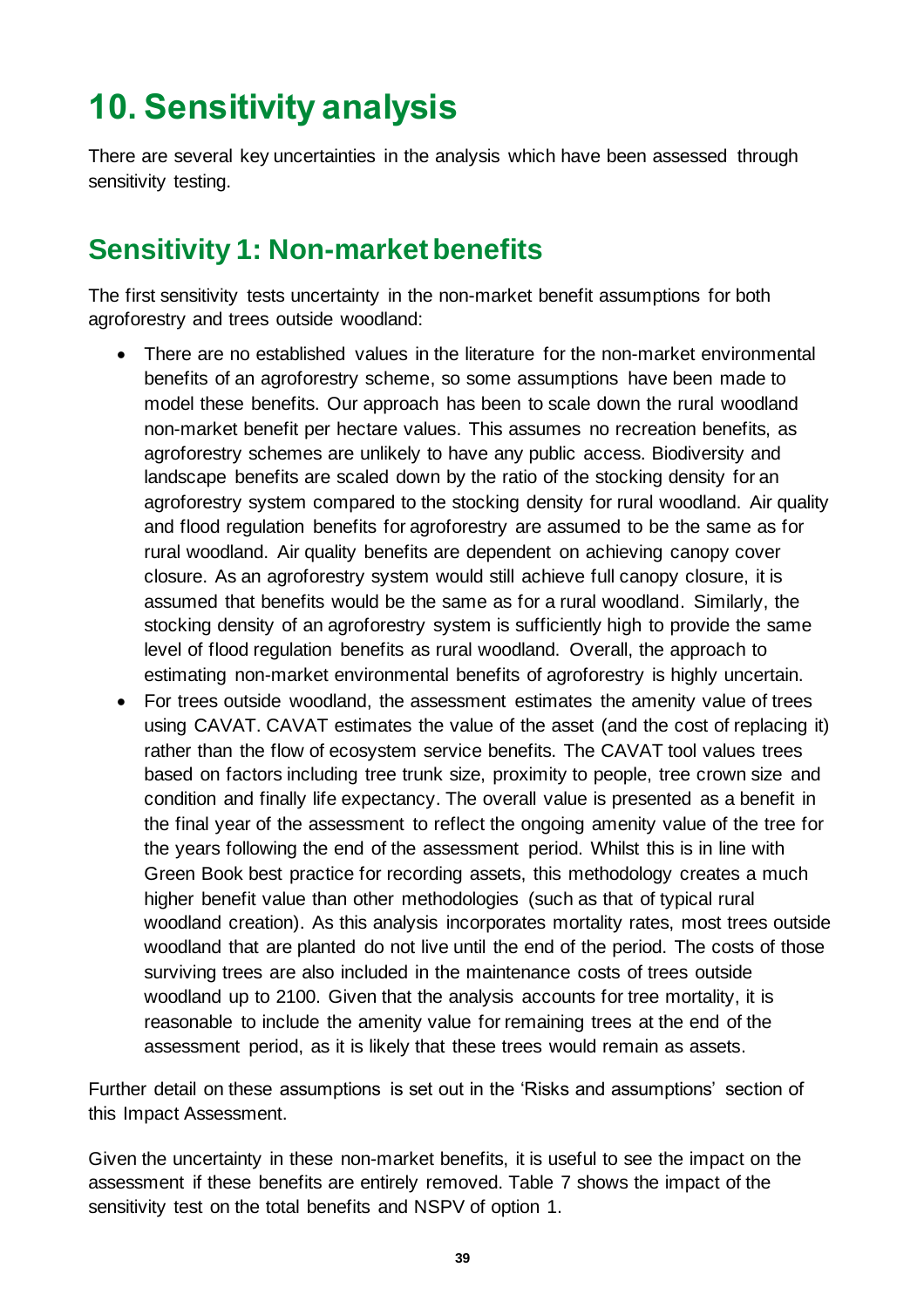**Table 7: Summary of monetised benefits for Sensitivity Test 1: option 1, with and without certain non-market benefits for agroforestry and Trees outside woodland, 2022 to 2100:**

| <b>All benefits included</b>                                                                          |              |                   |                     |                                  | Non-carbon agroforestry benefits and CAVAT values for<br>trees outside woodland excluded |                          |                     |                                  |
|-------------------------------------------------------------------------------------------------------|--------------|-------------------|---------------------|----------------------------------|------------------------------------------------------------------------------------------|--------------------------|---------------------|----------------------------------|
|                                                                                                       | <b>Total</b> | Rural<br>Woodland | <b>Agroforestry</b> | <b>Trees outside</b><br>woodland | Total                                                                                    | <b>Rural</b><br>Woodland | <b>Agroforestry</b> | <b>Trees outside</b><br>woodland |
| Social benefit - Non-<br>Carbon (£m)                                                                  | 54,865       | 11,481            | 1,775               | 41,609                           | 16,461                                                                                   | 11,482                   | $\blacksquare$      | 4,980                            |
| Social benefits (total) (£m)                                                                          | 125,052      | 63,849            | 9,447               | 51,756                           | 86,648                                                                                   | 63,849                   | 7,672               | 15,126                           |
| <b>Total Social benefits</b><br>(discounted £m)                                                       | 23,049       | 14,637            | 1,933               | 6,478                            | 19,528                                                                                   | 14,638                   | 1,570               | 3,320                            |
| <b>Net Present Social Value</b><br>(discounted £m)                                                    | 16,420       | 11,996            | 1,433               | 2,990                            | 12,898                                                                                   | 11,997                   | 1,070               | $-168$                           |
| % difference in Net<br><b>Present Social Value -</b><br>sensitivity test compared<br>to core scenario |              |                   |                     |                                  | $-21%$                                                                                   | $\blacksquare$           | $-25%$              | $-106%$                          |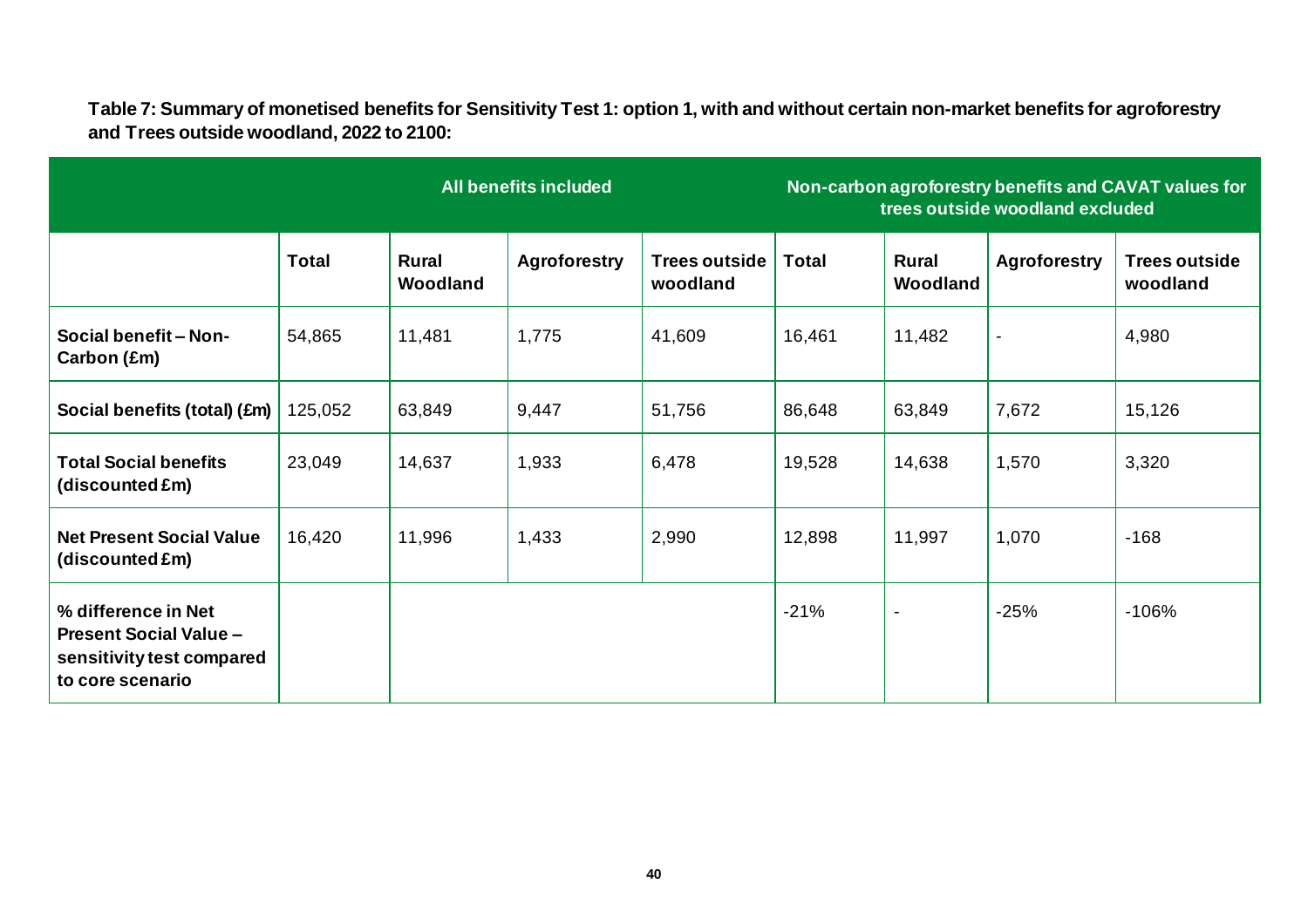Table 7 shows that even with all non-market benefits from agroforestry and the amenity benefits of trees outside woodland removed, the overall NSPV of the 17.5% woodland cover target remains large and positive at £12,898m. This suggests that even if the core assessment has overestimated non-market benefits, the total benefits would still outweigh the costs. The effect of removing the amenity value of trees outside woodland causes that element of the assessment to have a small negative NSPV of -£168m, demonstrating that the amenity value makes up a large proportion of total benefits for trees outside woodland.

## **Sensitivity 2: Uptake of agroforestry – low uptake**

The woodland cover target has been designed to be flexible, so that it can be delivered through different rates of rural woodland creation or agroforestry, rather than having fixed targets for each system. The assessment assumes a split of 10,000 ha rural woodland creation and 6,700 ha of agroforestry. However, there is uncertainty on the actual uptake of agroforestry, which might be much lower or higher than expected. There is also uncertainty on the carbon sequestration rates of agroforestry systems, which will be dependent on the configuration of the system, stocking densities and the species planted.

To test these uncertainties, the second sensitivity test assumes:

- No hectares of agroforestry are created.
- 10,000 ha of rural woodland will be created in 2025, with annual planting rates linearly increasing to 16,700 ha per year by 2035. This rate of planting is maintained until 2050. The average capital cost for this is in line with the core scenario.
- Assumptions for trees outside woodland are unchanged from the core scenario.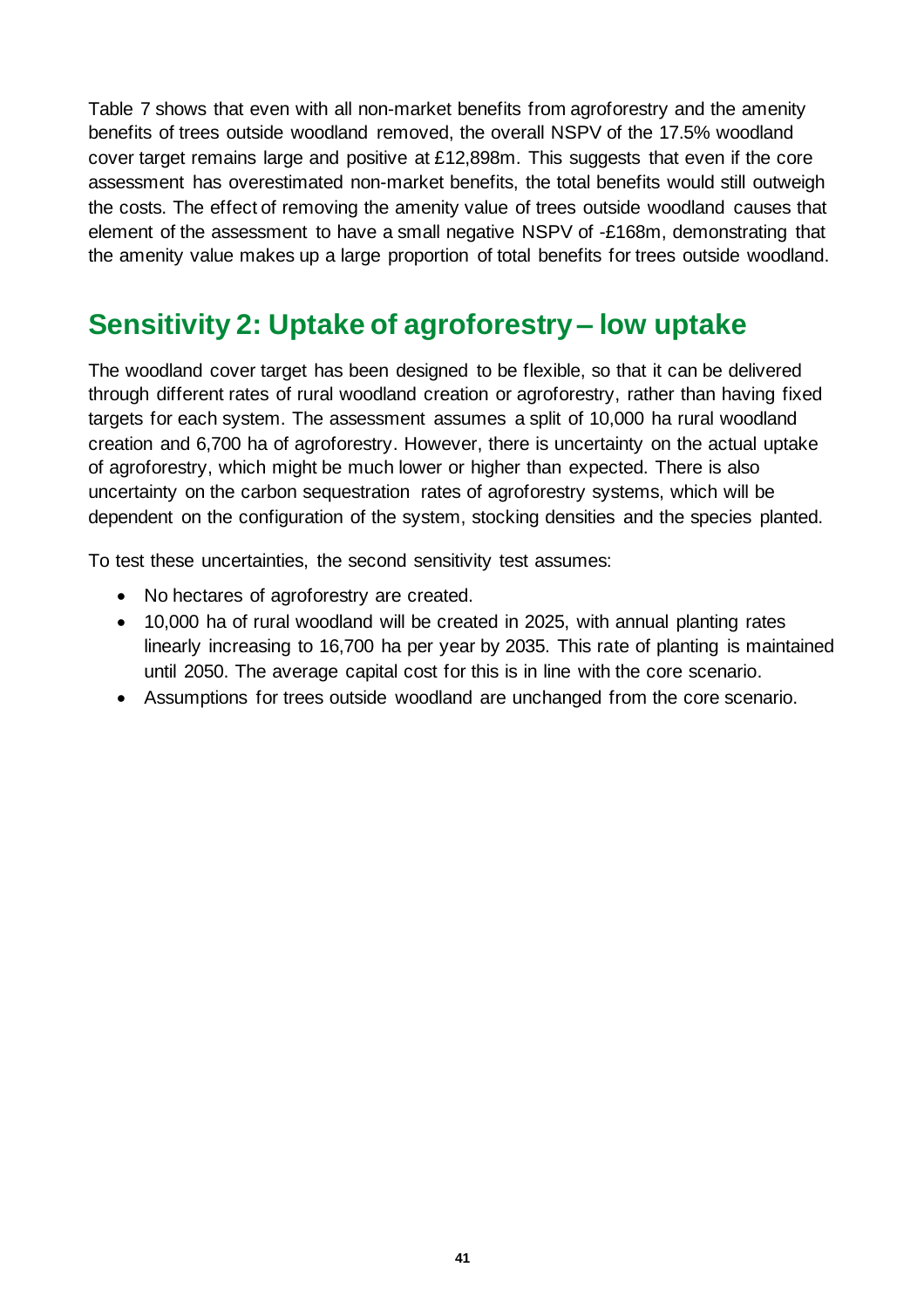**Table 8A: Summary of monetised costs and benefits for Sensitivity Test 2: option 1, with zero agroforestry and higher rural woodland planting, 2022 to 2100**

|                                                 | Total                    | % difference:<br>sensitivity compared<br>to core | <b>Rural</b><br><b>Woodland</b> | <b>Agroforestry</b>      | <b>Trees outside</b><br>woodland |
|-------------------------------------------------|--------------------------|--------------------------------------------------|---------------------------------|--------------------------|----------------------------------|
| Social benefit - Carbon (£m)                    | 97,297                   | 39%                                              | 87,150                          | $\overline{\phantom{a}}$ | 10,146                           |
| Social benefit $-$ non-Carbon (£m)              | 60,101                   | 10%                                              | 18,492                          | $\overline{\phantom{a}}$ | 41,609                           |
| Optimism bias adjustment                        | $\overline{\phantom{a}}$ | $\overline{\phantom{a}}$                         | $\overline{\phantom{a}}$        | $\overline{\phantom{a}}$ | $\blacksquare$                   |
| <b>Estimated risk costs</b>                     | $\blacksquare$           | $\overline{\phantom{a}}$                         |                                 |                          | $\blacksquare$                   |
| Social benefits (total) (£m)                    | 157,398                  | 26%                                              | 105,642                         | $\overline{\phantom{a}}$ | 51,756                           |
| <b>Total Social benefits (discounted</b><br>£m) | 30,092                   | 31%                                              | 23,613                          | $\blacksquare$           | 6,478                            |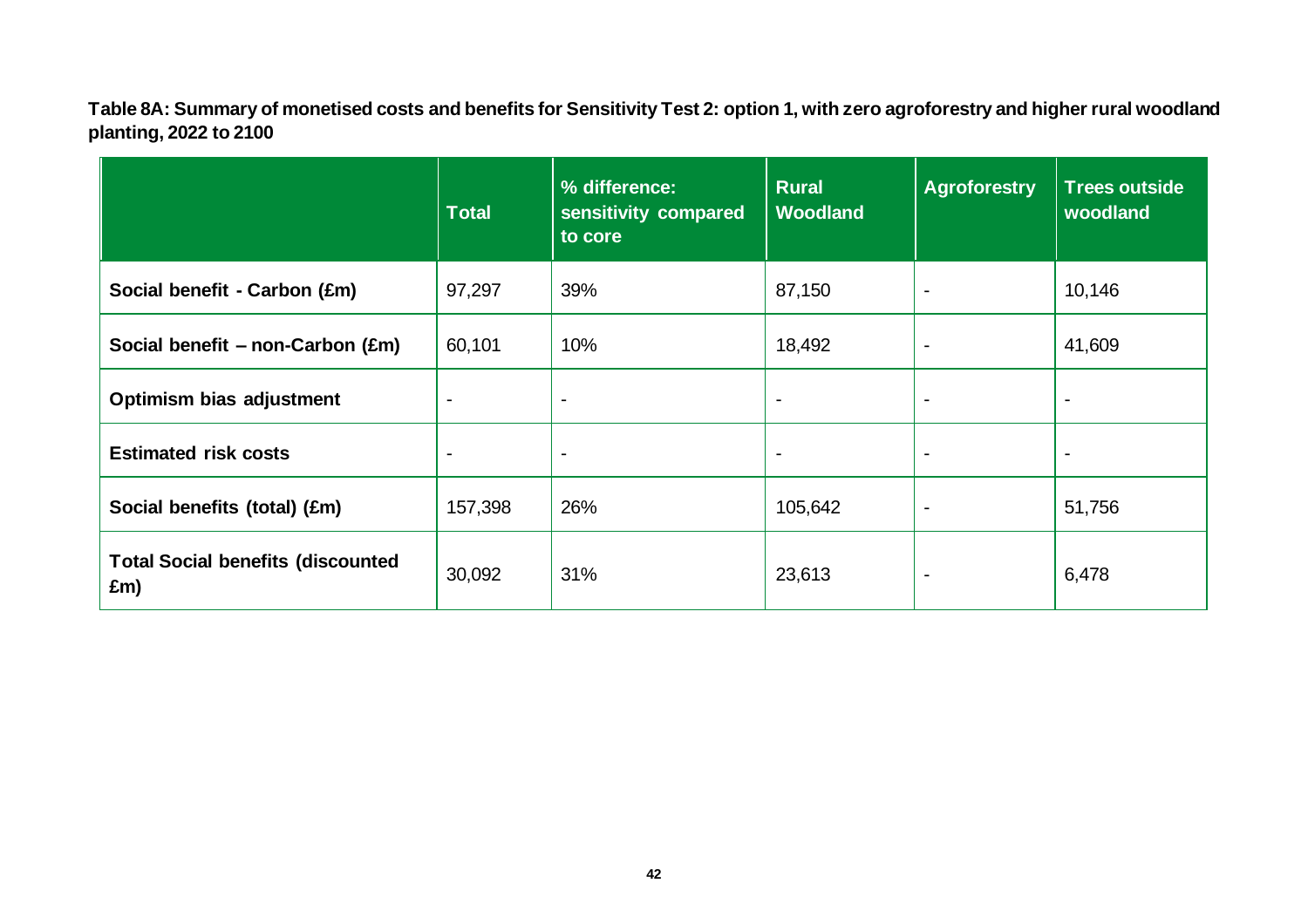**Table 8B: Summary of monetised costs and benefits for Sensitivity Test 2: option 1, with zero agroforestry and higher rural woodland planting, 2022 to 2100**

|                                                     | <b>Total</b>   | % difference:<br>sensitivity compared<br>to core | <b>Rural</b><br><b>Woodland</b> | <b>Agroforestry</b> | <b>Trees outside</b><br>woodland |
|-----------------------------------------------------|----------------|--------------------------------------------------|---------------------------------|---------------------|----------------------------------|
| Social cost - All Capital (£m)                      | 24,695         | 8%                                               | 6,860                           |                     | 17,835                           |
| Social cost - Resource (£m)                         | 1,026          | 49%                                              | 842                             |                     | 184                              |
| Optimism bias adjustment                            | $\blacksquare$ |                                                  | $\blacksquare$                  | $\blacksquare$      | $\blacksquare$                   |
| <b>Estimated risk costs</b>                         | $\blacksquare$ |                                                  | $\blacksquare$                  |                     | $\blacksquare$                   |
| Social costs - real (total £m)                      | 25,721         | 9%                                               | 7,702                           |                     | 18,019                           |
| Total social costs (discounted £m)                  | 7,737          | 17%                                              | 4,248                           |                     | 3,488                            |
| <b>Net Present Social Value (discounted)</b><br>£m) | 22,355         | 36%                                              | 19,365                          |                     | 2,990                            |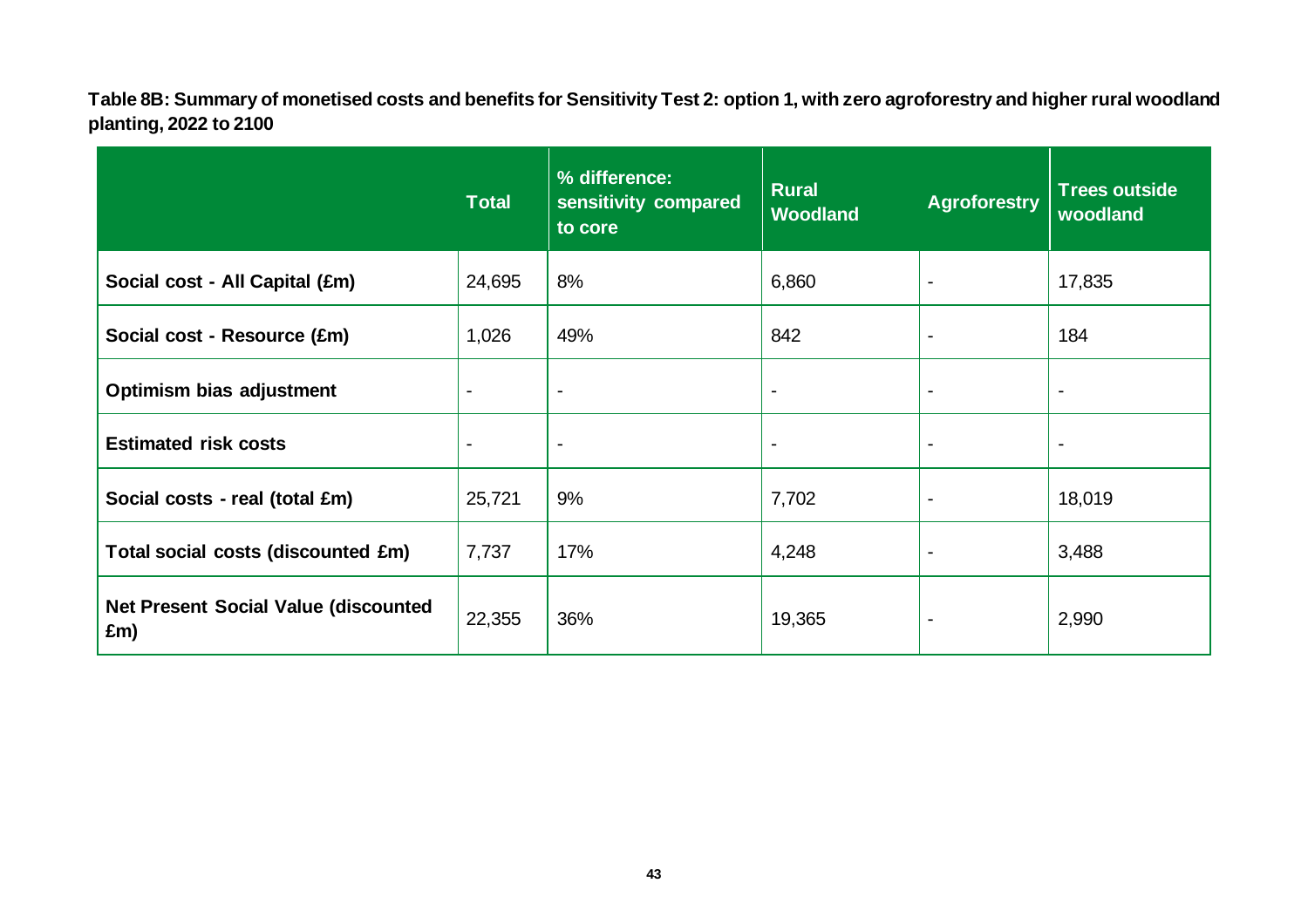Table 8 shows the revised costs and benefits under this sensitivity test and a percentage comparison for each metric compared to the core scenario. The table shows that a higher proportion of rural woodland planting will lead to discounted costs being 17% higher and discounted benefits being 31% higher than the core scenario. Overall, the sensitivity test suggests that achieving the target solely through rural woodland creation would lead to a higher NSPV of £22,355m, but substantially higher lifetime costs.

## **Sensitivity 3: Low rural woodland, high uptake of agroforestry**

It is also possible that there will be a higher uptake of agroforestry than expected. This would mean that the statutory target can still be achieved with a lower proportion of rural woodland creation.

To test this uncertainty, the third sensitivity assumes that only 5,000 ha of rural woodland creation occurs annually between 2025 and 2030. It is assumed that 11,700 ha of silvopasture will be created annually from 2035 to 2050, with planting ramping up from 5,000 ha in 2025. The per hectare cost and benefit assumptions for rural woodland, agroforestry and trees outside woodland are unchanged from the core scenario.

Under this extreme sensitivity, there would be fewer trees planted than under the core scenario due to the lower stocking density in silvo-pasture. This would result in lower carbon sequestration, which could reduce the likelihood of the target delivering on net zero ambitions.

Table 9 shows the revised costs and benefits under this sensitivity test and a percentage comparison for each metric compared to the core scenario. The table shows that a higher proportion of agroforestry planting will lead to discounted costs being 9% lower and discounted benefits being 24% lower than the core scenario. Overall, the sensitivity test suggests that achieving the target solely through rural woodland creation would lead to a lower NSPV of £10,170m, but also much lower lifetime costs.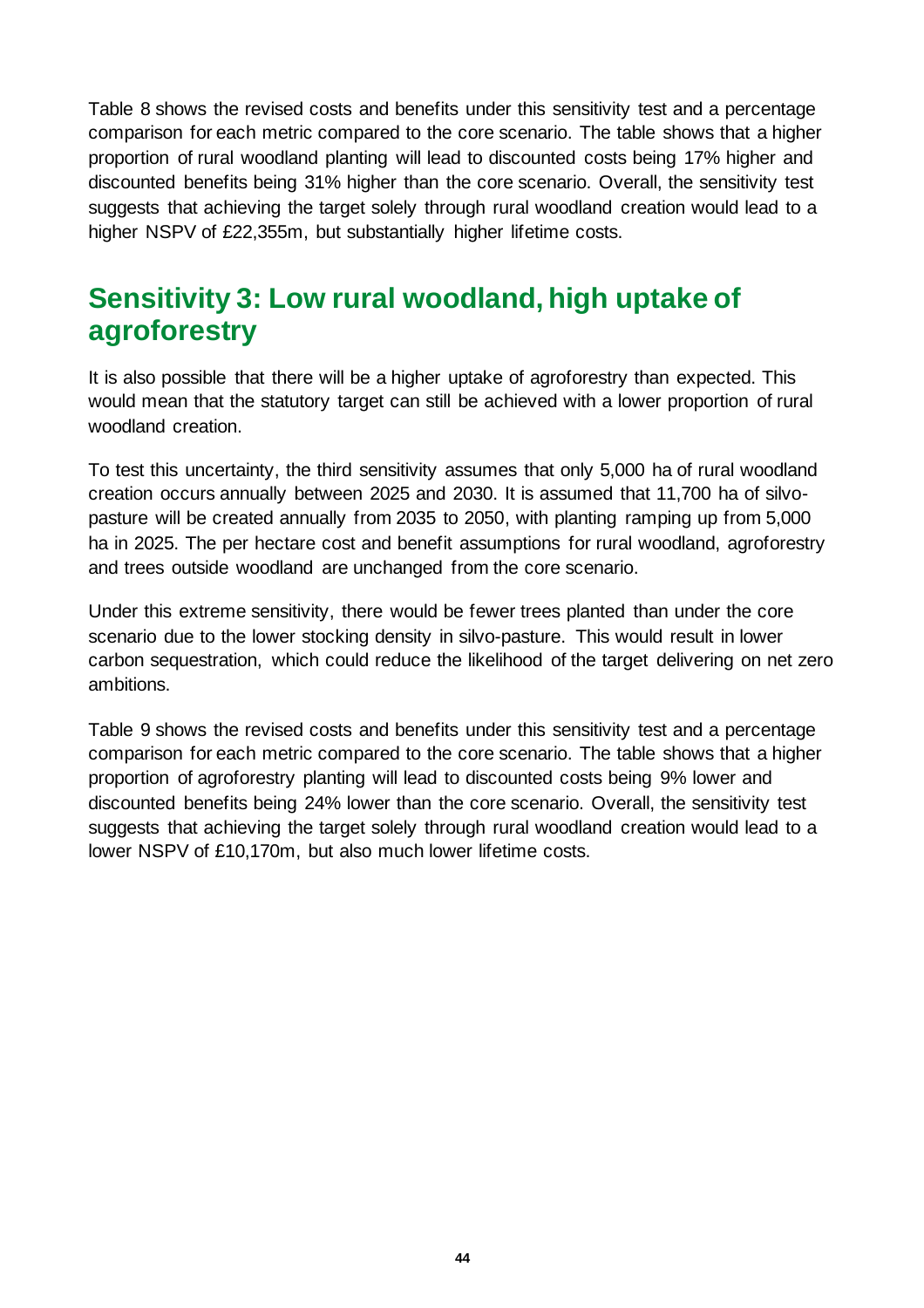**Table 9A: Summary of monetised costs and benefits for Sensitivity Test 3: option 1, with high agroforestry uptake and lower rural woodland planting, 2022 to 2100**

|                                              | <b>Total</b>   | % difference: sensitivity<br>compared to core | <b>Rural Woodland</b> | <b>Agroforestry</b> | <b>Trees outside</b><br>woodland |
|----------------------------------------------|----------------|-----------------------------------------------|-----------------------|---------------------|----------------------------------|
| Social benefit - Carbon (£m)                 | 43,825         | $-31%$                                        | 19,224                | 14,455              | 10,146                           |
| Social benefit – non-Carbon (£m)             | 49,213         | $-15%$                                        | 4,215                 | 3,390               | 41,609                           |
| Optimism bias adjustment                     | $\blacksquare$ | $\blacksquare$                                | $\blacksquare$        |                     |                                  |
| <b>Estimated risk costs</b>                  | $\blacksquare$ | $\blacksquare$                                | $\blacksquare$        |                     |                                  |
| Social benefits (total) (£m)                 | 93,039         | $-24%$                                        | 23,438                | 17,845              | 51,756                           |
| <b>Total Social benefits (discounted £m)</b> | 15,615         | $-29%$                                        | 5,373                 | 3,764               | 6,478                            |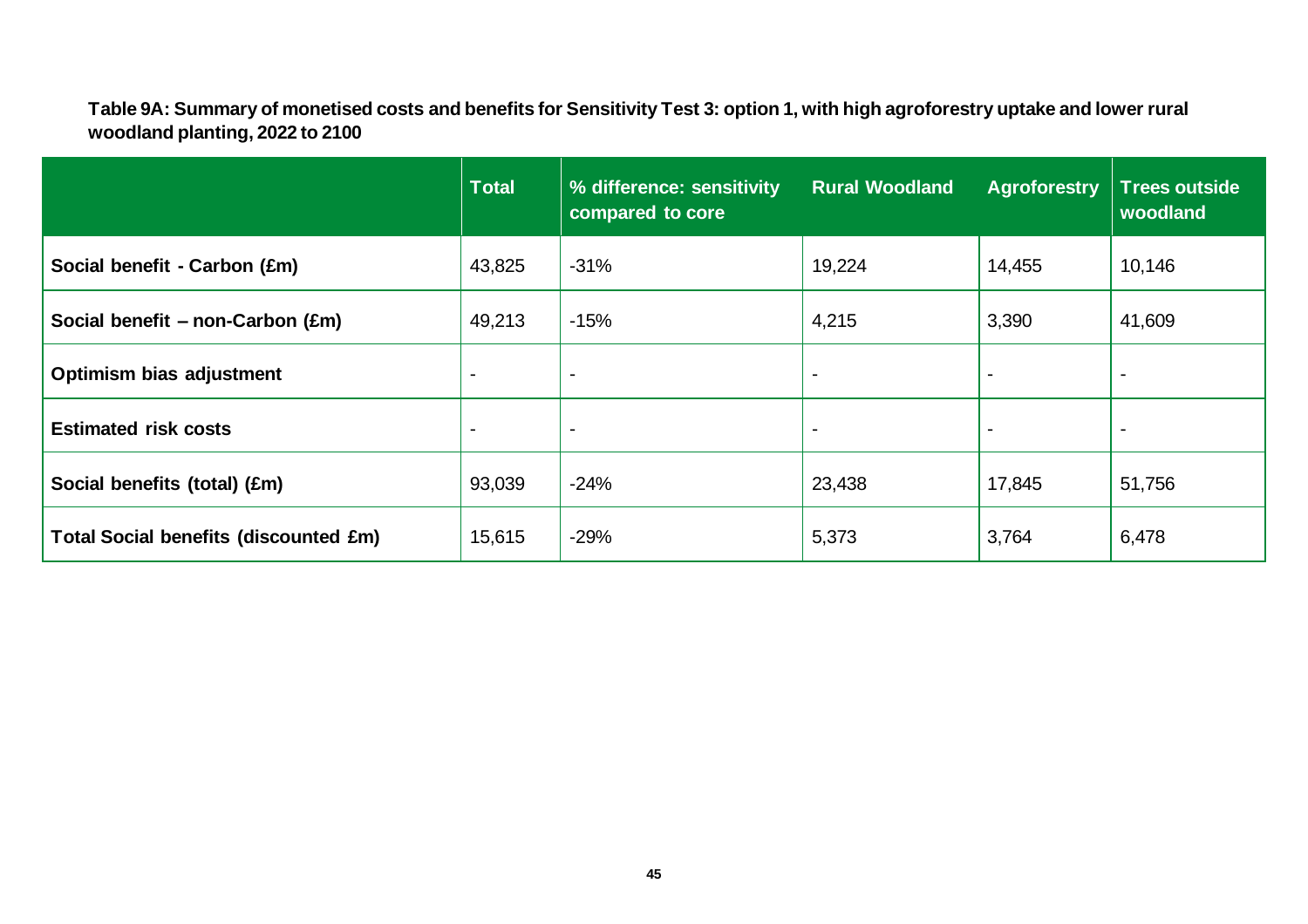**Table 9B: Summary of monetised costs and benefits for Sensitivity Test 3: option 1, with high agroforestry uptake and lower rural woodland planting, 2022 to 2100**

|                                          | <b>Total</b>   | % difference: sensitivity<br>compared to core | <b>Rural Woodland</b> | <b>Agroforestry</b>      | <b>Trees outside</b><br>woodland |
|------------------------------------------|----------------|-----------------------------------------------|-----------------------|--------------------------|----------------------------------|
| Social cost - Capital (£m)               | 21,229         | -4%                                           | 1,510                 | 1,884                    | 17,835                           |
| Social cost - Resource (£m)              | 369            | $-1%$                                         | 185                   | N/A                      | 184                              |
| Optimism bias adjustment                 | $\blacksquare$ |                                               | $\blacksquare$        | $\overline{\phantom{0}}$ | $\overline{\phantom{a}}$         |
| <b>Estimated risk costs</b>              |                | $\blacksquare$                                | $\blacksquare$        | $\blacksquare$           | $\blacksquare$                   |
| Social costs - real (total £m)           | 21,598         | $-4%$                                         | 1,695                 | 1,884                    | 18,019                           |
| Total social costs (discounted £m)       | 5,445          | $-9%$                                         | 969                   | 987                      | 3,488                            |
| Net Present Social Value (discounted £m) | 10,170         | $-34%$                                        | 4,404                 | 2,777                    | 2,990                            |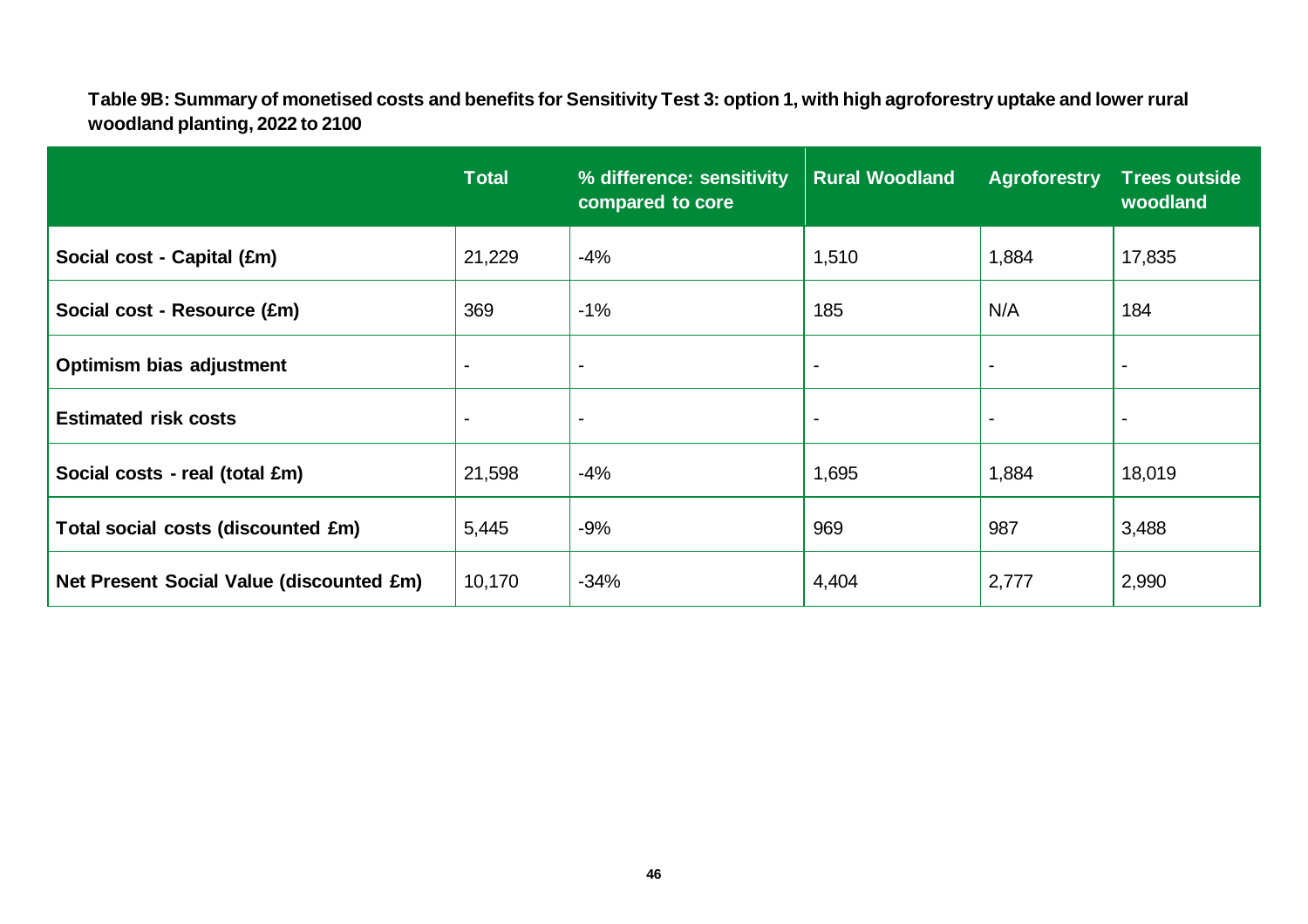### **Sensitivity 4: Per hectare lifetime cost increases to 2050**

The core analysis for all options and sensitivities assumes that the real lifetime per hectare cost of woodland creation and agroforestry (once inflation has been accounted for) increases at the historic average rate of 2.85% per year until 2030. From 2030 to 2050, per hectare costs are held constant in the core scenario.

However, it is also possible that the per hectare cost of woodland creation and agroforestry continues to increase all the way out to 2050. This could be due to a continuing strain on land, with such high demand and only limited supply, leading to increasing financial incentives being required by landowners in the future or an unexpected increase in other input costs (e.g., labour, saplings).

This sensitivity shows the value for money of option 1 if per hectare woodland creation and agroforestry costs continue to increase to 2050 at the rate of 2.85% per year.

The costs of relacing trees outside woodland are not subject to the same land pressures, so it is assumed that these will be constant over time, in both this sensitivity and the core scenario.

Table 10 below shows the impact of per hectare costs continuing to increase out to 2050. Under this assumption, total discounted costs have increased by £797m over the entire period. This is an increase of 12% in total costs. Despite this the NSPV remains positive at £15,623m, implying that even with increasing costs, social value far outweighs the costs.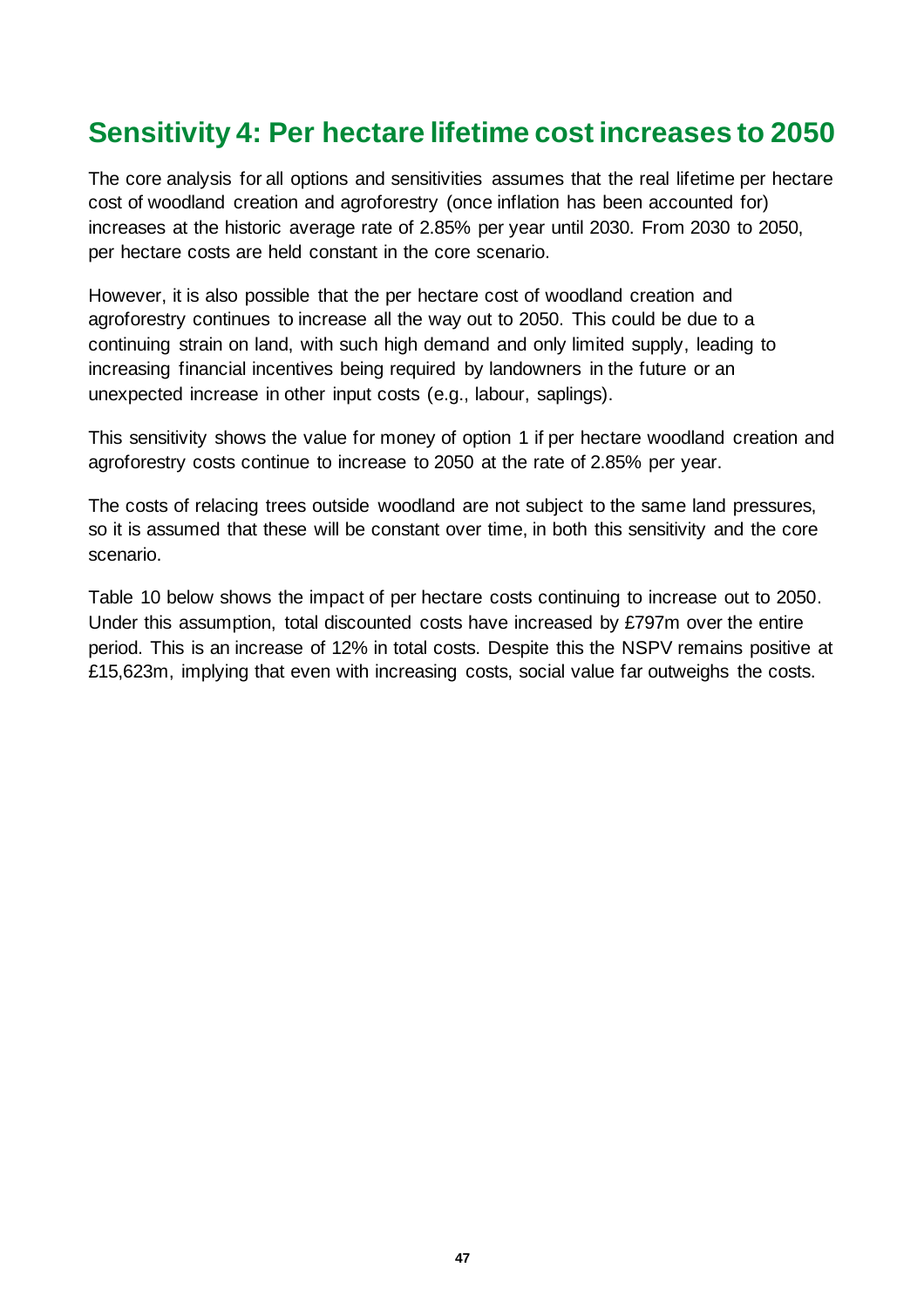**Table 10: Summary of monetised costs and NSPV for sensitivity 4: Core scenario with marginally increasing costs for rural woodland and agroforestry, 2022-2100.**

|                                                       |              |                          | <b>Core Scenario Costs</b> |                                  |              | <b>Expanded Costs Scenario</b> |                     |                                  |  |
|-------------------------------------------------------|--------------|--------------------------|----------------------------|----------------------------------|--------------|--------------------------------|---------------------|----------------------------------|--|
|                                                       | <b>Total</b> | <b>Rural</b><br>Woodland | <b>Agroforestry</b>        | <b>Trees outside</b><br>woodland | <b>Total</b> | <b>Rural</b><br>Woodland       | <b>Agroforestry</b> | <b>Trees Outside</b><br>Woodland |  |
| Capital cost (£m)                                     | 22,937       | 4,113                    | 989                        | 17,835                           | 24,548       | 5,314                          | 1,399               | 17,835                           |  |
| <b>Resource cost</b><br>$(\text{Em})$                 | 689          | 505                      | ÷,                         | 184                              | 836          | 652                            |                     | 184                              |  |
| <b>Total costs - real</b><br>$(\text{Em})$            | 23,626       | 4,618                    | 989                        | 18,019                           | 25,385       | 5,966                          | 1,399               | 18,019                           |  |
| <b>Total social costs</b><br>(discounted £m)          | 6,629        | 2,641                    | 500                        | 3,488                            | 7,426        | 3,261                          | 677                 | 3,488                            |  |
| <b>Net Present Social</b><br>Value (discounted<br>£m) | 16,420       | 11,996                   | 1,433                      | 2,990                            | 15,623       | 11,377                         | 1,256               | 2,990                            |  |
| % difference in Net Present Social Value -            |              |                          |                            |                                  | $-5%$        | $-5%$                          | $-12%$              |                                  |  |
| Sensitivity compared to core                          |              |                          |                            |                                  |              |                                |                     |                                  |  |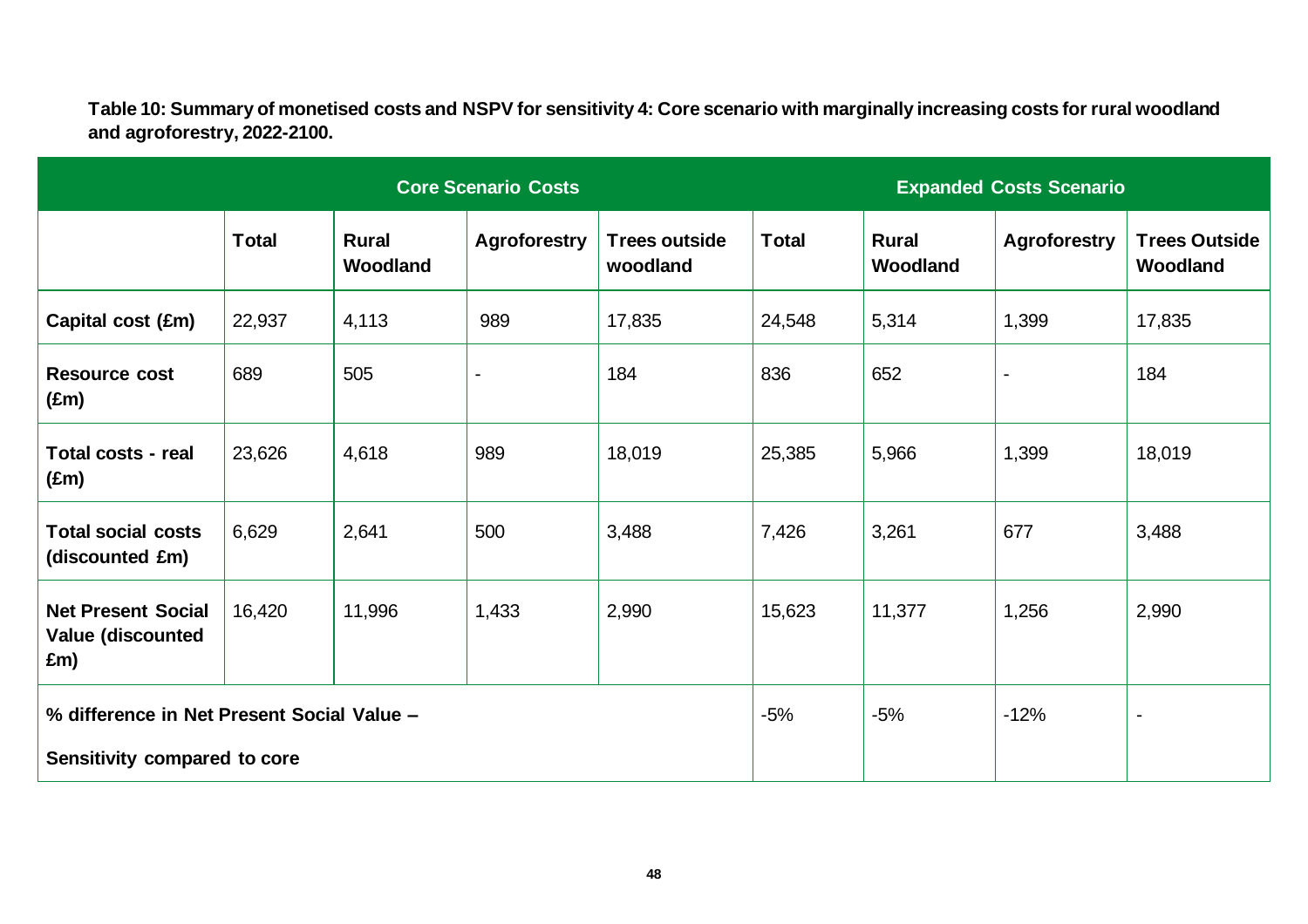## **11. Costs and Benefits for Rejected Options**

For transparency, options 2 and 3 were also analysed in this Impact Assessment, even though they were rejected based on not meeting the policy objectives on achievability and strategic fit with the government's net zero ambitions.

The planting trajectories for each option are as follows:

- **Option 2. 12% woodland cover by 2050**: This is equivalent to an average annual planting rate between 2025 and 2050 of 10,000 ha per year for rural woodland alone. There is no agroforestry planting. The planting trajectory of trees outside woodland is the same as for option 1.
- **Option 3. 19% woodland cover target by 2050**: This is equivalent to the Net Zero Balanced Pathway, but planting rises to 16,700 ha per year by 2035 *for woodland alone* and is maintained at that level to 2050. Agroforestry is assumed to contribute a further 8,300 ha per year from 2035. The planting trajectory of trees outside woodland is the same as for option 1.

Table 11 shows the monetised costs and benefits for option 2. A lower woodland cover target of 12% has a slightly lower NSPV of £14,986m compared to the preferred option NSPV of £16,420m. This is due to not having any of the costs and benefits associated with agroforestry. Apart from this difference, the monetised costs and benefits of options 1 and 2 are identical.

Table 12 shows the monetised costs and benefits for option 3. A woodland cover target of 19% has a higher NSPV of £24,131m compared to the preferred option NSPV of £16,420m. This is largely driven by the higher levels of rural woodland creation, which has high carbon sequestration benefits.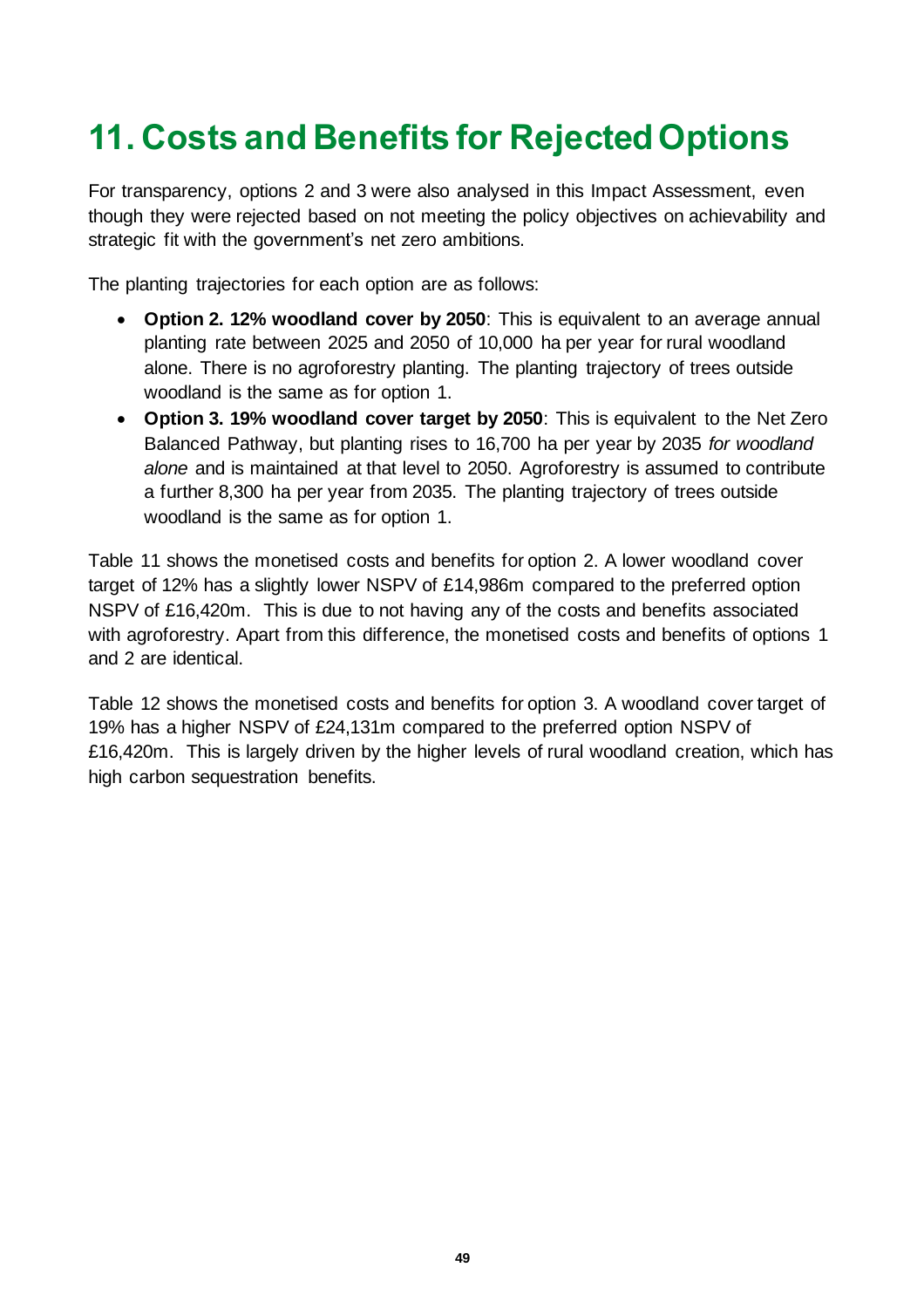| Year                                         | <b>Total</b>             | <b>Rural Woodland</b>    | <b>Agroforestry</b>      | <b>Trees outside</b><br>woodland |
|----------------------------------------------|--------------------------|--------------------------|--------------------------|----------------------------------|
| Social benefit - Carbon (£m)                 | 62,514                   | 52,368                   | $\overline{\phantom{0}}$ | 10,146                           |
| Social benefit - non-Carbon (£m)             | 53,090                   | 11,481                   | $\overline{\phantom{0}}$ | 41,609                           |
| Optimism bias adjustment                     | $\overline{\phantom{0}}$ |                          | $\overline{\phantom{0}}$ | $\blacksquare$                   |
| <b>Estimated risk costs</b>                  | $\overline{\phantom{0}}$ | $\overline{\phantom{0}}$ | $\blacksquare$           | $\blacksquare$                   |
| Social benefits (total) (£m)                 | 115,604                  | 63,849                   | $\overline{\phantom{0}}$ | 51,756                           |
| <b>Total Social benefits (discounted £m)</b> | 21,116                   | 14,637                   | $\overline{\phantom{0}}$ | 6,478                            |

**Table 11A: Summary of monetised costs and benefits for option 2 compared against the baseline, 2022 to 2100.**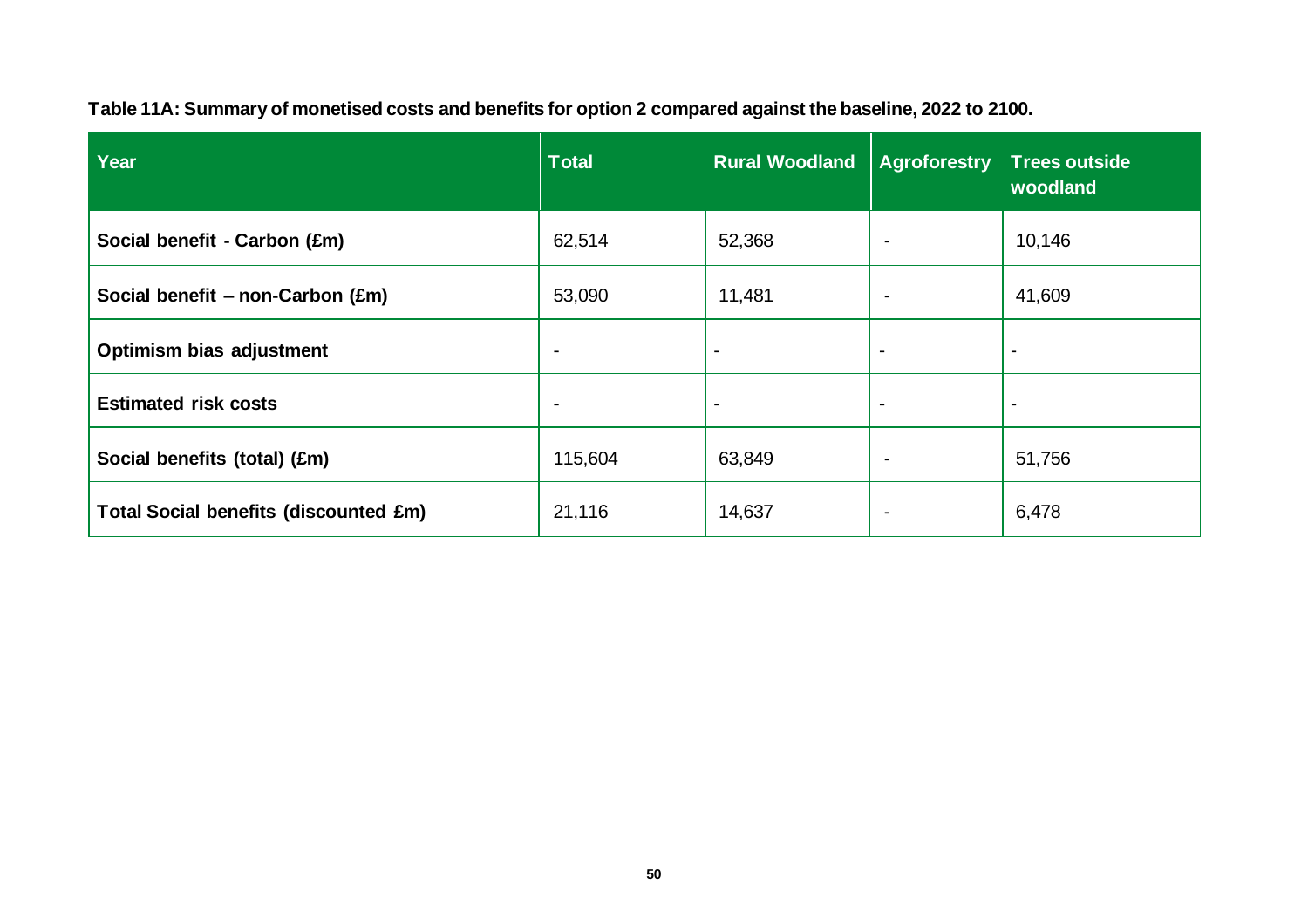| Year                                | <b>Total</b>             | <b>Rural Woodland</b>    |                          | <b>Agroforestry Trees outside woodland</b> |
|-------------------------------------|--------------------------|--------------------------|--------------------------|--------------------------------------------|
| Social cost - All Capital (£m)      | 21,948                   | 4,113                    | $\overline{\phantom{0}}$ | 17,835                                     |
| Social cost - Resource (£m)         | 689                      | 505                      | $\blacksquare$           | 184                                        |
| <b>Optimism bias adjustment</b>     | $\overline{\phantom{0}}$ | $\overline{\phantom{0}}$ | $\overline{\phantom{0}}$ |                                            |
| <b>Estimated risk costs</b>         | $\overline{\phantom{0}}$ | $\blacksquare$           | $\overline{\phantom{a}}$ |                                            |
| Social costs - real (total £m)      | 22,637                   | 4,618                    | $\blacksquare$           | 18,019                                     |
| Total social costs (discounted £m)  | 6,129                    | 2,641                    |                          | 3,488                                      |
| Net social benefits (discounted £m) | 14,986                   | 11,996                   |                          | 2,990                                      |

**Table 11B: Summary of monetised costs and benefits for option 2 compared against the baseline, 2022 to 2100.**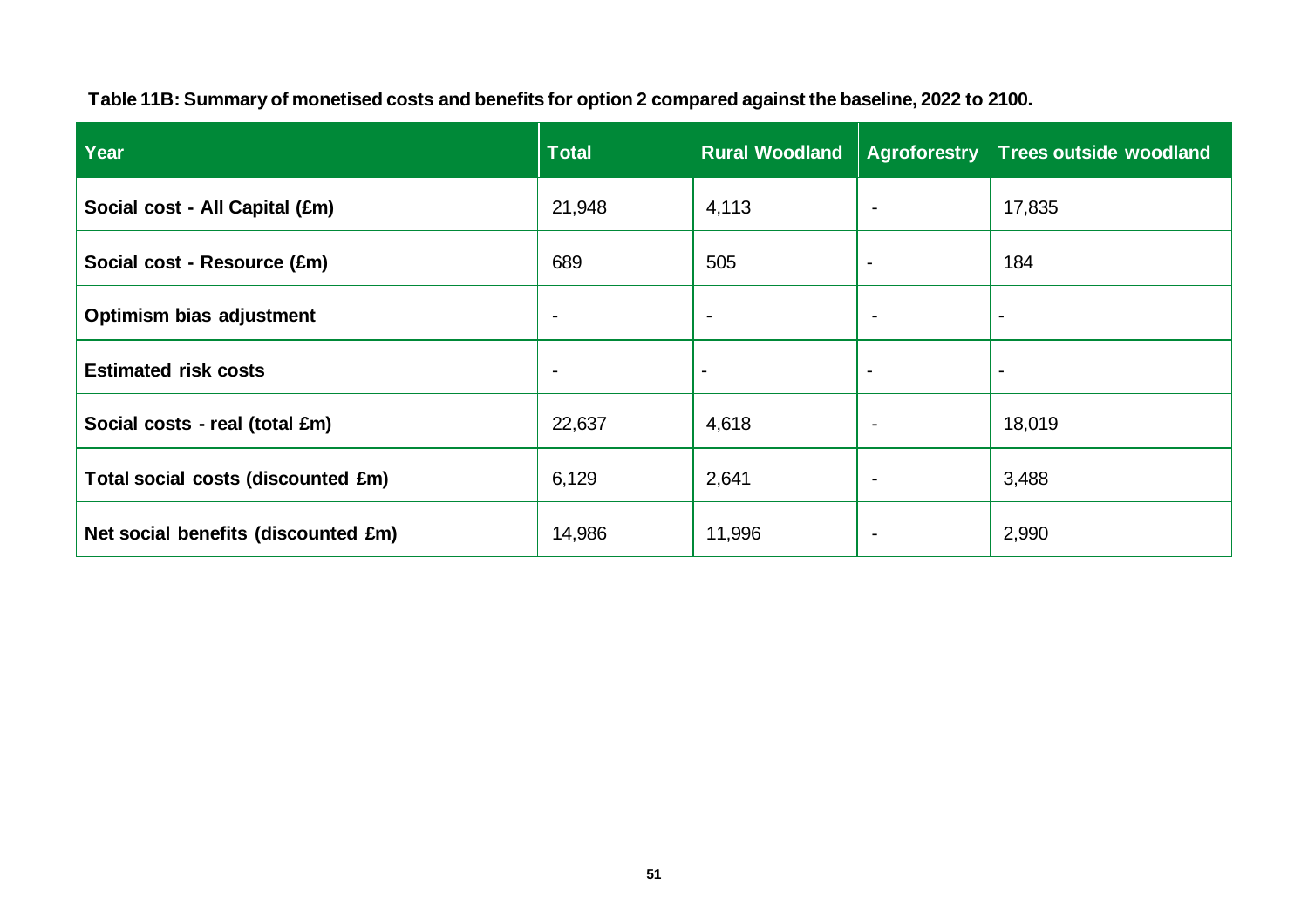|                                              | <b>Total</b>   | <b>Rural Woodland</b> | <b>Agroforestry</b>      | <b>Trees Outside Woodland</b> |
|----------------------------------------------|----------------|-----------------------|--------------------------|-------------------------------|
| Social benefit - Carbon (£m)                 | 106,802        | 87,150                | 9,505                    | 10,146                        |
| Social benefit $-$ non-Carbon (£m)           | 62,299         | 18,492                | 2,198                    | 41,609                        |
| Optimism bias adjustment                     | $\blacksquare$ | $\blacksquare$        | $\overline{\phantom{0}}$ | $\overline{\phantom{0}}$      |
| <b>Estimated risk costs</b>                  | $\blacksquare$ | $\blacksquare$        | $\overline{\phantom{a}}$ | $\overline{\phantom{0}}$      |
| Social benefits (total) (£m)                 | 169,101        | 105,642               | 11,703                   | 51,756                        |
| <b>Total Social benefits (discounted £m)</b> | 32,486         | 23,613                | 2,395                    | 6,478                         |

#### **Table 12A: Summary of monetised costs and benefits for option 3 compared against the baseline, 2022 to 2100.**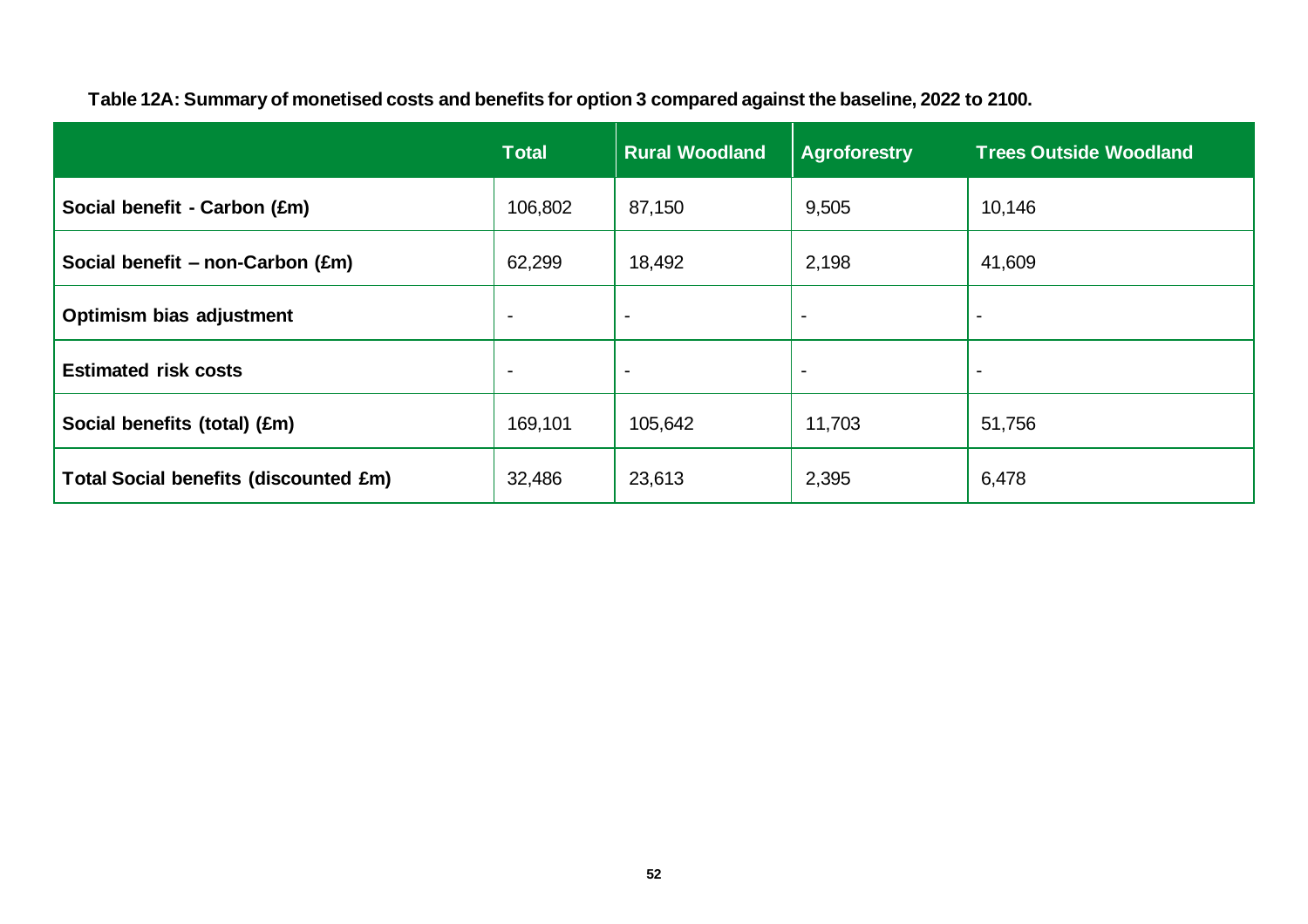|                                     | <b>Total</b>   | <b>Rural Woodland</b> | <b>Agroforestry</b> | <b>Trees Outside Woodland</b> |
|-------------------------------------|----------------|-----------------------|---------------------|-------------------------------|
| Social cost - All Capital (£m)      | 25,920         | 6,860                 | 1,225               | 17,835                        |
| Social cost - Resource (£m)         | 1,026          | 842                   | $\blacksquare$      | 184                           |
| <b>Optimism bias adjustment</b>     | $\blacksquare$ | $\sim$                | $\blacksquare$      | $\blacksquare$                |
| <b>Estimated risk costs</b>         | $\blacksquare$ | $\blacksquare$        | $\blacksquare$      | $\overline{\phantom{0}}$      |
| Social costs - real (total £m)      | 26,946         | 7,702                 | 1,225               | 18,019                        |
| Total social costs (discounted £m)  | 8,356          | 4,248                 | 619                 | 3,488                         |
| Net social benefits (discounted £m) | 24,131         | 19,365                | 1,776               | 2,990                         |

**Table 12B: Summary of monetised costs and benefits for option 3 compared against the baseline, 2022 to 2100.**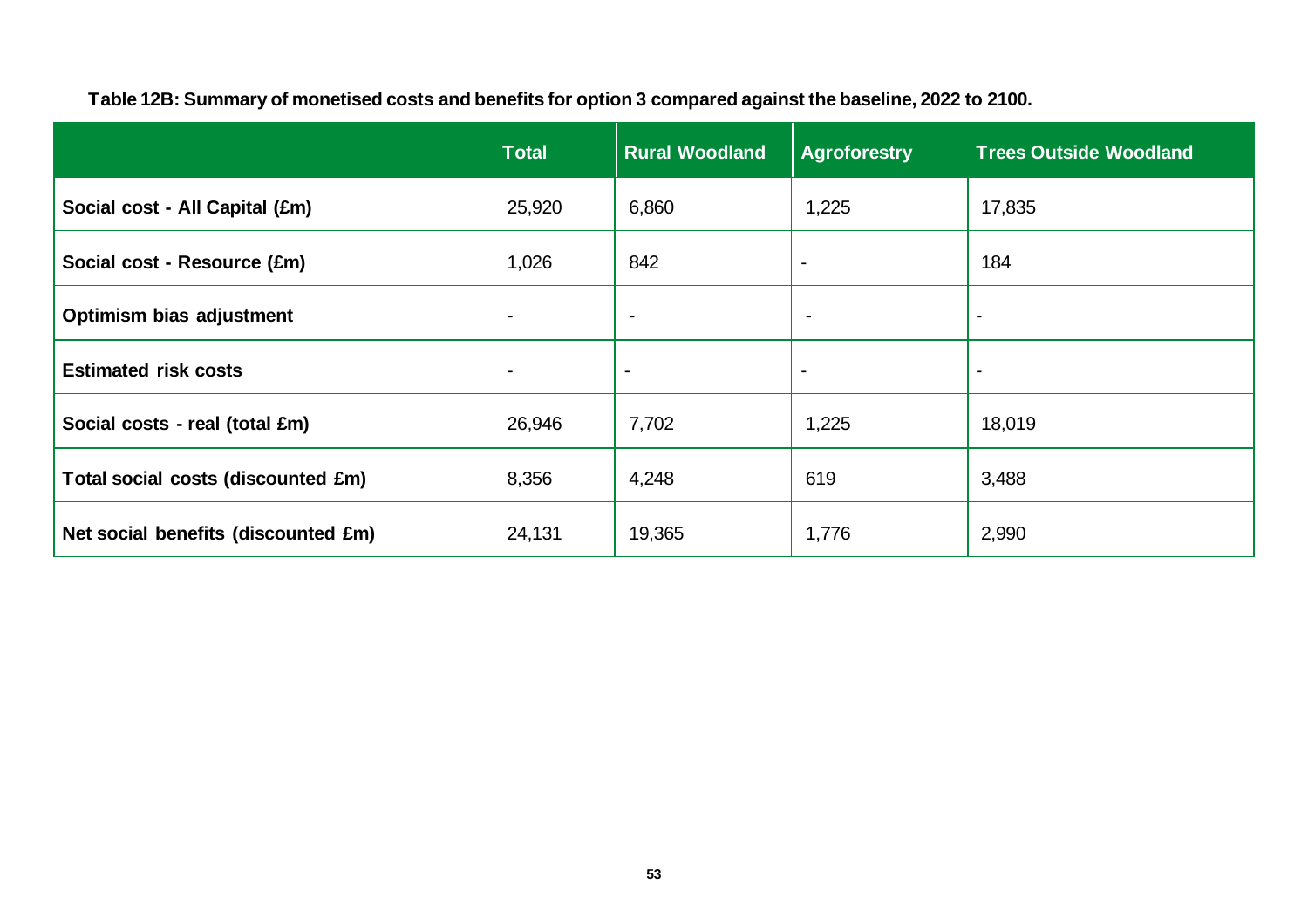## **Total cost benefit range**

Table 13 shows the total costs, benefits and NSPV for all options and all the sensitivity tests, which are based around option 1, the 17.5% woodland cover target. Option 3 produces the highest overall cost and benefit estimates, although this option is unlikely to be achievable. The overall cost range is £5,445m to £8,356m and the overall benefits range between £15,615m and £32,486m. The NSPV range is between £10,170m and £24,131m indicating that any of the woodland cover targets is likely to represent good value for money.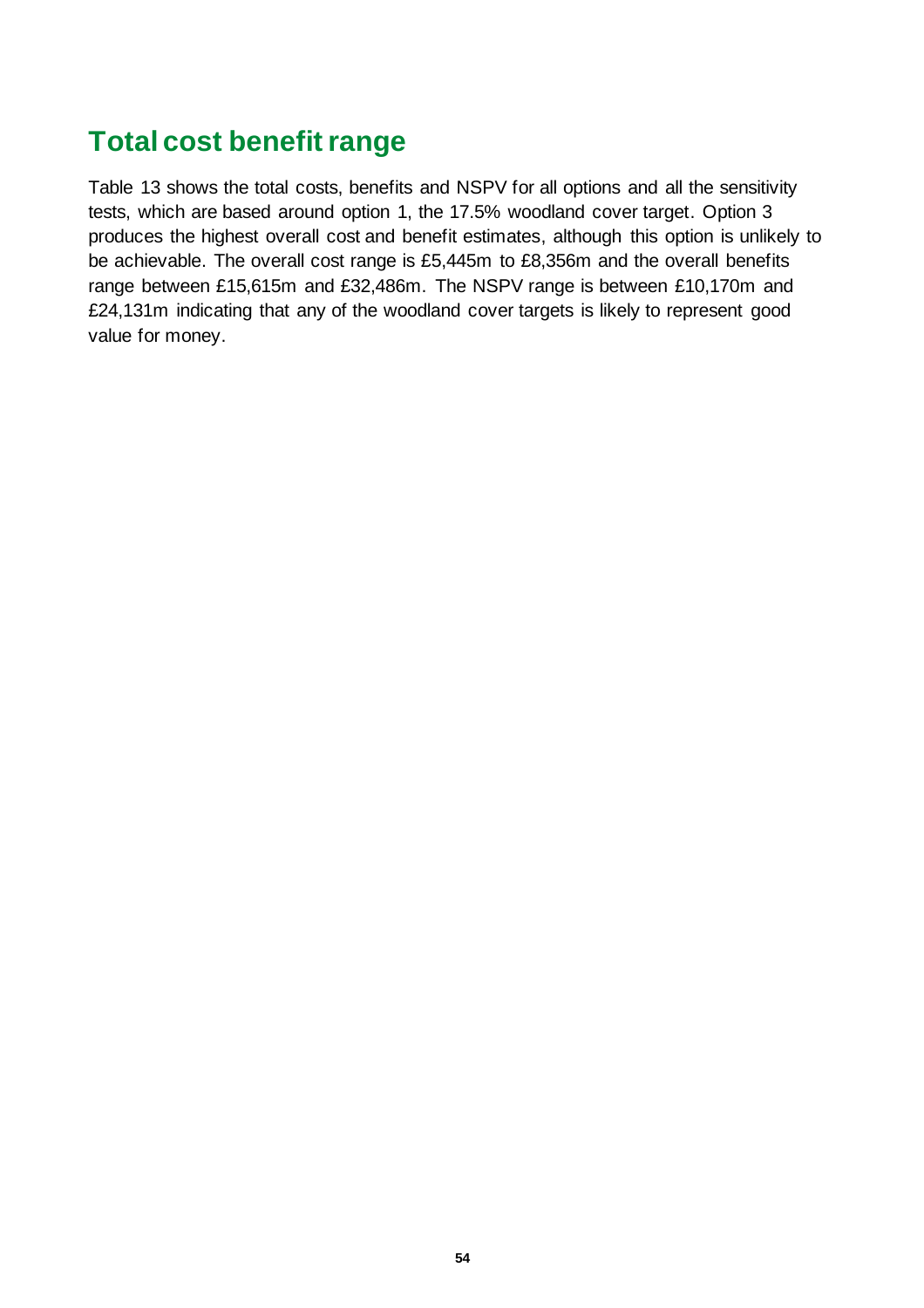**Table 13: Summary of monetised costs and benefits for core scenario and sensitivities, option 1 compared to the baseline, 2022 to 2100**

|                                                    | <b>Option 1:</b><br>17.5%<br>woodland<br>cover<br>(Preferred) | <b>Option 2:</b><br>12%<br>woodland<br>cover | <b>Option 3:</b><br>19%<br>woodland<br>cover | <b>Sensitivity 1:</b><br><b>Reduced</b><br>non-market<br>benefits | <b>Sensitivity 2: Zero</b><br>agroforestry | <b>Sensitivity 3:</b><br>Low rural<br>woodland | <b>Sensitivity 4:</b><br><b>Increasing</b><br>marginal<br><b>costs</b> |
|----------------------------------------------------|---------------------------------------------------------------|----------------------------------------------|----------------------------------------------|-------------------------------------------------------------------|--------------------------------------------|------------------------------------------------|------------------------------------------------------------------------|
| Social benefits (total)<br>$(\text{Em})$           | 125,052                                                       | 115,604                                      | 169,101                                      | 86,648                                                            | 157,398                                    | 93,039                                         | 125,052                                                                |
| <b>Total Social benefits</b><br>(discounted £m)    | 23,049                                                        | 21,116                                       | 32,486                                       | 19,528                                                            | 30,092                                     | 15,615                                         | 23,049                                                                 |
| Social costs - real<br>(total £m)                  | 23,626                                                        | 22,637                                       | 26,946                                       | 23,626                                                            | 25,721                                     | 21,598                                         | 25,515                                                                 |
| <b>Total social costs</b><br>(discounted £m)       | 6,629                                                         | 6,129                                        | 8,356                                        | 6,629                                                             | 7,737                                      | 5,445                                          | 7,466                                                                  |
| <b>Net Present Social</b><br>Value (discounted £m) | 16,420                                                        | 14,986                                       | 24,131                                       | 12,898                                                            | 22,355                                     | 10,170                                         | 15,583                                                                 |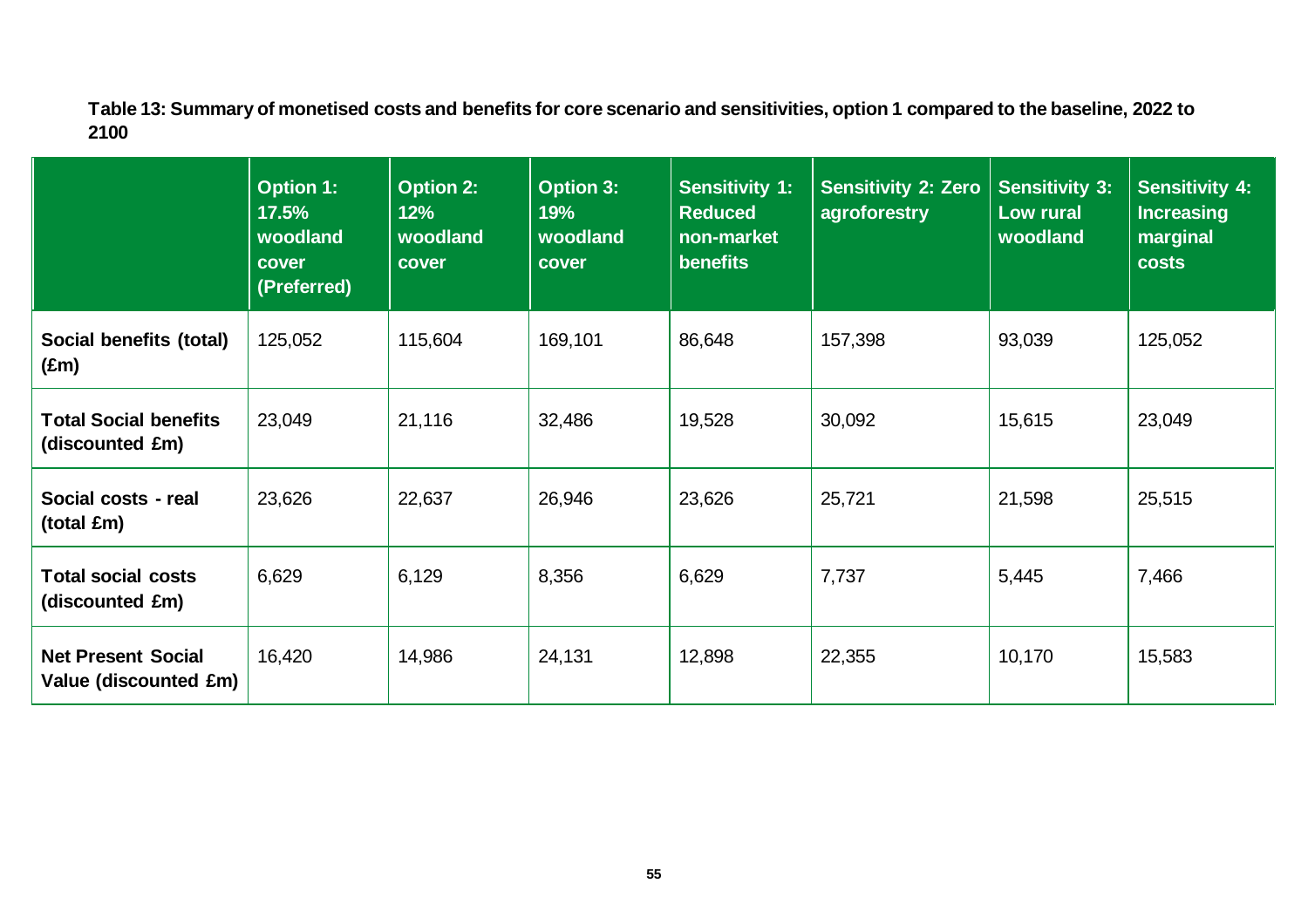## **12. Direct costs and benefits to business calculations**

## **Direct costs to business and income forgone**

The target places a duty on government and does not itself lead to any direct costs to business. However, it is likely that some of the costs of meeting the target will be borne through the private sector, through private finance and landowners deciding to plant trees without grant funding. Private finance could be in the form of co-financing or green finance, such as through BNG or carbon markets. It has not been possible to split total social costs between government and business, as these costs will be dependent on how the target is implemented in the future and the extent to which private finance markets develop.

Nevertheless, it is useful to examine the current cost split between government and private finance to get an indicative estimate of the proportion of costs that might fall to each group in the future. Under the NCF, private finance through co-financing of schemes and carbon markets is estimated to reach between 8% and 25% of total funding for tree planting by 2025. If this breakdown is applied to the 17.5% woodland cover target, then discounted lifetime costs to business would be approximately £0.5 to £1.7 billion. However, it is likely that an increasing amount of tree planting will be financed by the private sector in the future, which could mean that businesses contribution towards meeting this target could be higher. There is a high degree of uncertainty regarding the overall potential for private investment, particularly as private finance markets are relatively novel. Given this uncertainty, costs have been presented as total social costs within this Impact Assessment rather than providing a quantified breakdown between government and private sector costs.

It is assumed that costs to business will predominantly fall on private individuals or organisations that want to invest in financing woodland, rather than landowners themselves. Landowners will incur tree planting and woodland management costs, as well as opportunity costs through giving up income when using their land for planting trees rather than the next best alternative use (such as agriculture, renewable energy generation or development). However, it is assumed that most landowners would not actually bear these costs as they would seek financial compensation through government payment rates and additional private revenue streams (such as timber, carbon or green finance).

The main government grant schemes for tree planting in the future will be the environmental land management schemes. Future grant payment rates have not yet been set. As such, this Impact Assessment uses the current grant scheme EWCO to inform the analysis. EWCO grant payments cover 100% of the standard costs of tree planting, as well as providing woodland maintenance payments for 10 years. EWCO also provides additional contribution payments for woodland creation that delivers certain public benefits.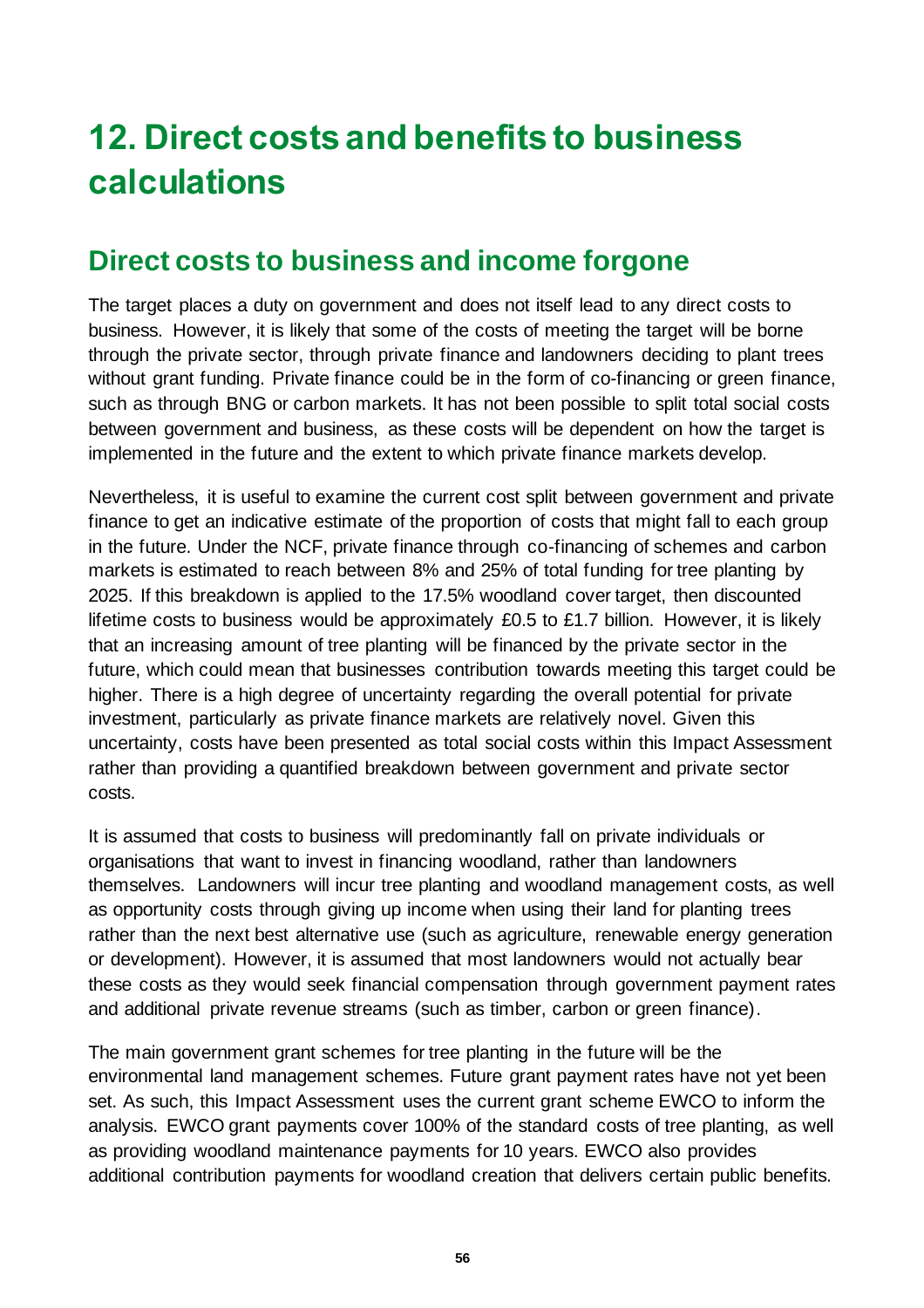This suggests that government grant payments are currently covering the full costs to landowners of planting, as well as part of the opportunity cost from lost agricultural revenues. Landowners may also be able to generate additional timber, carbon and ecosystem service revenues, which would be costs to the private sector. It is unclear the extent to which private investors would pass through the costs of investing in woodland to consumers in the form of higher prices for their products or services.

Given the unprecedented scale of annual planting required, the government will require additional policy levers beyond grants and existing green finance initiatives to encourage more landowners to change land use in favour of woodland. Potential options could include future regulatory or spending measures. It is not yet possible to determine which of these options may be required to achieve the statutory target. It is possible that some regulatory options may lead to reduced costs for businesses, such as any changes to streamline or reduce administrative burdens for woodland creation. However, other changes may lead to increased costs for business, such as requiring landowners to plant trees. Given the uncertainty around the future policy mix, it has not been possible to quantify or estimate these costs. A full regulatory Impact Assessment would be produced for any future regulatory measures, should they be deemed necessary.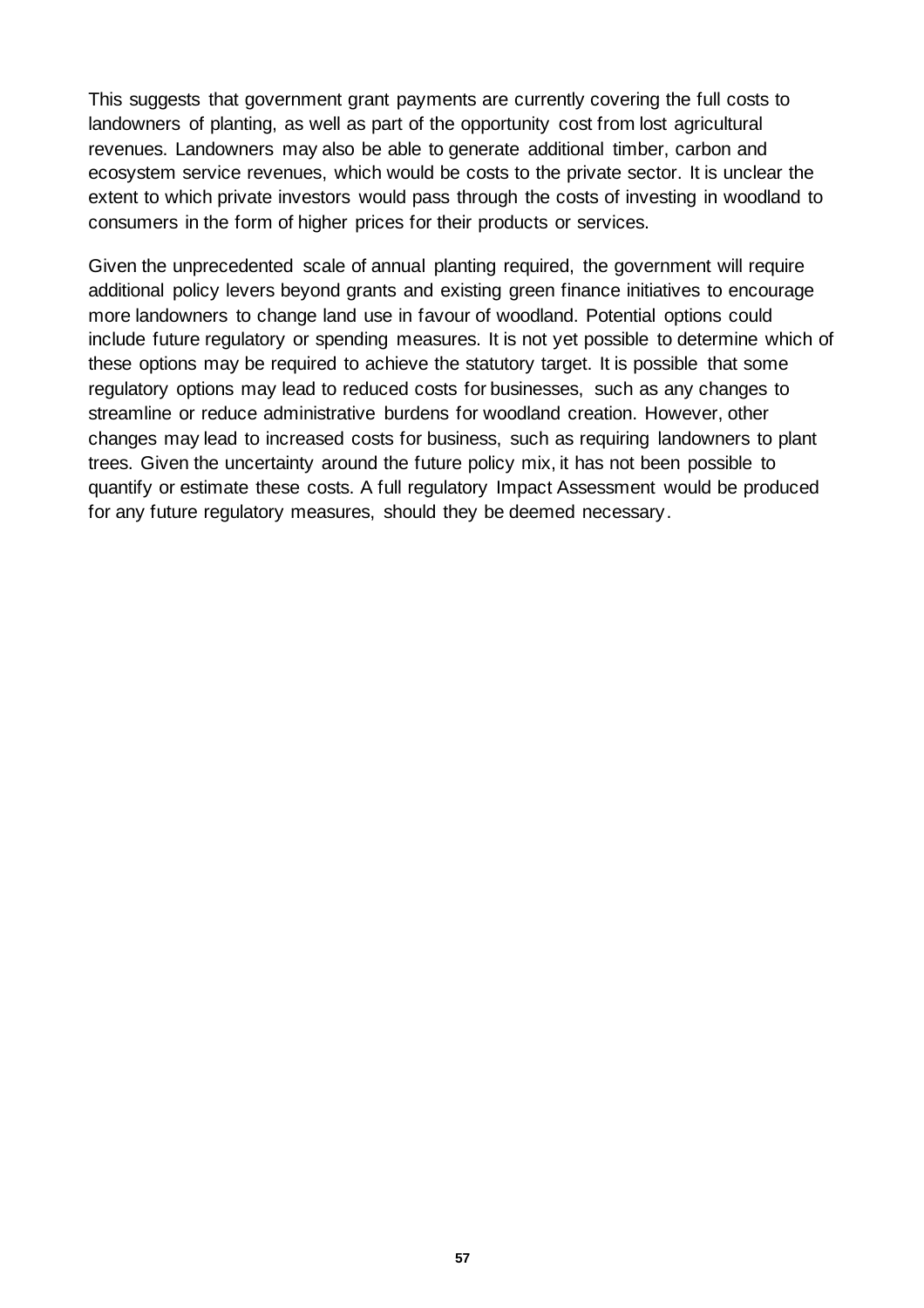# **13. Risks and assumptions**

## **General assessment assumptions**

The following assumptions have been used in the analysis:

- The assessment takes place over the period 2022 to 2100 due to the long timeframes for the costs and benefits to accrue in tree planting.
- In accordance with the Green Book a 3.5% discount rate is used for the first 30 years, and this then drops to 3% from years 31 to 100.
- Where applicable, values have been deflated in line with HMT GDP deflator guidance. All values are in 2019 prices.
- All benefits and costs are for option 1, the 17.5% woodland cover target, and are additional compared to the baseline (option 0).
- The assessment assumes the following stocking densities (with rural woodland based on NCF stocking densities and agroforestry stocking based on the Scottish Government agroforestry grant offer<sup>66</sup>):
	- Rural Woodland (assumes 80% broadleaf, 20% conifer split which is the current policy assumption on planting mix to best balance biodiversity benefits and rates of carbon sequestration):
		- Conifer 2500 stems /ha
		- Broadleaf 1600 stems /ha
	- Agroforestry:
		- Silvo-pasture– 400 stems /ha
		- Silvo-arable less than 100 stems/ha

## **Cost Assumptions**

While cost assumptions are varied across the different elements, the majority are based on already established tree planting projects, particularly those carried out by the Forestry Commission. As the Forestry Commission has carried out many similar projects in the past and made full assessments of the actual costs, these estimates are robust and thus not requiring any cost or optimism bias adjustment. Additionally, the cost estimates already include an assumption of tree mortality which acts indirectly as a form of optimism bias. For example, for trees outside woodland, by 2100 there is only an average survival rate of 30%, implying that although 100% of trees are costed, benefits are not achieved over the whole assessment period for a large proportion of those trees planted. This indirectly creates a form of optimism bias adjustment. For woodland trees, up to 15% of losses in the first two years following establishment is considered normal, but landowners would be expected to replace those trees. In the longer term, natural mortality (shade leading to selfthinning) or management would be expected to reduce tree numbers. This is incorporated into the data.

<sup>&</sup>lt;sup>66</sup> [Agroforestry \(ruralpayments.org\)](https://www.ruralpayments.org/topics/all-schemes/forestry-grant-scheme/agroforestry/#607847)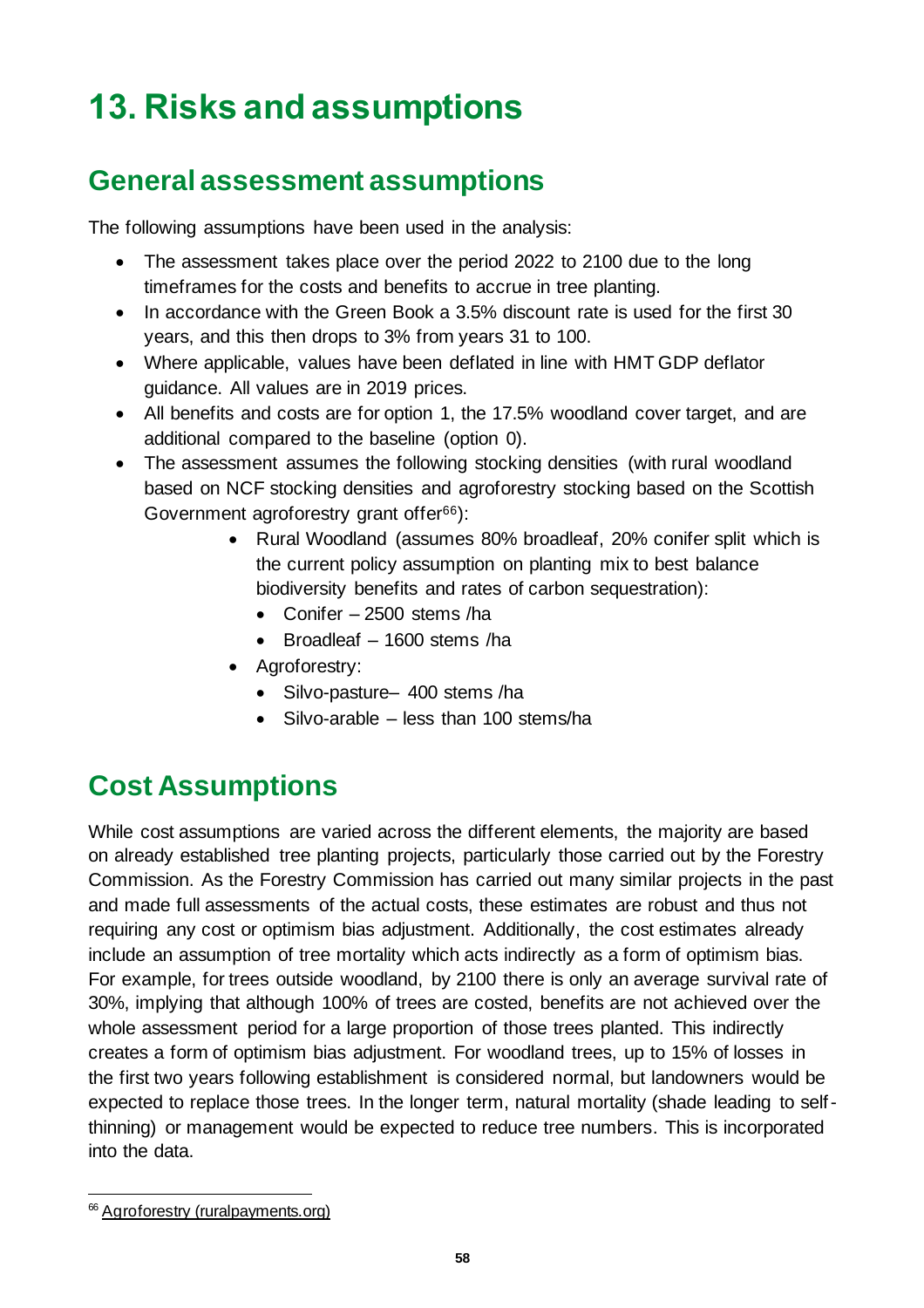For this analysis, the per hectare costs of woodland creation and agroforestry are assumed to increase in the short run. The increase is set at a 2.85% increase yearly between 2020 and 2030, with constant marginal costs from 2031 onwards. The evidence supporting this approach for agroforestry and rural woodland creation has been set out previously in the 'Monetised and non-monetised costs and benefits of preferred option' section of this Impact Assessment.

### **Rural Woodland**

Costs for rural woodland planting are predominantly based on the woodland creation elements of the NCF outlined in Table 14.

| Category             | <b>Lifetime costs per</b><br>hectare                     | <b>Evidence Source</b>                                                                                                                                                                                                                                                               |
|----------------------|----------------------------------------------------------|--------------------------------------------------------------------------------------------------------------------------------------------------------------------------------------------------------------------------------------------------------------------------------------|
| <b>Capital cost</b>  | £16,402 in 2020,<br>rising to £21,726 in<br>2030 onwards | Based on the NCF. This includes various<br>projects, such as EWCO, Community Forests<br>and planting on public land, amongst others.<br>The per hectare cost is the average across the<br>whole NCF. Resource costs include<br>administration costs for running planting<br>schemes. |
| <b>Resource cost</b> | £2,071                                                   |                                                                                                                                                                                                                                                                                      |

**Table 14: Per hectare cost assumptions for rural woodland creation**

Considering the scale of planting required under the woodland cover target, it is reasonable to assume that several delivery mechanisms will be required, including environmental land management grant schemes, but potentially also other government funded schemes and private finance. As the costs of these delivery mechanisms are not yet known, the analysis uses the average per hectare cost across all existing NCF schemes as a proxy for the likely future costs.

The primary delivery mechanism for woodland creation under the NCF is EWCO. EWCO provides funding for capital items and activities to create a new woodland up to an average maximum of £8,500/ha. The cost of each capital item is based on a wealth of evidence on the actual costs of delivering different types of woodland. These costs are set out in the EWCO grant manual<sup>67</sup>. These items and activities include supplying and planting trees (£1.60 per tree), tree shelters (£2.00 per tree), and various boundary, flood and vegetation management options.

EWCO also offers additional contributions of up to £8,000/ha based on the location and design of the woodland. These payments are determined by whether the woodland contributes to nature recovery, water quality, flood mitigation, recreational access and air

67

[https://assets.publishing.service.gov.uk/government/uploads/system/uploads/attachment\\_data/file/1019930/](https://assets.publishing.service.gov.uk/government/uploads/system/uploads/attachment_data/file/1019930/EWCO_Grant_Manual_-_Appendix_1_-_Standard_cost_items_v1.1.pdf) EWCO\_Grant\_Manual - Appendix 1 - Standard\_cost\_items\_v1.1.pdf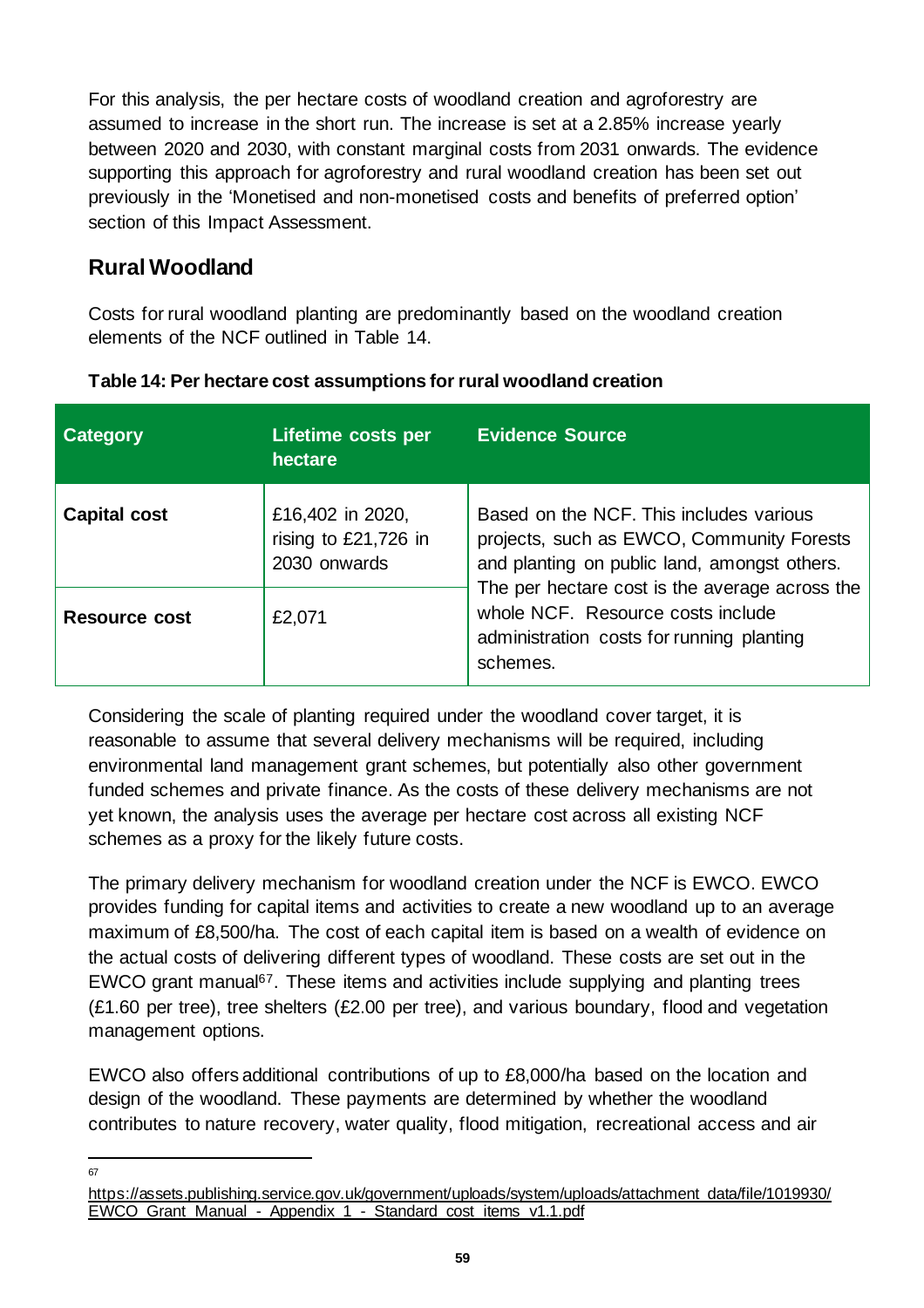quality, as well as locational considerations such as proximity to population centres or rivers. In addition to capital payments, EWCO also offers annual maintenance payments for 10 years at a rate of £200/ha.

Forestry Commission analysis has been used to estimate the average expected per hectare payment rate across all EWCO applications, based on predictions on the location and design of future applications.

Other delivery mechanisms under the NCF include Community Forests and planting on public land. These delivery mechanisms are usually higher on a per hectare basis as they include additional costs such as land acquisition.

The per hectare cost for each delivery mechanism has been combined into an average cost per hectare across the NCF, weighted by the number of hectares that each delivery mechanism contributes.

The NCF also includes supporting activities such as R&D, monitoring and evaluation and investment in additional nursery capacity and skills. As future supporting activities will likely be needed to deliver the woodland cover target, the analysis uses the cost of NCF supporting activities as a proxy for future costs. The costs of all NCF supporting activities were added together and then divided by the number of hectares. These costs were then added to the average per hectare delivery costs. This assumes that total spending on supporting activities will increase proportionately with hectares. This is a conservative assumption, as in reality it is expected that fewer supporting activities would be required on a per hectare basis as afforestation scales up, due to economies of scale.

The analysis assumes that 10% of the total rural woodland cover will come from natural colonisation. Natural colonisation follows the assumption that woodland will be allowed to establish from seeds dispersed naturally from local sources, rather than direct planting. The costs of natural colonisation are likely to be lower than that of conventional rural afforestation due to reduced planting costs, although there is little evidence on how much lower natural colonisation costs might be. As a simplification, the assessment assumes that all naturally colonised woodland will be based on the average current EWCO capital costs of £11,317/ha. This is below the capital costs for conventional rural woodland creation (see Table 14). The per hectare costs like the rest of the rural woodland creation and agroforestry are assumed to increase to 2030, before remaining constant from there.

### **Agroforestry**

Cost assumptions for agroforestry are based on Defra analysis on the standard costs for establishment, planting and maintenance of agroforestry schemes, as well as data from the Forestry Commission. The marginal costs for agroforestry are assumed to increase at the rate of 2.85% up to 2030, at which point they are held constant. The cost assumptions are outlined in Table 15.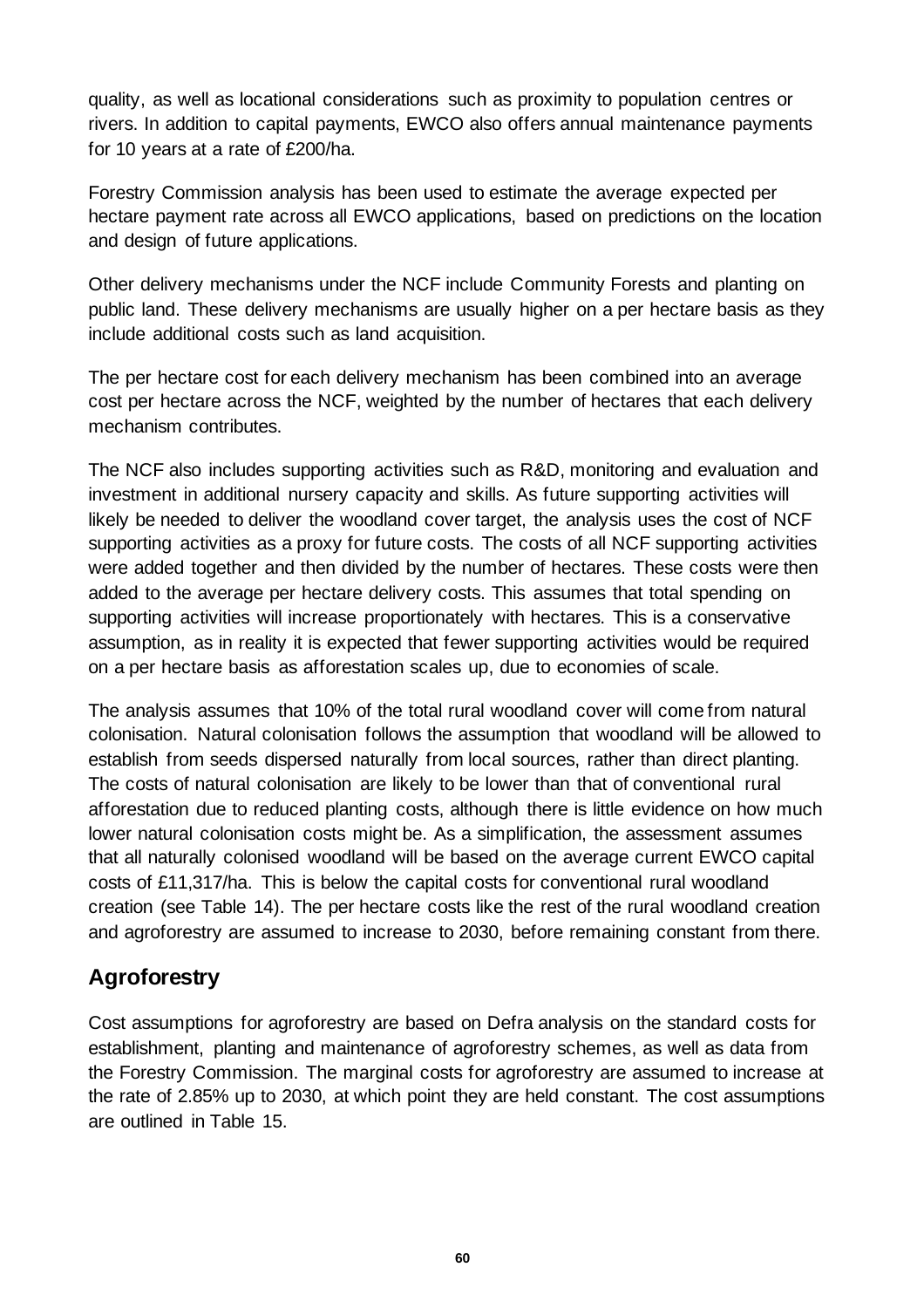#### **Table 15A: Cost assumptions for agroforestry creation**

|                                    | Lifetime cost per<br>tree | Lifetime cost per<br>hectare in 2020 | <b>Assumptions</b>                                                                                                                                                                                                                                       |
|------------------------------------|---------------------------|--------------------------------------|----------------------------------------------------------------------------------------------------------------------------------------------------------------------------------------------------------------------------------------------------------|
| <b>Tree</b><br>protection<br>costs | £7.26                     | £2,903                               | Per tree costs include:<br>Tree shelters costing £2 (EWCO standard costs <sup>68</sup> ).<br>A 3 foot stake costing £1.53 and a half round stake costing £1.9569.<br>3.15mm wire,<br>Ground prep and labour $-0.16$ hours per tree at £14.7670 per hour. |
| Tree supply                        | £1.60                     | £640                                 | £1.60 per tree (EWCO standard costs)                                                                                                                                                                                                                     |
| Fencing                            |                           |                                      | Assumes farmer already has standard livestock fencing around field boundary,<br>as the farmer is converting from pasture to silvo-pasture.                                                                                                               |

<sup>&</sup>lt;sup>68</sup> [https://assets.publishing.service.gov.uk/government/uploads/system/uploads/attachment\\_data/file/1019930/EWCO\\_Grant\\_Manual\\_-\\_Appendix\\_1\\_-](https://assets.publishing.service.gov.uk/government/uploads/system/uploads/attachment_data/file/1019930/EWCO_Grant_Manual_-_Appendix_1_-_Standard_cost_items_v1.1.pdf) Standard cost items v1.1.pdf

 $69$  Based on real world costs of tree protection required for a recent Northern Ireland agroforestry scheme.

 $^{70}$  John Nix Farm Management Pocketbook 2021 (51st Edition). Page 161. Median Labour Cost, total employer costs for all hours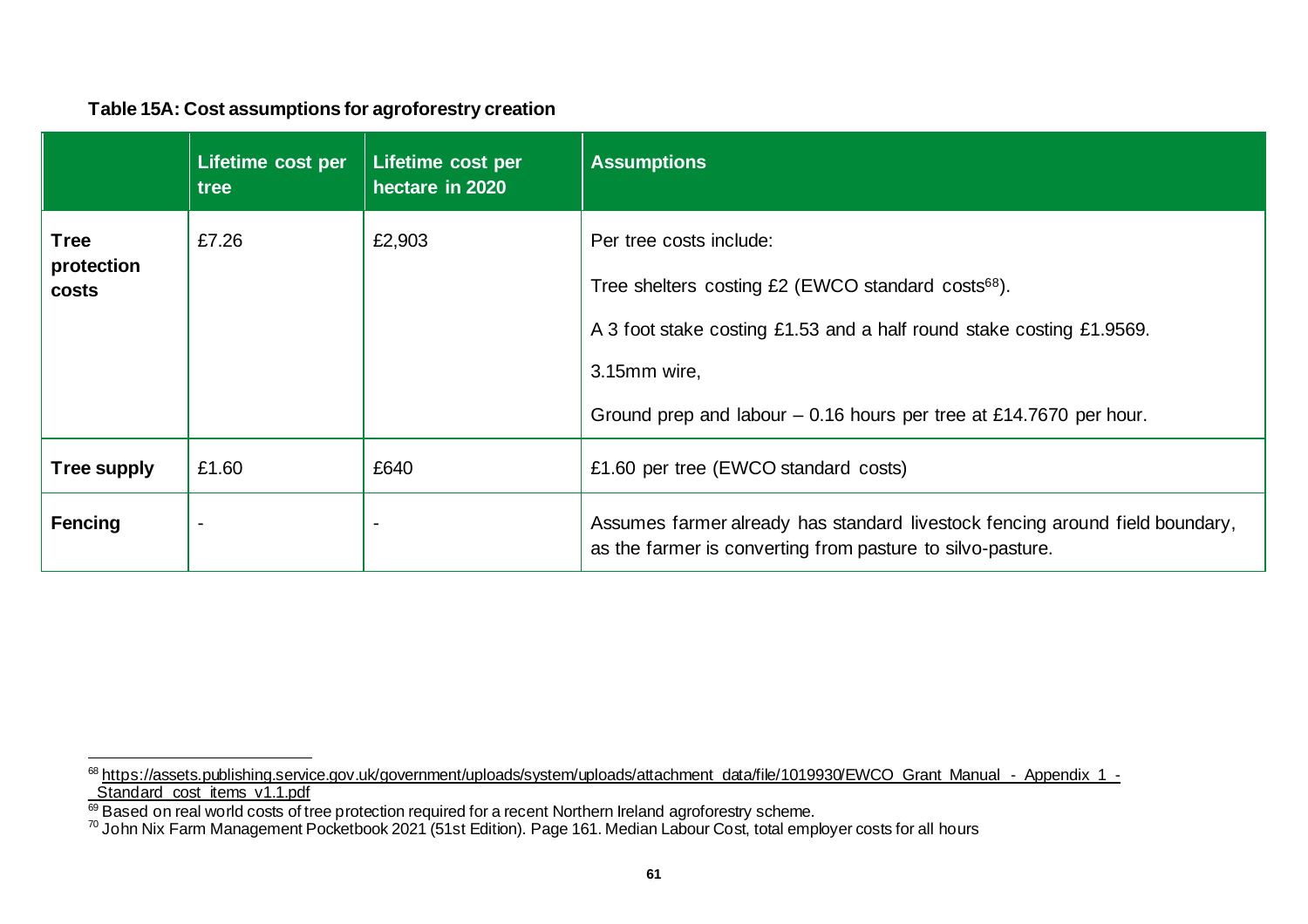#### **Table 15B: Cost assumptions for agroforestry creation**

|                    | Lifetime cost per<br>tree | Lifetime cost per<br>hectare in 2020               | <b>Assumptions</b>                                                                                                                                                                                                                                                                                                                                                                                                                                                                       |
|--------------------|---------------------------|----------------------------------------------------|------------------------------------------------------------------------------------------------------------------------------------------------------------------------------------------------------------------------------------------------------------------------------------------------------------------------------------------------------------------------------------------------------------------------------------------------------------------------------------------|
| <b>Maintenance</b> | £4.76                     | £1,904                                             | Cost spread over 10 years. Includes:<br>Replacement of up to 20% of newly planted trees which have died, costing £1.60<br>per tree (EWCO standard costs)<br>Weeding at 8p per application per tree (2 applications annually for three years)<br>Fence maintenance and repairs of 1 day per year costing £180 per day 71<br>Forestry agent supervision costing £100/ha <sup>72</sup><br>Removal of tree shelters at £120/ha $-$ based on 1 full day of labour costing<br>£14.76 per hour. |
| <b>Total</b>       | £13.62                    | £5,447 in 2020 rising to<br>£7,215 in 2030 onwards |                                                                                                                                                                                                                                                                                                                                                                                                                                                                                          |

<sup>&</sup>lt;sup>71</sup> Def ra estimate based on quotes from contractors

 $72$  Defra estimate based on quotes from agents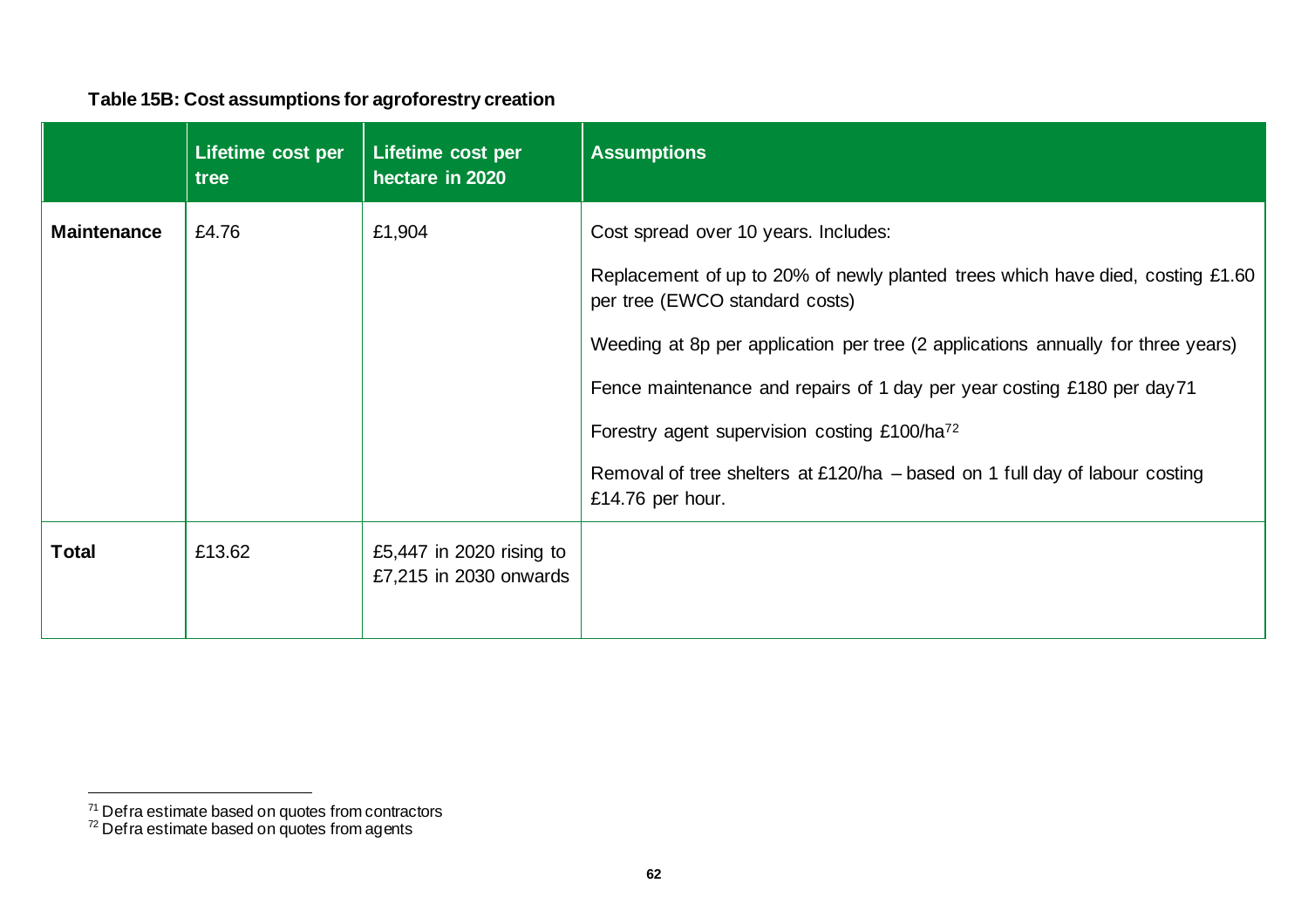### **Trees outside woodland**

Costs assumptions for trees outside woodland are derived from the LATF model and are outlined in Table 16.

|                                               | Lifetime cost per tree |
|-----------------------------------------------|------------------------|
| <b>Admin and delivery</b><br>(resource)       | £1.00                  |
| <b>Management (resource)</b>                  | £5.96                  |
| <b>Total resource</b>                         | £6.96                  |
| <b>Planting (capital)</b>                     | £8.68                  |
| <b>Establishment and pruning</b><br>(capital) | £681.74                |
| <b>Total capital</b>                          | £690.42                |

#### **Table 16: Cost assumptions for trees outside woodland**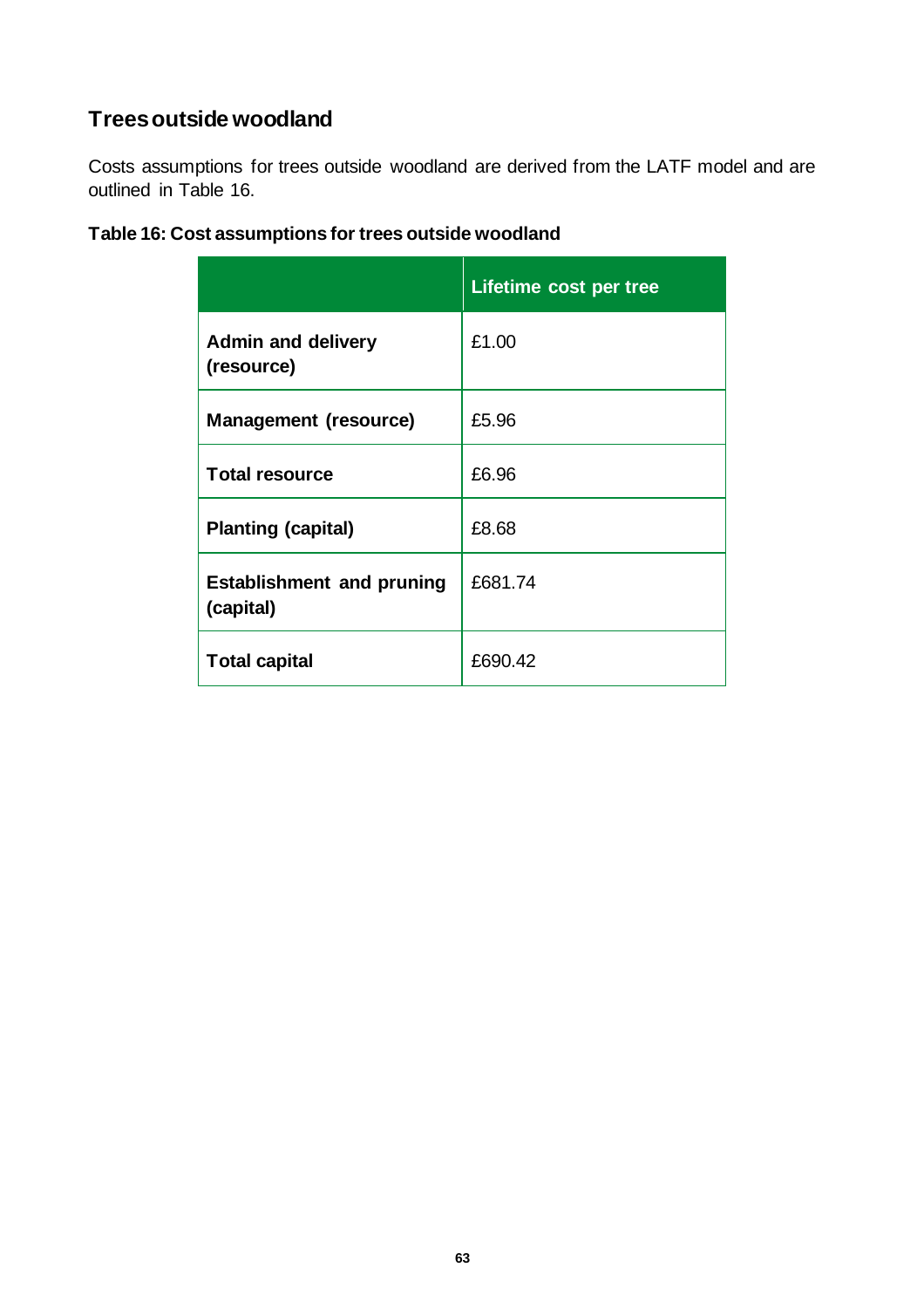# **14. Carbon Assumptions**

Carbon sequestration rates are based on the growth rate of trees, with presumed mortality and different sequestration rates for each section of the assessment. The monetised carbon values are derived using the new undifferentiated BEIS carbon prices, which combine traded and non-traded values. The analysis uses the central carbon value. This is in line with the latest BEIS guidance on carbon values**<sup>73</sup>** (August 2021).

### **Rural Woodland**

For rural woodland, carbon emissions/removals are estimated using output from Forest Research's CSORT model (see Morison et al., 2012) published in Matthews and Broadmeadow (2009)74, an off-line version of Carbine, the greenhouse gas accounting model used to calculate the forestry contribution to the UK greenhouse gas inventory. Three indicative woodland types are represented in the model: productive conifer, productive broadleaf, and unmanaged. Carbon sequestration modelling is based on conventional forestry growth and yield models which apply an s-shaped growth function. This accounts for the fact that many forestry systems, particularly broadleaf woodland, commonly have slower growth during the establishment phase (the period after planting). As such, carbon sequestration in the early years is conservative before accelerating as the trees begin to reach maturity.

### **Agroforestry**

As agroforestry has not been commonly practised in the UK, to date, there is uncertainty in how agroforestry systems will be implemented and planted; in particular, spacing, stocking densities and the timing of thinning interventions. There is limited information for agroforestry systems on which to base robust models.

The agroforestry carbon emissions/removals are estimated using the same model source as rural woodland but scaled down to reflect the lower stocking density of silvo-pasture. Modelling assumes silvo-pasture systems will have approximately 470 stems per hectare with 7.4m spacing.

### **Trees outside woodland**

Carbon sequestration rates for trees outside woodland are based on estimates used for urban trees in Defra's UTCF modelling, which uses individual tree growth models based on data from iTree eco surveys75.

<sup>73</sup> [https://www.gov.uk/governent/publications/valuing-greenhouse-gas-emissions-in-policy](https://www.gov.uk/governent/publications/valuing-greenhouse-gas-emissions-in-policy-appraisal/valuation-of-greenhouse-gas-emissions-for-policy-appraisal-and-evaluation)[assessment/valuation-of-greenhouse-gas-emissions-for-policy-assessment-and-evaluation](https://www.gov.uk/governent/publications/valuing-greenhouse-gas-emissions-in-policy-appraisal/valuation-of-greenhouse-gas-emissions-for-policy-appraisal-and-evaluation)

<sup>74</sup>Matthews R.W. and Broadmeadow M.S.J. (2009). The potential of UK forestry to contribute to government's emissions reduction commitments. In: Read, D.J., Freer-Smith, P.H., Morison, J.I.L.  $75$  An open access public version of the iTree eco tool can be found here: [https://www.itreetools.org/tools/i](https://www.itreetools.org/tools/i-tree-eco)[tree-eco](https://www.itreetools.org/tools/i-tree-eco)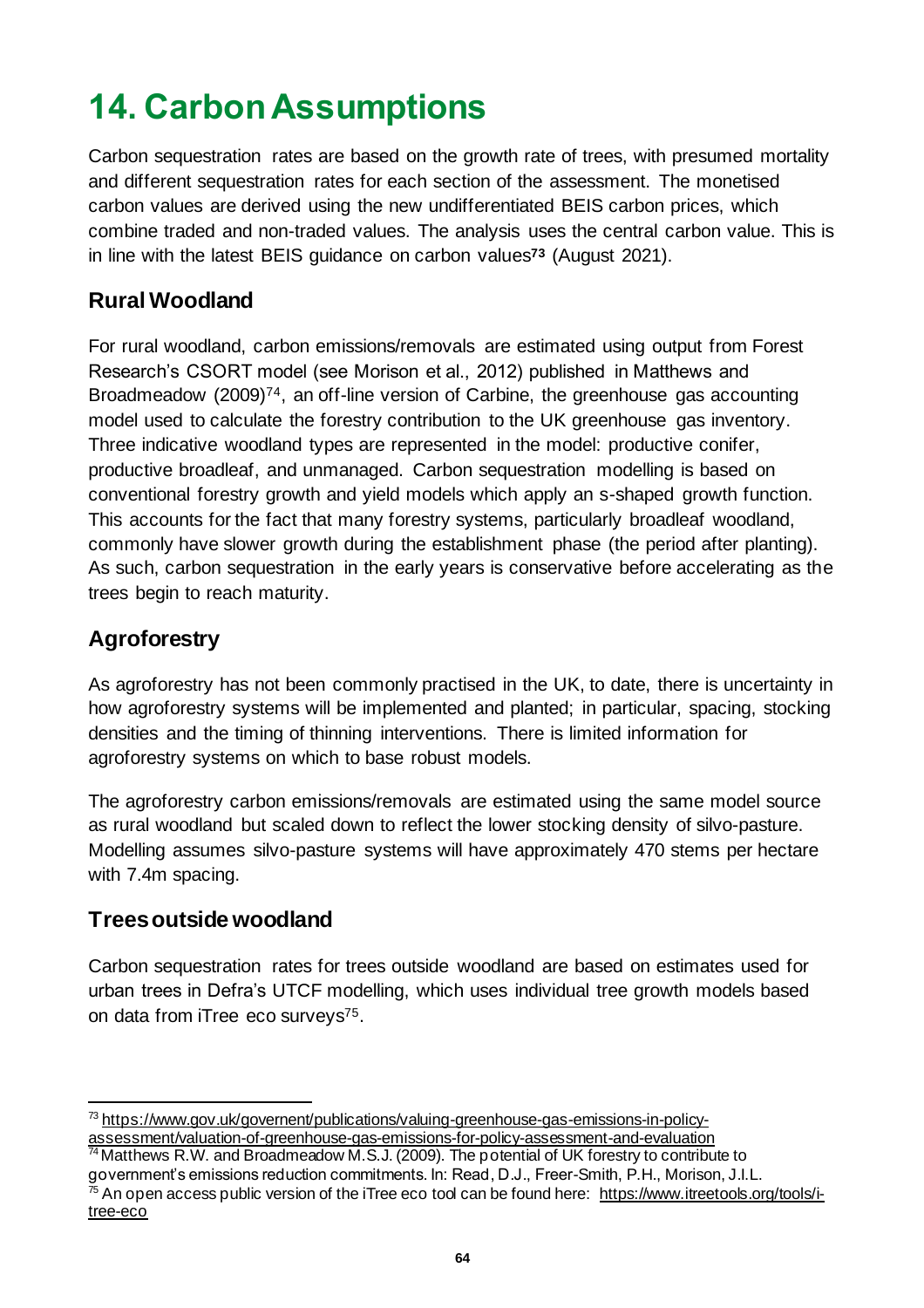# **15. Non-market benefit assumptions**

### **Rural Woodland**

The benefit assumptions are aligned with Enabling a Natural Capital approach (ENCA) guidance<sup>76</sup>. The Green Book supports the use of ENCA for natural capital assessment. The application of these benefit values for the woodland target has been checked for consistency with ENCA. This provides a high level of confidence in the non-market benefit valuations below:

- **For recreation**, a value of £969/ha (2019 prices) is applied for all woodland. This value comes from the currently unpublished August 2021 Outdoor Recreation Valuation Insights project (ORVal)77, which values various aspects of outdoor recreation in England and Wales. The value provided is based on the estimated marginal welfare value of an average woodland hectare for outdoor recreation, which is £1939/ha (2019 prices). However, this value can only be applied to woodland that has public access. It is uncertain the proportion of woodland that will be planted in public areas under the woodland cover target. As the NCF suggests that 50% of woodland planted will be accessible to the public, this assumption is continued for the woodland cover target. Therefore, the applied value (£969/ha) is half of the total recreation value provided in the ORVal report to account for the value of publicly accessible woodland provided under the target only. The applied value is for rural woodland, which provides lower recreation benefits than woodland created in urban or peri-urban areas. However, it is not possible to split out woodland creation under the target across different area types. Therefore, as some planting is likely to be in peri-urban areas, the applied value is likely to underestimate the true recreational value of woodland provided under the target.
- Air quality benefits use a marginal value derived from the Jones et al (2017)<sup>78</sup> report for the ONS. Using the value of £278/ha (in 2019 prices) for 2020 for rural woodland, minus the £16/ha (in 2019 prices) for enclosed farmland, giving a marginal value of woodland creation at £262/ha. This is the price for rural woodland and will likely underestimate the value of air removal by peri-urban woodland. However, as national air pollution is expected to decrease over time, the value of air quality benefits through tree planting is also expected to reduce. The analysis assumes that air quality benefits reduce linearly to a value of £141.70/ha in 2019 Prices by 2030. The 2030 value is derived from the ENCA services data book, converted to 2019 prices.
- **Biodiversity** benefits will depend on the species and location of planting. Benefit values are based on a split between conifers and broadleaf derived from an areabased breakdown from Willis (2003)79. This approach denotes an annual value of

<sup>76</sup> [Enabling a Natural Capital Approach \(ENCA\): Guidance -](https://www.gov.uk/government/publications/enabling-a-natural-capital-approach-enca-guidance) GOV.UK (www.gov.uk)

 $77$  An open access public version of the ORVAL tool can be found here[: https://www.leep.exeter.ac.uk/orval/](https://www.leep.exeter.ac.uk/orval/) <sup>78</sup> Developing Estimates for the Valuation of Air Pollution Removal in Ecosystem Accounts. Available at: [N524081RE.pdf \(nerc.ac.uk\)](http://nora.nerc.ac.uk/id/eprint/524081/7/N524081RE.pdf)

<sup>79</sup> The area based breakdown is based on Defra and Forestry Commission analysis of *The Social and Environmental Benefits of Forests in Great Britain.* Available at[: Social & Environmental Benefits of Forestry](https://forestry.gov.scot/publications/665-the-social-and-environmental-benefits-of-forests-in-great-britain-main-report/viewdocument/665)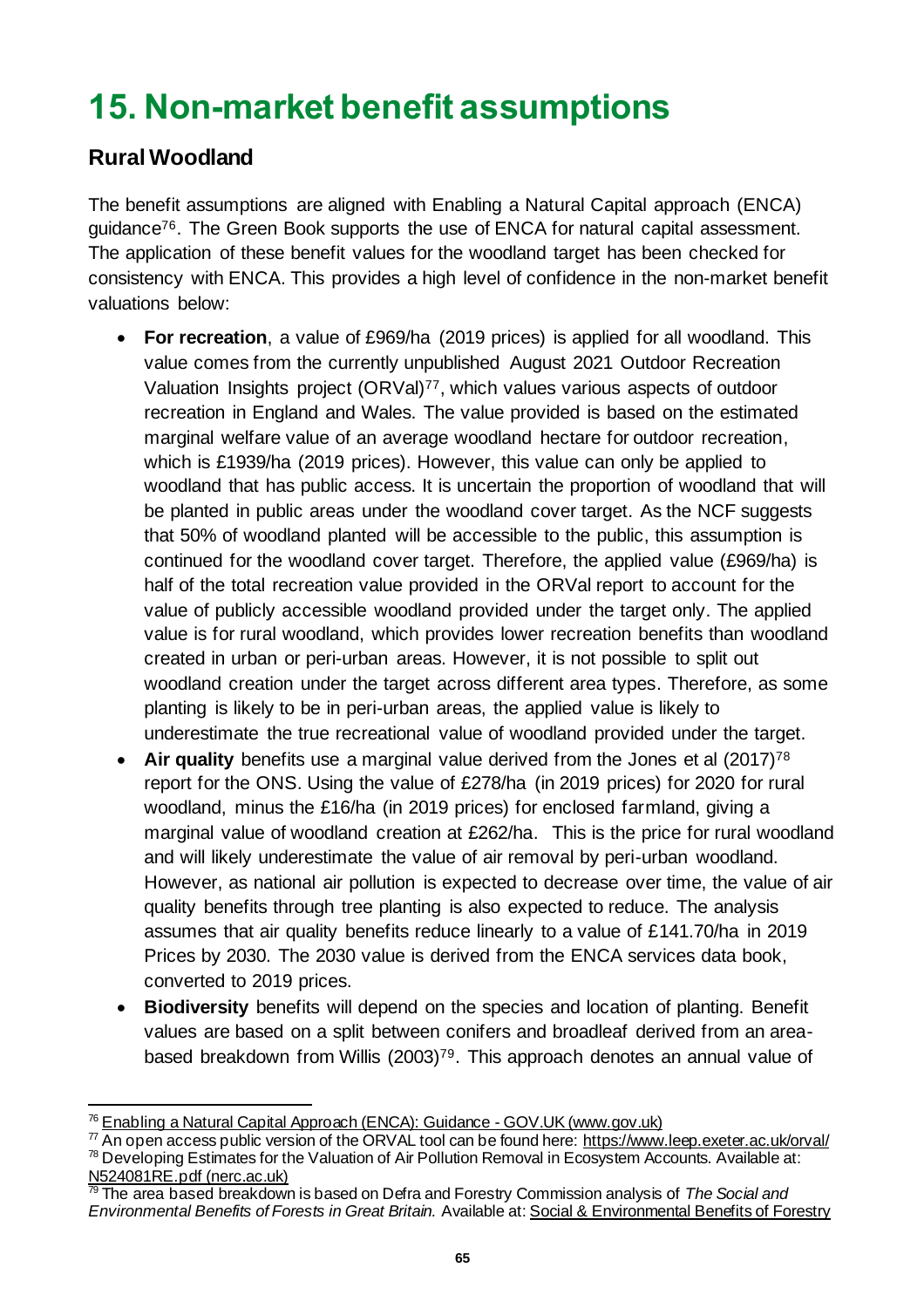£223/ha for conifer and £588/ha for broadleaves (2016 prices) (£232 and £614 respectively in 2019 prices) and is based on a non-use value of biodiversity. This means that the benefits to the whole population are captured, even those who do not utilise the forests directly or indirectly.

- Landscape values come from Willis (2003)<sup>80</sup> and are estimated at £80.72/ha/year (£102 in 2019 prices). This is based on the value which households receive from having a view of woodlands from their houses or on their commutes.
- **Flooding regulation service values** are based on the Forest Research (2018)<sup>81</sup> report on valuing this service from existing forest cover. The average annual value across all English forests is used, £117.36/ha (in 2019 prices), as it is not known what proportion of sites will be in flood risk catchments and thus provide a higher value of flooding regulation

The benefits are monetised and then multiplied by the number of hectares to be planted. The inputs to the model are the planting profile, in terms of hectares per year, and the woodland type. For this analysis it is assumed 20% Managed Conifer, 40% Managed Broadleaf and 40% Biodiversity Broadleaf. Non-market benefits are 'phased in', scaling up by 1/20th of the full value each year, reaching full value at 20 years and retaining this value for the lifetime of the woodland.

### **Natural Colonisation**

The analysis assumes that 10% of rural woodland creation is provided through natural colonisation. The benefits of naturally colonised woodland differ slightly from conventional rural woodland creation. Natural colonisation is associated with broadleaf trees rather than conifers. Therefore, the full carbon and non-market benefits associated with unmanaged broadleaf trees are applied. However, the carbon and air quality benefits are delayed by 5 years due to unmanaged planting creating slower canopy closure than conventional rural woodland creation.

### **Agroforestry**

As for rural woodland, the benefit assumptions have been kept aligned with ENCA guidance82, although a number of additional assumptions have been made to scale the rural woodland values for use in agroforestry systems:

- Our analysis assumes **no recreation benefits**, as agroforestry schemes are unlikely to have any public access.
- **Air quality** benefits are the same as for rural woodland. This is because silvopasture is likely to generate similar canopy coverage as rural woodland by the time the trees reach full size.

<sup>80</sup> The area based breakdown is based on Defra and Forestry Commission analysis of The Social and Environmental Benefits of Forests in Great Britain. Available at[: Social & Environmental Benefits of Forestry](https://forestry.gov.scot/publications/665-the-social-and-environmental-benefits-of-forests-in-great-britain-main-report/viewdocument/665) <sup>81</sup> [Valuing flood regulation services of existing forest cover to inform natural capital accounts -](https://www.forestresearch.gov.uk/research/valuing-flood-regulation-services-existing-forest-cover-inform-natural-capital-accounts/) Forest [Research](https://www.forestresearch.gov.uk/research/valuing-flood-regulation-services-existing-forest-cover-inform-natural-capital-accounts/)

<sup>&</sup>lt;sup>2</sup> [Enabling a Natural Capital Approach \(ENCA\): Guidance -](https://www.gov.uk/government/publications/enabling-a-natural-capital-approach-enca-guidance) GOV.UK (www.gov.uk)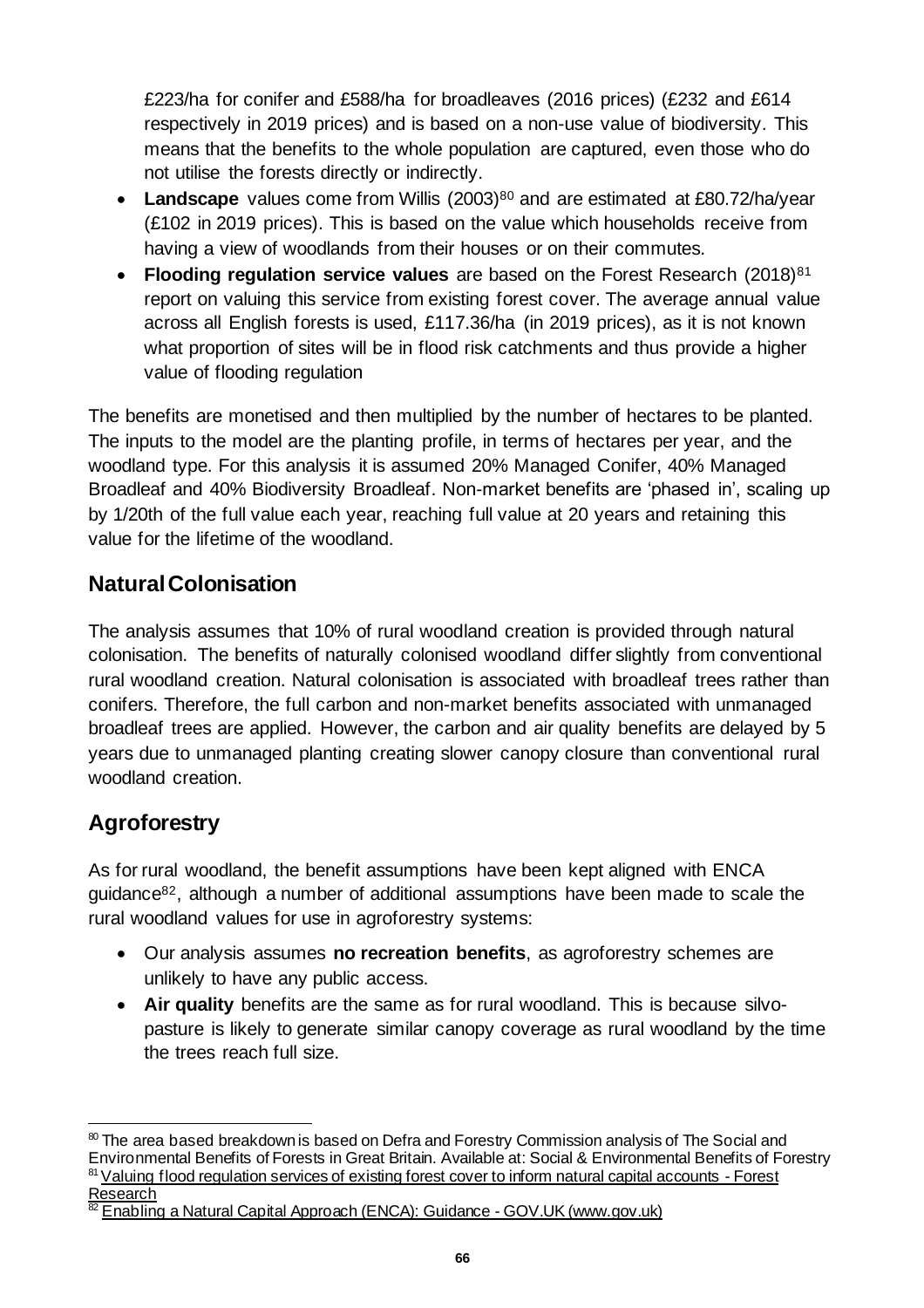- **Biodiversity** benefits are based on the broadleaf value used for calculating the biodiversity benefits of a rural woodland but scaled to reflect the lower stocking density of an agroforestry system. This gives a value of £153.40/ha. There is no existing per hectare value for the biodiversity benefits of an agroforestry system. Therefore, our approach reflects that agroforestry is likely to deliver some biodiversity benefits, but not at the scale of a full hectare of rural woodland.
- **Landscape** values are based on the same values as for rural woodland but scaled down to reflect the lower stocking density of an agroforestry system. This gives a value of £25.26/ha. This is a conservative approach by assuming some landscape benefits but not to the same extent as a hectare of rural woodland.
- As per rural woodland, **flooding regulation service values** are assumed to be at £117.36/ha, as it is not known what proportion of agroforestry sites will be in flood risk catchments and thus provide a higher value of flooding regulation.

Non-market benefits are 'phased in', but over 40 years instead of 20 (as was assumed for rural woodland). This is because the trees are likely to take a longer time to reach full maturity in an agroforestry system. This means benefits are scaled up by 1/40th of the full value each year, reaching full value at 40 years and retaining this value for the lifetime of the agroforestry system. This is likely to be a conservative assumption to reflect that the overall non-market benefits are likely to be lower in for agroforestry compared to rural woodland.

Given the uncertainty around the non-market benefit assumptions for agroforestry, sensitivity testing has been conducted where all the non-market benefits for agroforestry are excluded from the assessment. Results from this test are outlined in the 'Monetised and non-monetised costs and benefits' section of this Impact Assessment.

#### **Trees outside woodland**

The key monetised benefits for trees outside woodland are from the ecosystem services which trees provide and are calculated using street trees. The LATF and large tree benefits in the UTCF are based entirely on single tree delivery of ecosystem services.

The ecosystem services valued for the individual planted trees are **air pollutant removal, rainfall interception and carbon sequestration**. The **amenity value** of the trees is also valued. This is based upon a residual value in the final year of the assessment period and is derived from CAVAT. The CAVAT system provides a method for managing trees as public assets rather than liabilities, and accounts for the contribution of location, social value and appropriateness. However, it should be noted that the CAVAT calculation creates an extremely high value in the final year of assessment. This is because the amenity value of the tree is included as a benefit in the final year, as a residual value for its ongoing provision of amenity for the years following the end of the assessment period. This is in line with Green Book best practice for asset values. However, this methodology creates a per hectare benefit much higher than other methodologies. Given the uncertainty around this assumption, sensitivity testing has been conducted to remove CAVAT values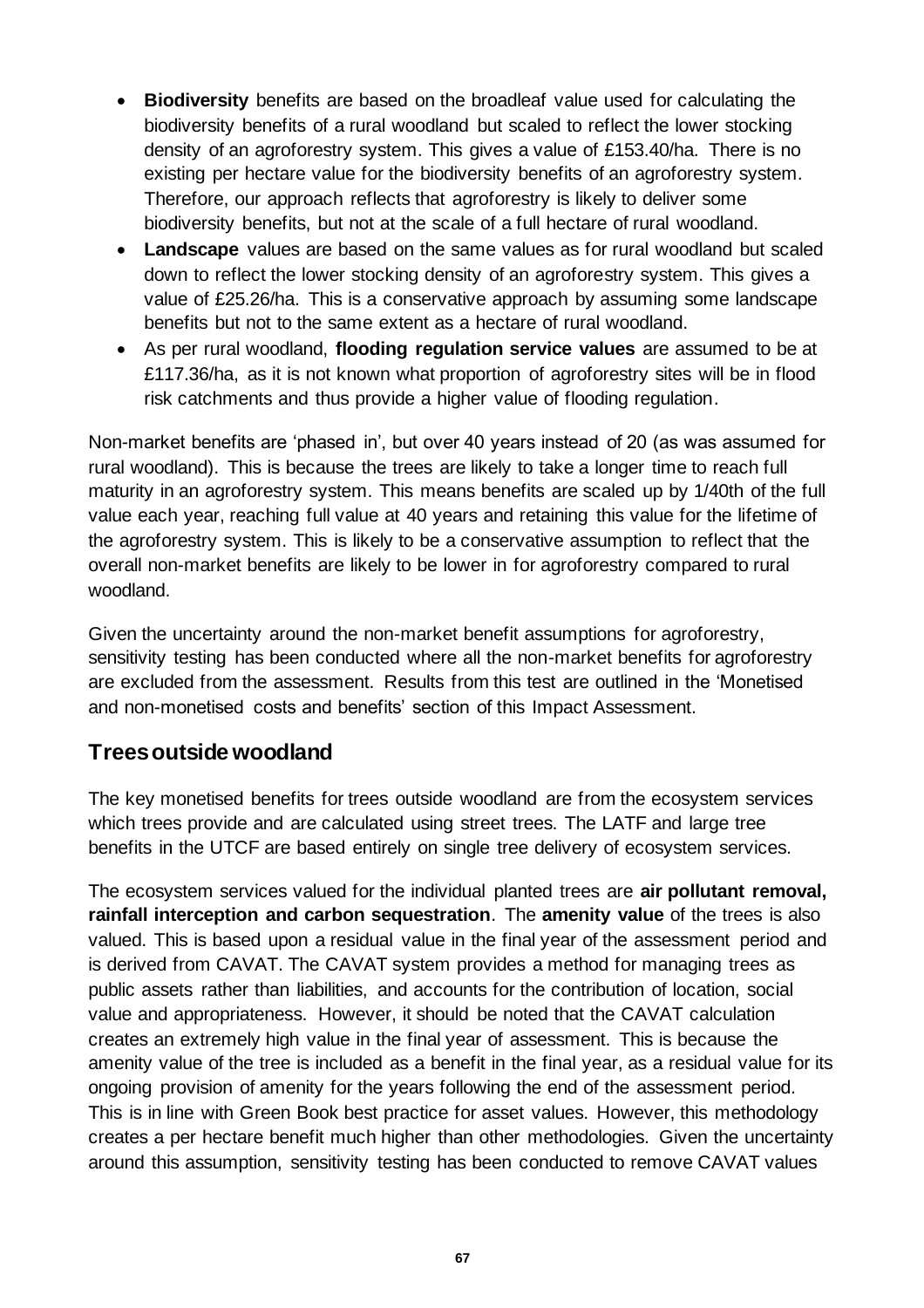from the assessment. Results from this test are outlined in the 'Monetised and nonmonetised costs and benefits' section of this Impact Assessment.

The other ecosystem services benefits are derived from iTree eco<sup>83</sup> which quantifies the structure and environmental effects of individual urban trees and calculates their value to society. The values captured here are based on Norway Maple being planted. This is because there are the most data available for the benefits of Norway Maple compared to other tree types. As three different size trees are part of the fund, the rate at which the benefits are derived are based on the age at which the tree is planted. Whips are assumed to be planted at age 2, feathers at age 6 and large trees at age 10. The values derived from each of the benefits are identified and monetised on a per tree basis, then multiplied by the number of trees to be planted.

<sup>&</sup>lt;sup>83</sup> An open access public version of the iTree eco tool can be found here: [https://www.itreetools.org/tools/i](https://www.itreetools.org/tools/i-tree-eco)[tree-eco](https://www.itreetools.org/tools/i-tree-eco)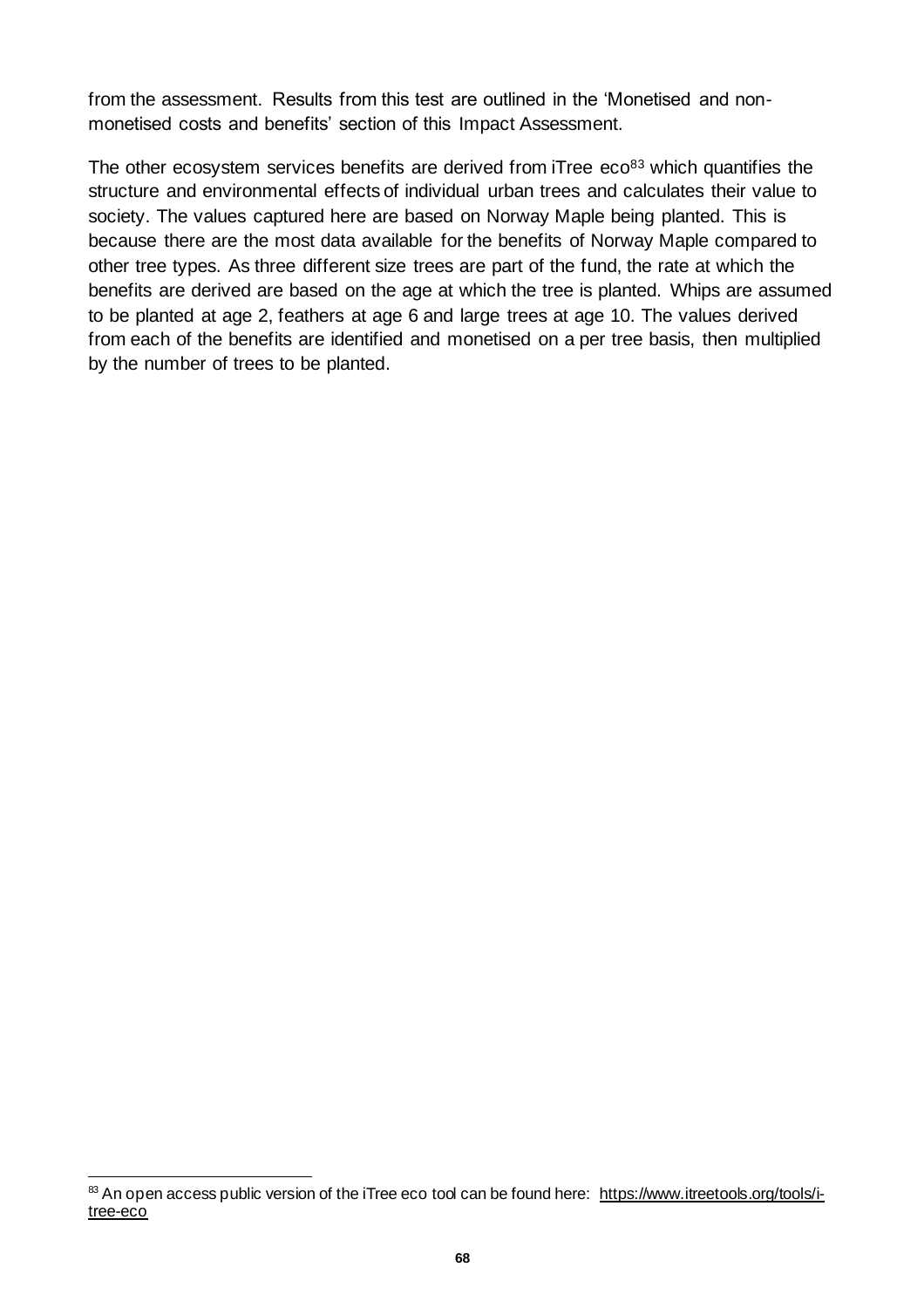## **16. Gaps and uncertainty in the evidence**

As previously discussed, there is inherent uncertainty in modelling land use change so far into the future. There are also key evidence gaps in our analysis, particularly on the level of deforestation, the level of tree canopy loss outside woodland associated with pest and diseases and urban tree management, the nature of future agroforestry schemes, uptake of agroforestry and future changes in the extent of orchards. Agroforestry carbon sequestration rates are also uncertain. There is also uncertainty in some of the non-market environmental benefits used in the analysis, particularly for agroforestry schemes. Finally, there is uncertainty on how the real per hectare costs will change in the future, and how these costs will be split between the private sector and government.

The sensitivity tests outlined in the 'Monetised and non-monetised costs and benefits' section of this Impact Assessment help to test some of this uncertainty. Further analysis will also be produced to address these evidence gaps ahead of the final stage Impact Assessment.

The chosen woodland target is designed to be robust to future policy uncertainty. Having an expansive, undifferentiated target which includes different trees beyond conventional woodland will allow for more flexibility in meeting the target, whilst still delivering on net zero ambitions.

## **17. Impact on small and micro businesses**

As discussed in the 'Direct costs and benefits to business calculations' section, the target places a duty on government and does not itself lead to any direct costs to business.

Any landowner could plant trees in support of the target, including small and micro businesses. Landowners with one hectare of land are currently eligible for EWCO grants and similar eligibility criteria could be used for future grant schemes. As such, many small and micro businesses would technically be able to apply. These businesses would be fully re-imbursed for any actual tree planting costs through grant payments.

However, there is some evidence to suggest that larger farms are more likely to increase tree cover than small farms<sup>84</sup>. For smaller farms the need to maximise agricultural output from the available land to keep the farm viable can be a barrier to tree planting<sup>85</sup>.

As a result, larger farms are more likely to be impacted by the woodland cover target, with a lesser impact on small and micro farm businesses.

<sup>84</sup> NEER020 Edition 1 Encouraging woodland creation regeneration and tree planting on agricultural land [\(1\).pdf](file:///C:/Users/x957333/Downloads/NEER020%20Edition%201%20Encouraging%20woodland%20creation%20regeneration%20and%20tree%20planting%20on%20agricultural%20land%20(1).pdf)

 $\overline{^{85}$  Mills, J., Gaskell, P., Jones, N., & Boatman, N. (2013). Farmer attitudes and evaluation of outcomes to onfarm environmental management. Aspects of Applied Biology 118, 209-216.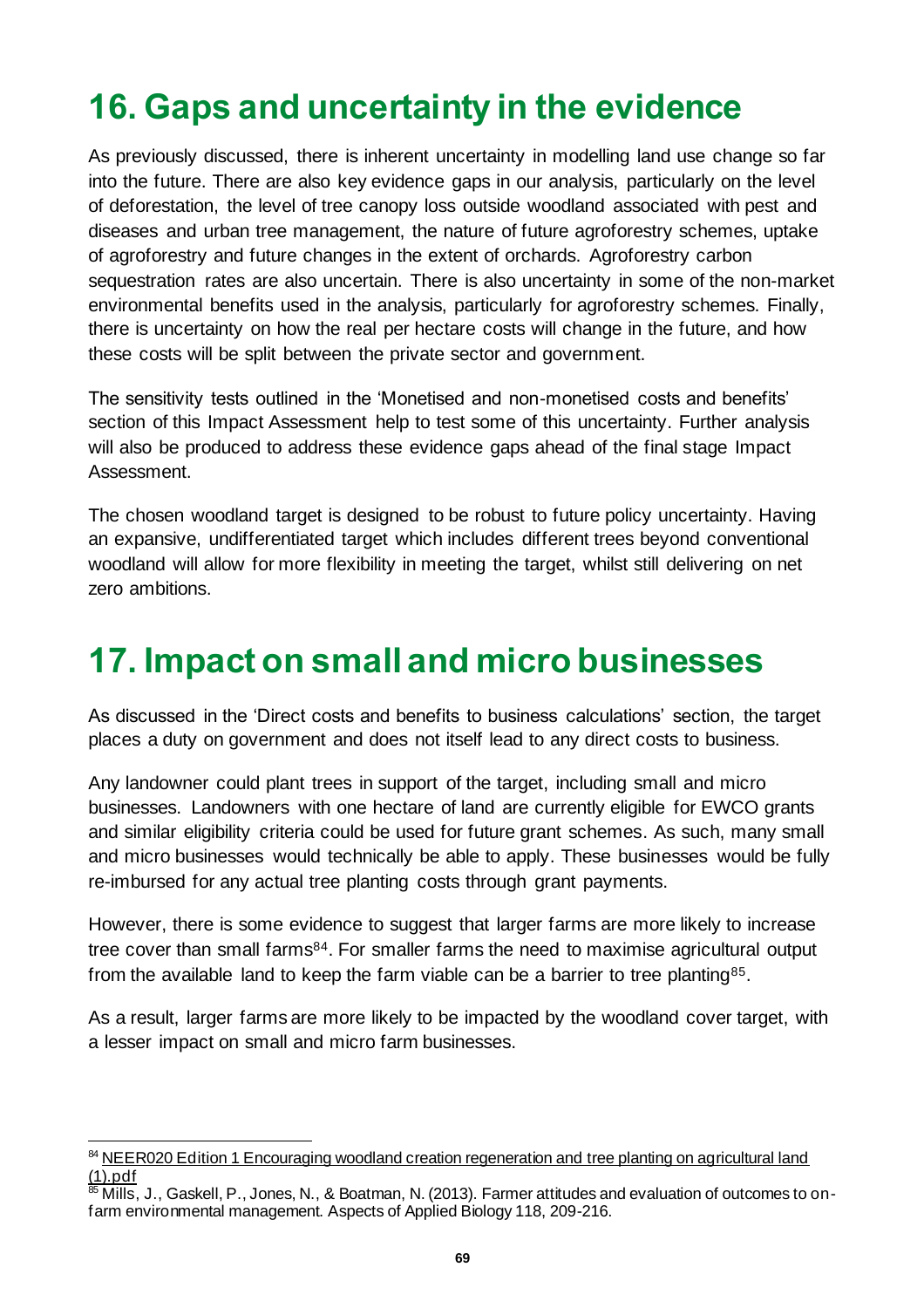# **18. Wider impacts**

## **Non-monetised benefits**

There are a several benefits from a 17.5% woodland cover target that it has not been possible to monetise. There may be some overlap between these benefits and those that have been monetised, so these benefits should not be viewed as entirely additional to those set out in the monetised section of this Impact Assessment.

- **Water quality improvements, noise, and heat reductions** these are all positive externalities associated with tree planting but have not been monetised due to a lack of robust data. Planted trees increase water filtration rates, helping to reduce water pollution. Woodland expansion will, in most circumstances, lead to a reduction in agricultural diffuse water pollution through (a) replacing intensive agricultural land use/practice and (b) providing a barrier/interception function to reduce the quantity of sediment and associated nitrate/phosphate from entering water courses. Riparian woodland will also help to stabilise the banks of water courses reducing sedimentation. Trees also act as natural noise barriers, therefore having a mainly positive impact on noise pollution in peri-urban areas. The planting of trees can also reduce heat through providing shade and evapotranspiration. Planting on certain sites, such as vacant and derelict land, may also have the positive effect of removing current negative externalities. For example, the disamenity impacts associated with old landfill sites which are somewhat removed with the planting of trees<sup>86</sup>. These types of benefit will be very location dependent and therefore are harder to quantify at this stage.
- **Health benefits:** Planting trees contributes to societal wellbeing through improving both physical and mental health. Providing increased public access to woodland has shown to improve individual's mental health, with a study by the University of Wollongong<sup>87</sup> finding that people who are exposed to areas with canopy cover have been shown to experience a third less psychological stress. It was also estimated that physical inactivity costs the NHS more than £450m a year<sup>88</sup>. Planting woodland has been shown to increase physical activity if made accessible. Therefore, through tree planting the health and wellbeing of individuals can be improved and the costs to the NHS reduced.
- **Jobs:** There is large uncertainty on the number of jobs that may be required to support such an unprecedented increase in afforestation. Calculations based on the August 2021 Forestry Skills Forum 'Forestry Workforce Research' report<sup>89</sup> suggest

<sup>86</sup> <https://www.sciencedirect.com/science/article/pii/S0921800912003680>

<sup>87</sup> [2019: Urban trees found to improve mental and general health -](https://www.uow.edu.au/media/2019/urban-trees-found-to-improve-mental-and-general-health.php) University of Wollongong - UOW 88 Public Health England:

[https://assets.publishing.service.gov.uk/government/uploads/system/uploads/attachment\\_data/file/524234/P](https://assets.publishing.service.gov.uk/government/uploads/system/uploads/attachment_data/file/524234/Physical_inactivity_costs_to_CCGs.pdf) [hysical\\_inactivity\\_costs\\_to\\_CCGs.pdf](https://assets.publishing.service.gov.uk/government/uploads/system/uploads/attachment_data/file/524234/Physical_inactivity_costs_to_CCGs.pdf)

 $89$  The report estimates that 2019 jobs will be supported by 2025, if planting rates reach 10,000 ha of new woodland per year. This accounts for attrition in the workforce and does not include indirect jobs such as tourism. The full report is here[: https://www.lantra.co.uk/sites/default/files/2021-](https://www.lantra.co.uk/sites/default/files/2021-08/Forestry%20Workforce%20Research%20Final%20Report%2013.08.21.pdf) [08/Forestry%20Workforce%20Research%20Final%20Report%2013.08.21.pdf](https://www.lantra.co.uk/sites/default/files/2021-08/Forestry%20Workforce%20Research%20Final%20Report%2013.08.21.pdf)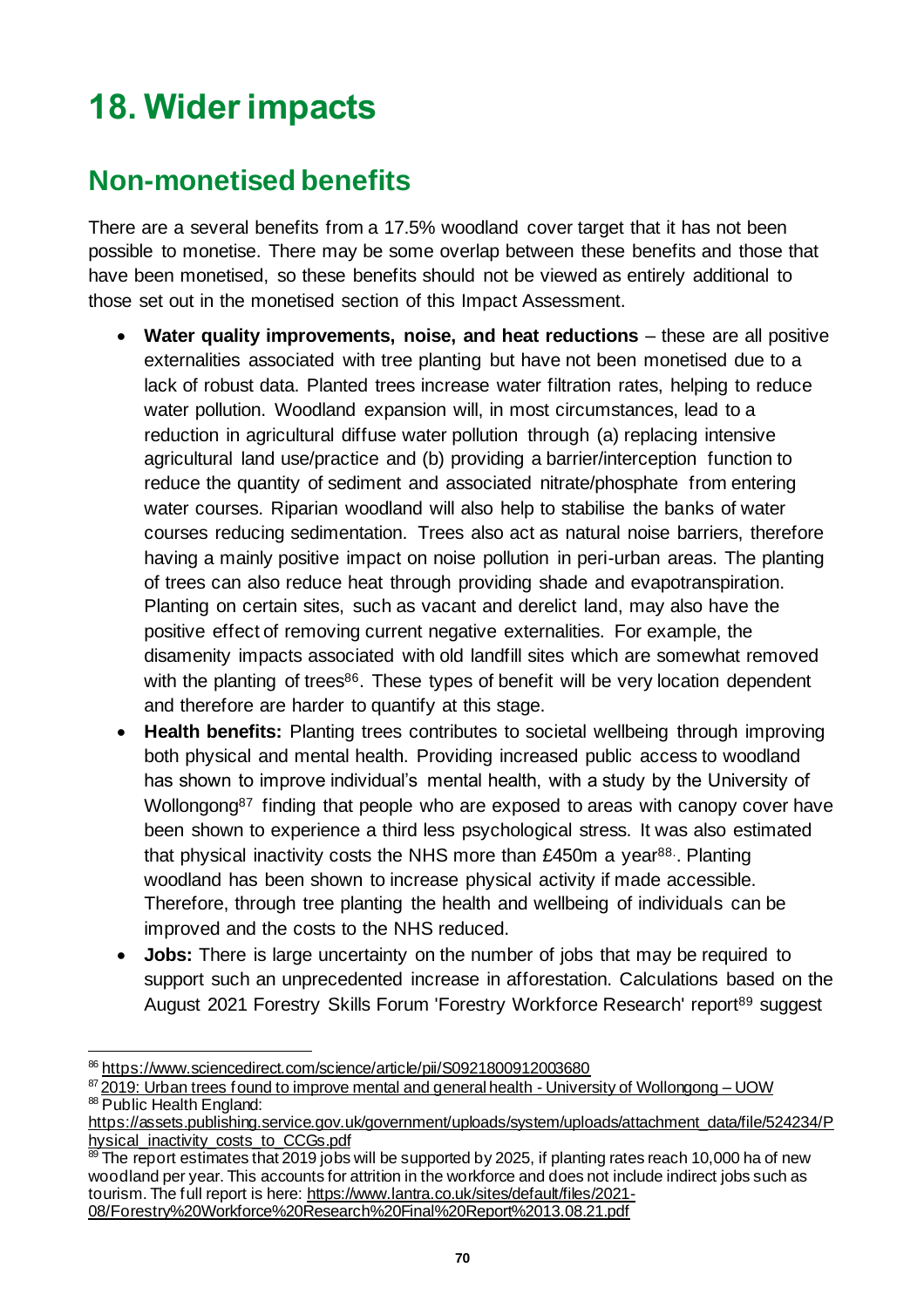that total projected labour demand to support the achievement of the 17.5% woodland cover target is estimated to be approximately 2000 jobs by 2025 and 2500 jobs by 2035. The figures are for woodland creation, harvesting and restocking only. This is based on achieving 10,000 ha of planting by 2025 and 16,700 ha of planting by 2035. This equates to approximately one job being supported for every 5 ha of new woodland creation. The job figures are for England only and are conservative as they exclude potential jobs created in fencing, public sector advisers, deer control and social foresters. Indirect job creation such as in tourism or local farming is also excluded. It is also uncertain whether these will be new net jobs or a movement from other sectors as land use changes towards forestry.

- **Economic productivity:** Timber and biomass sales are private benefits to the seller of the tree and feed into the economy through multipliers associated with the processing and logging supply chain. The GVA multiplier related to forestry planting is 1.6, taken from Scottish Government's Input-Output tables<sup>90</sup>. This demonstrates that there is positive additional value to the economy from greater economic activity because of forestry planting.
- **Educational benefits:** Educational benefits are derived from engaging people in the planting and maintenance of trees, particularly young people. These benefits are maximised when planting trees in or near educational institutions (e.g. schools).

## **Non-Monetised Costs**

Given the unprecedented scale of planting required, the government will require additional policy levers beyond grants and existing green finance initiatives to encourage more landowners to change land use in favour of woodland in the future. Potential options could include changes to future regulatory or spending measures. It is not yet possible to determine which of these options may be required. Whilst some regulatory options may reduce costs to businesses, others may lead to increased costs. Given the uncertainty around the future policy mix, it has not been possible to quantify or estimate these costs. A full regulatory Impact Assessment would be produced for any future regulatory measures once these policies have been determined.

Domestic food production continues to be a high priority and it's important to consider any potential impacts the targets may have on it. The woodland cover target is achievable without requiring the use of the most productive agricultural land, as tree planting is most likely to occur on less productive land. This limits the likely consequences on UK food production. Modelling has identified 3.2 million hectares of low-risk land suitable for afforestation91, excluding best and most versatile agricultural land, designated landscapes (all National Parks and Areas of Outstanding Natural Beauty) and a range of other sensitivities. In total, the 17.5% woodland cover target would require ~415,000 hectares of this land (~13%) to be converted to woodland and agroforestry by 2050.

<sup>90</sup> <https://www.gov.scot/publications/input-output-latest/>

<sup>91</sup> https://www.forestresearch.gov.uk/documents/6955/FCPG012.pdf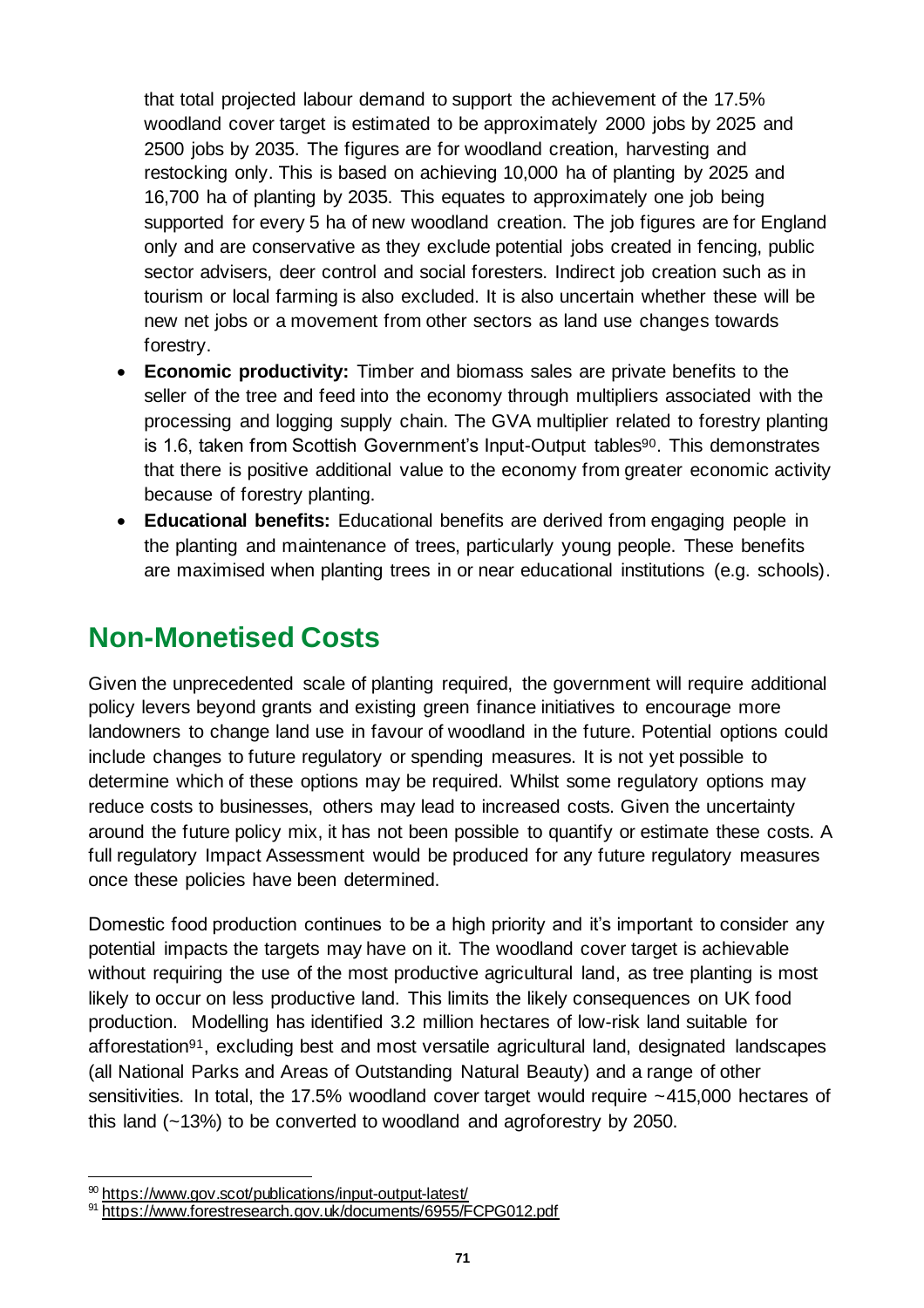## **Skills and Workforce**

UK nursery production would need to increase substantially to deliver option 1 and to increase domestic timber supply for increased use in construction. The current forestry workforce is considered as 'aging' and would be insufficient to enable such an increase in planting rates without substantial investment in skills and workforce.

### **Regional and Sectoral Impacts**

Uplifts in afforestation rates are likely to largely be delivered in rural areas, providing diversified income generation and business opportunities for rural communities, particularly in the forestry, timber and tourism sectors. Planting also boosts the UK wood products sector. Opportunities for afforestation will also be delivered in areas close to people, for example near cities and urban conurbations, providing regional employment opportunities as well as benefits to society such as landscape and sense of place improvements. Cheaper land tends to be in the North and West, but this land generally has greater environmental constraints on it, providing a likely balance on where the woodland is created.

### **Private Finance markets**

Private finance models are expected to develop to support planting in the future. The forestry sector is well-placed to develop private/green finance models, with the WCC a relatively mature standard, having been piloted more than a decade ago. The HMT-funded Woodland Carbon Guarantee and announcement of the Climate Emergency by businesses and government bodies has resulted in a recent upturn in new project registrations. BNG is also expected to support development-funded woodland creation, while there is ongoing work to develop a Woodland for Water Code to capture private finance for water quality improvement and flood resilience. These models could generate revenue streams for landowners in the future. However, such markets are still relatively novel, and as such the overall potential of private investment is uncertain.

Trees planted through BNG funding may not have full benefit values if biodiversity is being lost in other places. Similarly, if trees are lost elsewhere to development, there may only be marginal carbon benefits from trees planted through BNG. The net impact of planting must be considered where BNG is applied. However, as stated previously, the split between private and public financing is currently uncertain, and so the degree to which this may impact the benefits is not possible to estimate at this stage.

### **Crossover with other Environment Act targets**

Due to the nature of the Environment Act targets setting process there is inevitable overlap between some of the statutory target impacts. Through modelling an array of non-market benefits in the woodland cover target there is potential overlap with the following target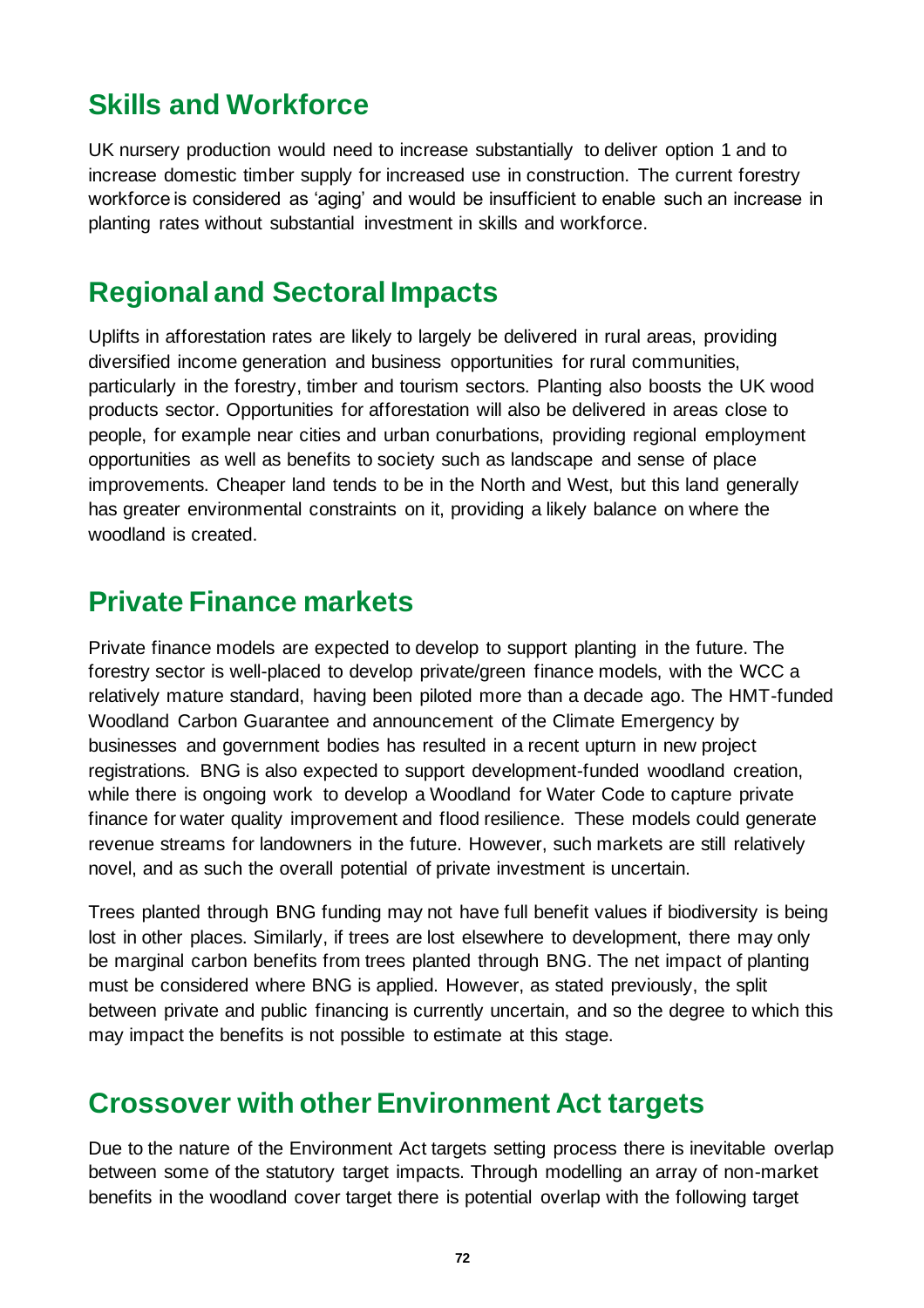areas: Air Quality, Water, and Biodiversity. Through the quantification of our benefits, our analysis provides per hectare figures for each of these areas. This creates the potential for double counting if these other target areas assume that a proportion of their benefits accrue through tree planting. Therefore, the boundaries of these benefits have been assessed to minimise double counting in each of the following target areas:

- **Air Quality**: In this Impact Assessment, the assessment includes a value for air quality benefits provided by tree planting. This marginal figure of £262/ha in 2020 scaling down to £142/ha in 2030. The value is based on the removal of a range of pollutants through tree planting, including: coarse particulate matter (PM10), fine particulate matter (PM2.5), sulphur dioxide (SO2), ammonia (NH3), nitrogen dioxide  $(NO<sub>2</sub>)$  and ozone  $(O<sub>3</sub>)$ . This value is applied across both rural planting and agroforestry. The air quality targets focus on PM2.5. Within the context of the air quality targets, tree planting only has a marginal impact on overall pollutant removal. The contribution of the woodland cover target to air quality targets is location and species dependent. Therefore, the air quality benefits provided by trees will be quantified within the woodland cover target Impact Assessment and will not be accounted for within the air quality targets Impact Assessment.
- **Water:** Incentivising targeted woodland expansion could lead to a reduction in agricultural diffuse water pollution by reducing the quantity of sediment and associated nitrate/phosphate from entering water courses<sup>92</sup>. The benefits of this are counted under the water target rather than the woodland cover target. The woodland cover target contains a quantified value for the benefit of flood regulation, but these benefits are not accounted for in the water target. There might be some double counting of non-water benefits from trees. It is not possible to quantify the level of double counting between the two Impact Assessments, as they use different methodologies.
- **Biodiversity:** The woodland cover target Impact Assessment values biodiversity benefits of woodland creation based on a split between conifers and broadleaves derived from an area-based breakdown from Willis (2003). This approach denotes an annual value of £223/ha for conifer and £588/ha for broadleaves (2016 prices) (£232 and £614 respectively in 2019 prices) and is based on a non-use value of biodiversity. Woodland creation also contributes to the biodiversity habitats target, as deciduous woodland is a priority habitat. Only deciduous woodland created outside of Sites of Special Scientific Interest (SSSI) areas counts towards the wider habitats target. The woodland cover target assumes that 80% of woodland creation will be broadleaf. This implies deciduous woodland creation of 8,000 ha per year from 2025. It is not known how much deciduous woodland creation will occur outside of SSSIs, but 88% of current deciduous woodland is outside SSSIs. As a simplification, the analysis therefore assumes that this same percentage will apply to new woodland creation. Therefore, approximately 7000 ha of woodland creation per year will count towards the wider habitats target. If the target is realised, this would result in approximately 175,000 hectares of priority woodland habitat being created outside protected sites by 2050. To avoid double counting, the monetised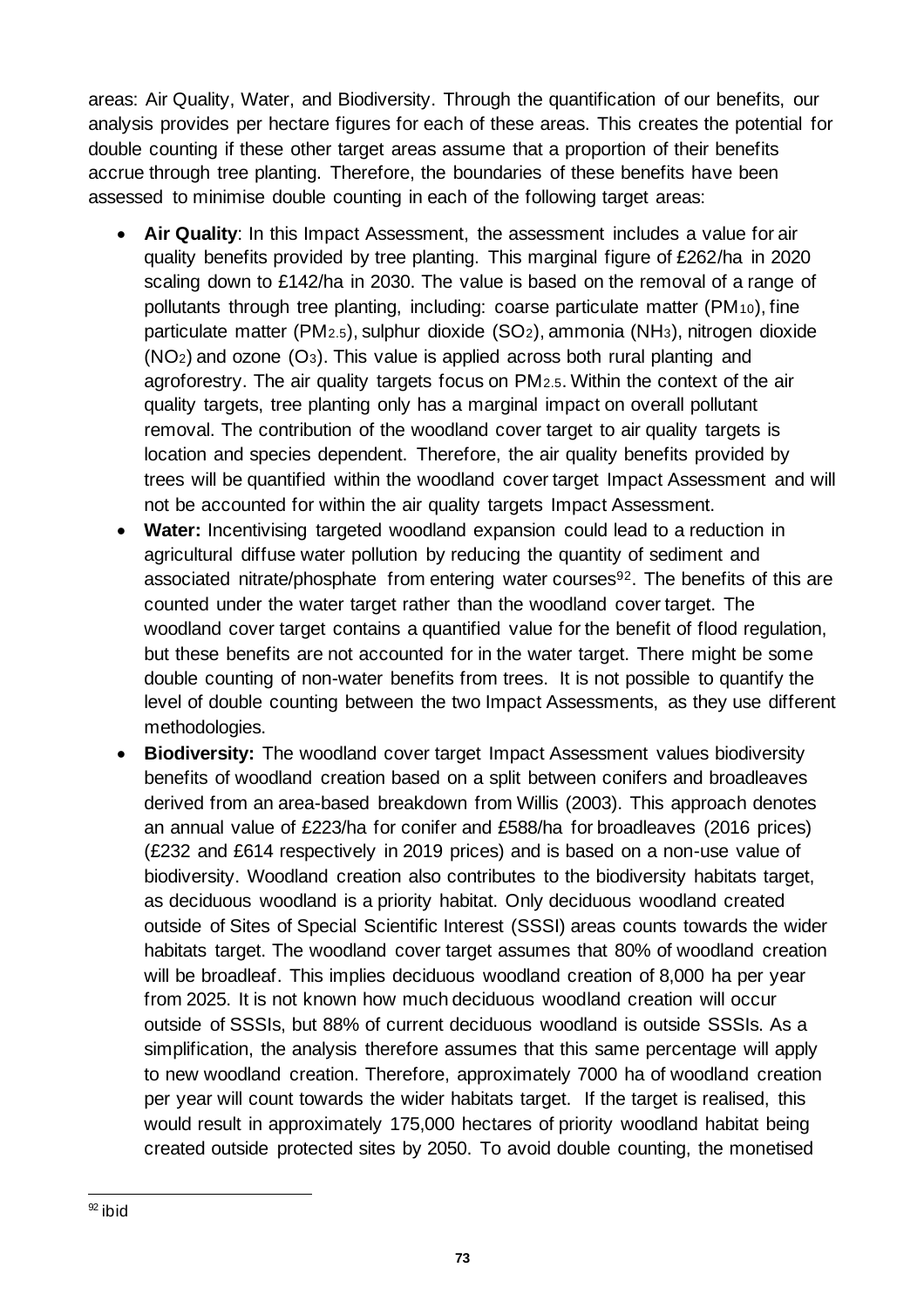costs and benefits of this woodland creation are only included in the woodland cover target and not in the wider habitats target Impact Assessment.